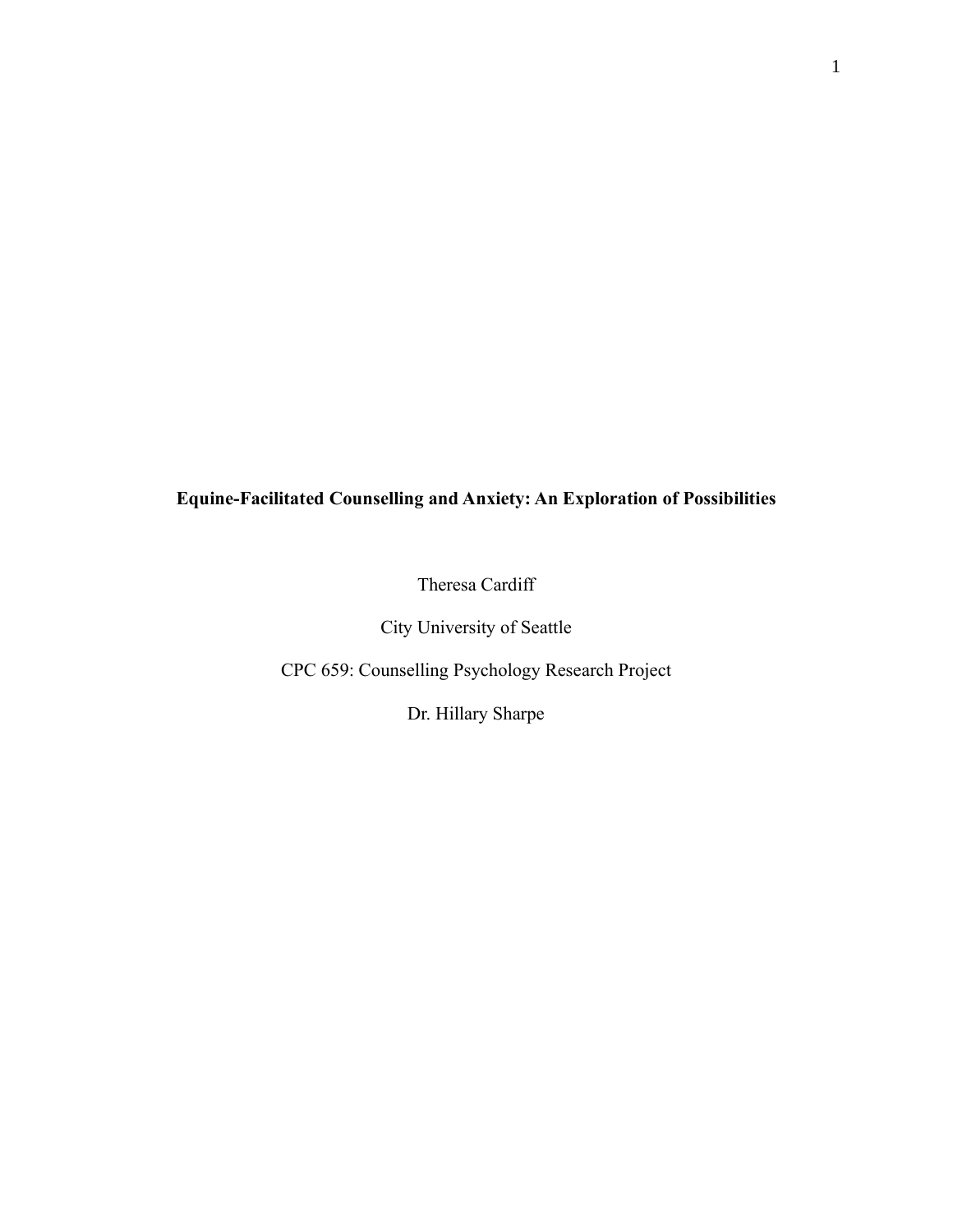# **Abstract**

Anxiety is a common mental health issue faced by many people. Equine-facilitated counselling (EFC) presents a promising alternative for people who may not respond well to more traditional forms of therapy for the treatment of anxiety. This literature review describes animal-assisted therapy and EFC, with a focus on specific factors that may be at play in reducing and managing anxiety in clients. Implications for research and practice are explored, along with an account of the author's reflections.

*Keywords:* equine-facilitated counselling, anxiety, EFC, AAT, horses, human–animal bond, animal-assisted interventions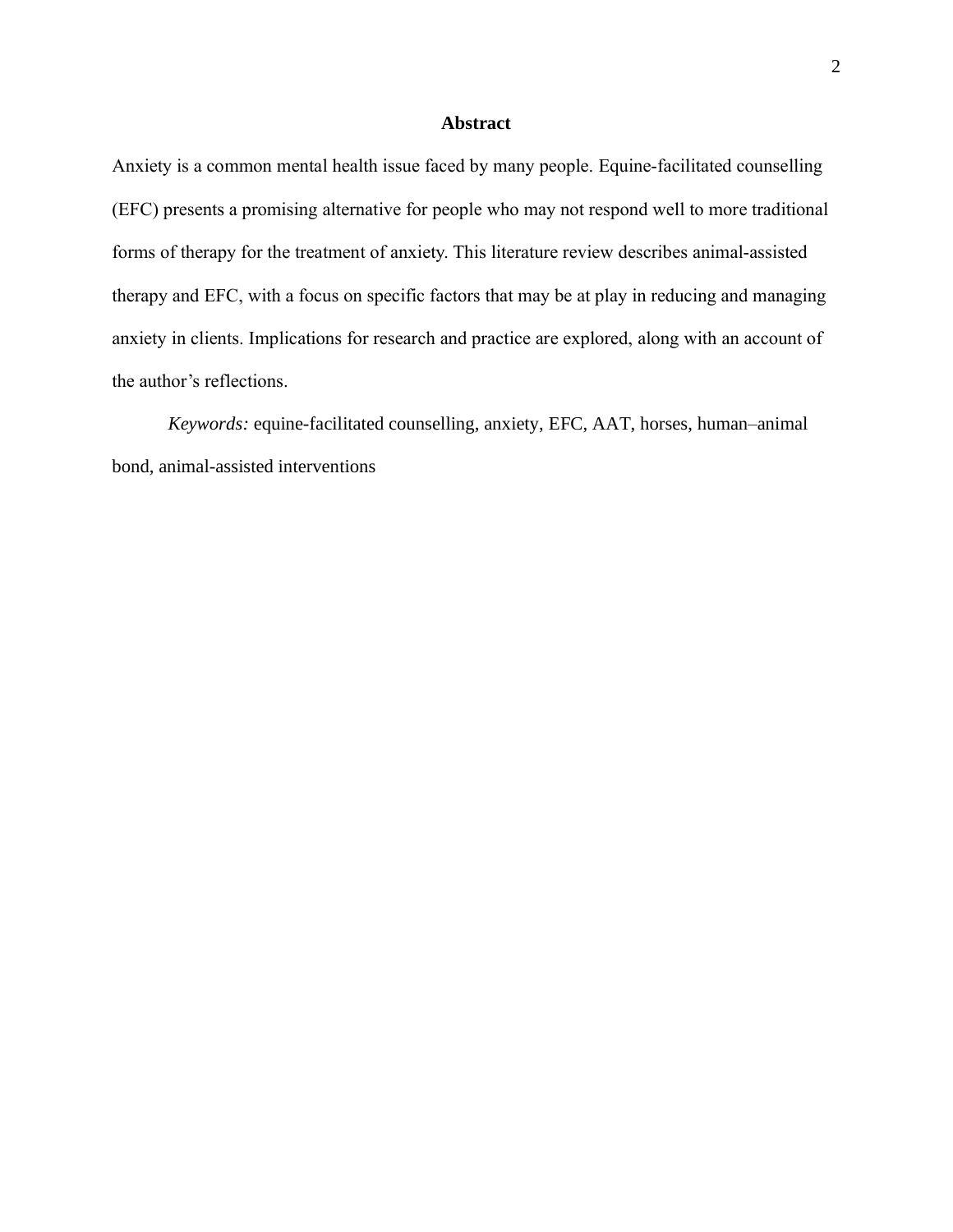# **Equine-Facilitated Counselling and Anxiety: An Exploration of Possibilities**

In this paper, I explore how equine-facilitated counselling (EFC) can help individuals manage their anxiety and begin to reclaim their lives. In 2018, an estimated 5.3 million people in Canada indicated that their mental health was suffering and that they needed help (Statistics Canada, 2019). However, only half of those 5.3 million Canadians received help or felt their mental health needs were partially met (Statistics Canada, 2019). In May 2020, a few months after the COVID-19 pandemic first emerged, an online questionnaire showed that 24% of the 46,000 Canadians who participated indicated fair or poor mental health (Statistics Canada, 2020a). The online questionnaire, set up by Statistics Canada (2020b), collected data on the impact COVID-19 had on Canadians and on what health, social services, and economic supports are needed for Canadians. Topics on the questionnaire included disability, economic accounts, health, income, and mental health and well-being.

When considering anxiety, the percentage of Canadians who deal with anxiety disorders is 8%–12% (Government of Canada, 2015; Statistics Canada, 2020a), with approximately 27% saying their anxiety affects their life and only about 20% receiving psychological counselling (Government of Canada, 2015). Information on Canadians suffering from anxiety disorders was found through the Survey on Living with Chronic Diseases in Canada (SLCDC), a crosssectional survey completed every 2 years and focused on different chronic diseases (Statistics Canada, 2014). The survey asked about Canadians' experiences with various chronic health conditions and diagnoses, treatment received from professionals, medications, and management of these conditions. The 2014 SLCDC looked at 5,875 adult Canadians diagnosed with anxiety and mood disorders. Excluded from the survey were people living on reserves, people employed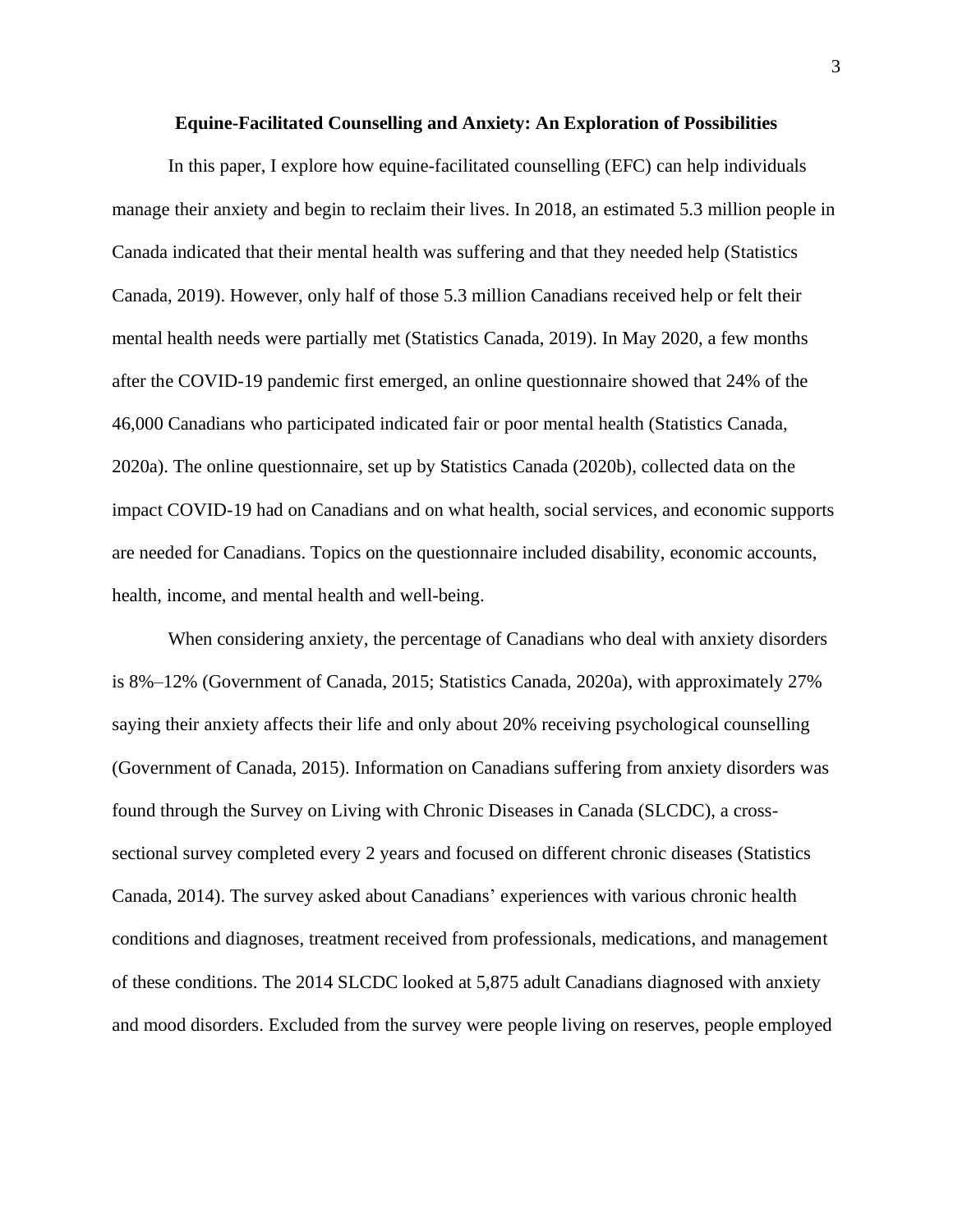full-time in the Canadian Forces, people in mental institutions, and people in remote regions (Statistics Canada, 2014).

The relatively low rate of 20% of people accessing treatment for anxiety disorders (Government of Canada, 2015) speaks to the many barriers they may face (e.g., financial burden, time constraints, stigma), and it may also point to a lack of treatment options. Although traditional talk therapy approaches may help some individuals, others may be better supported through nontraditional interventions. One such intervention is animal-assisted therapy (AAT), which incorporates different animals into the therapeutic process. In this paper, I focus on EFC as it has emerged as a forerunner in terms of AAT in Canada. Understanding alternative therapy models is necessary so people have more options for counselling, especially in situations where traditional talk therapy within a closed room does not work effectively or may not be preferred. For example, EFC, which can take place outdoors and be socially distanced, can mitigate concerns regarding the transmission of COVID-19.

Humans have naturally been drawn to be around animals and nature (Fine & Beck, 2019; Hosey & Melfi, 2014; E. O. Wilson, 1986). In the AAT field, research has increasingly demonstrated that animals can be therapeutic and beneficial for physical and mental health, specifically in terms of anxiety (Bhatnagar et al., 2013; Dietz et al., 2012; Earles et al., 2015; Holmes et al., 2012; Kemp et al., 2014; O'Haire et al., 2015). Studies have shown that AAT can help people with a wide range of issues including autism spectrum disorder (Harris & Williams, 2017; Nuntanee & Daranee, 2019), anxiety in children (Nammalwar & Rangeeth, 2018), stress in elementary school children due to problems with reading and other subjects (Linder et al., 2018), and medical illnesses such as stroke (Machová et al., 2019).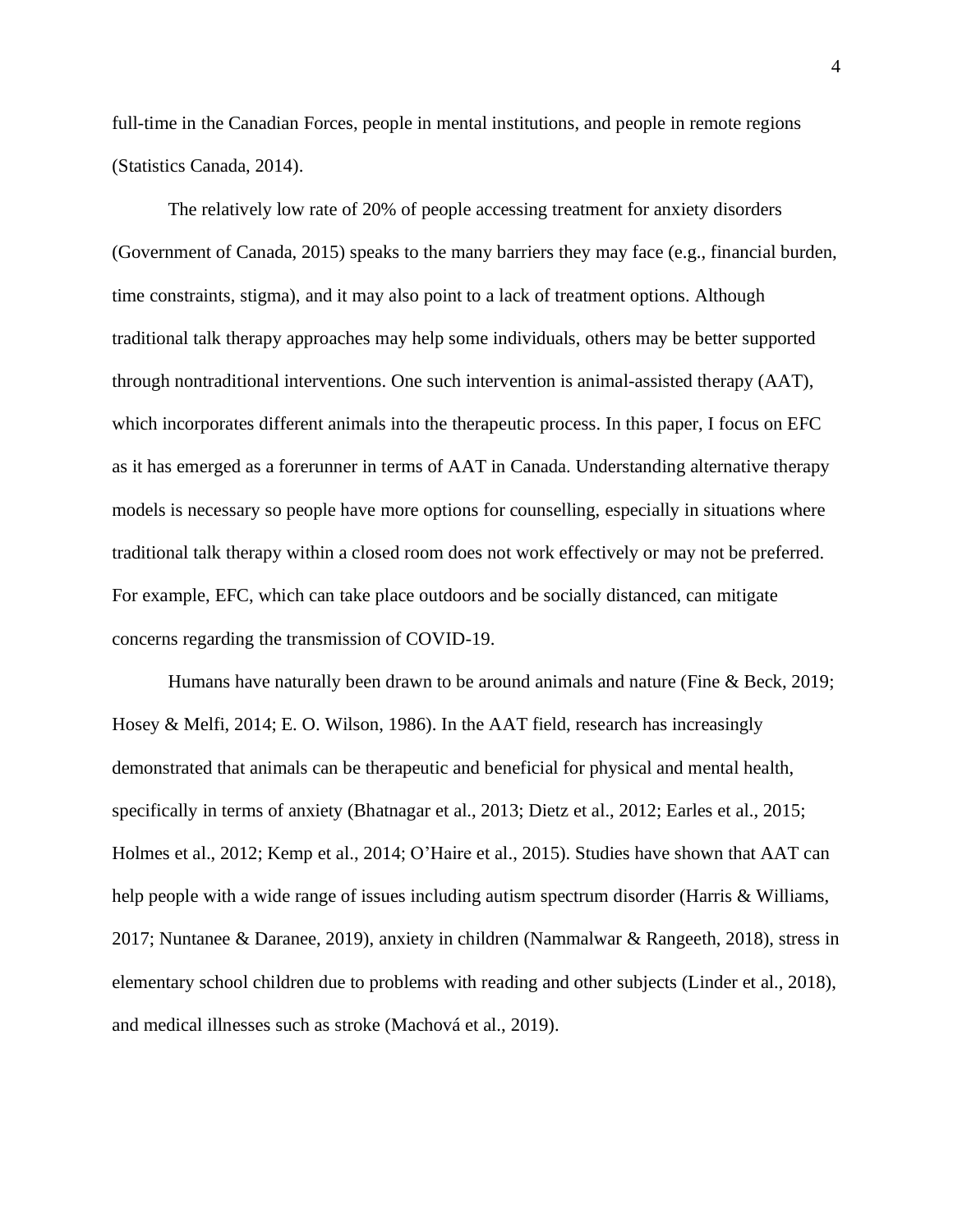Despite the research about animals helping people deal with a variety of problems and issues, there are gaps in the literature. Animals have a useful and therapeutic benefit, but there is a lack of understanding of exactly how animals are helpful, which animals are helpful, which conditions or situations animals can help with, and the general scientific credibility of the therapy. With this project, I hope to bring awareness to AAT in general and deepen readers' understanding of equine-assisted therapy and how horses can help people cope with anxiety.

The literature review explores AAT, specifically EFC, and how it can help people deal with anxiety. The review was guided by the over-arching question: "How can EFC help people experiencing anxiety?" A subquestion was, "What is the experience of clients who have participated in EFC to address anxiety?"

#### **Self-Positioning Statement**

#### **Personal Connection to Topic**

For as long as I can remember, people have described me as horse crazy. As a child, I loved being around horses. I would beg my mother to put me into summer horse camps or horseback riding lessons because I had an urge to be around horses. Horses brought me a sense of calm and peace not otherwise present in my life. For some reason, I was able to communicate with horses and felt understood by them, whereas with people, it was not as easy. There is also the aspect of aromatherapy with horses that add to the relaxed feeling I have around them. Horses have a particular smell that could be described as outdoorsy and earthy. The horse barn smells, too. Hay, horse manure, horse sweat, and other smells combine to make me feel good as there is a positive association linked to the smells. Essentially, smelling a horse or a barn brings me feelings of joy, happiness, enjoyment, and relaxation. I have a lot of respect for horses because they helped me overcome some life challenges such as anxiety, poor self-esteem, and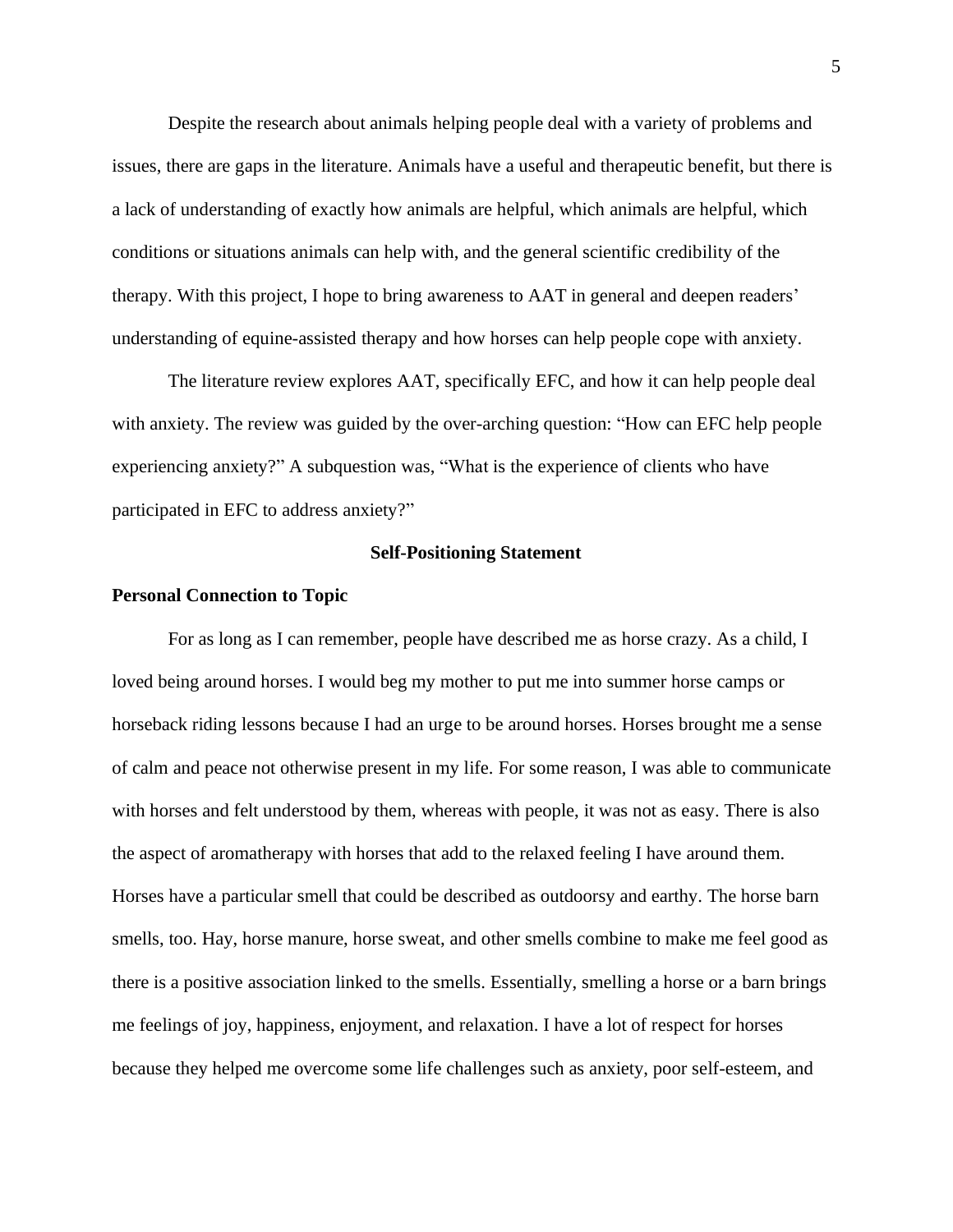the grief over losing a parent at a young age. I also have a drive to be around other animals, such as cats. Cats have always been in my life, and I do not think I could live without them. I find I receive different benefits from both animals. Every animal is therapeutic, but in its own unique way.

I chose the topic of AAT, and specifically EFC, as I was interested in exploring how beneficial EFC is for life stressors such as anxiety. I wanted to pursue research in EFC to learn more about it and because horses are my passion. My research was not done to prove that horses are the best therapeutic animal, and I did not approach the research in that way. I wanted to explore and delve into EFC by researching more deeply than I had before to gain greater insight into and knowledge of the field.

## **Biases**

With any research, there are personal and professional biases. I do have biases about animals, AAT, and horses, yet I am also open-minded. I believe that animals, especially horses, are therapeutic and beneficial for people. People can learn a lot from spending time with horses. I also see that even though there is an instinctual drive for humans to be around animals and in nature, not everyone will be comfortable or even find this approach to therapy therapeutic. Animals, specifically horses and cats, have been a large part of my life and have played a role in who I am today. It would be wrong of me to say that animals have had no impact on me, or to even say that I have no biases. Of course, I have biases and opinions about the power of animals due to my experiences, but I also have empathy and understanding that even though animal therapy works for me and other people, it will not work for everyone, and it may work in different ways for different people.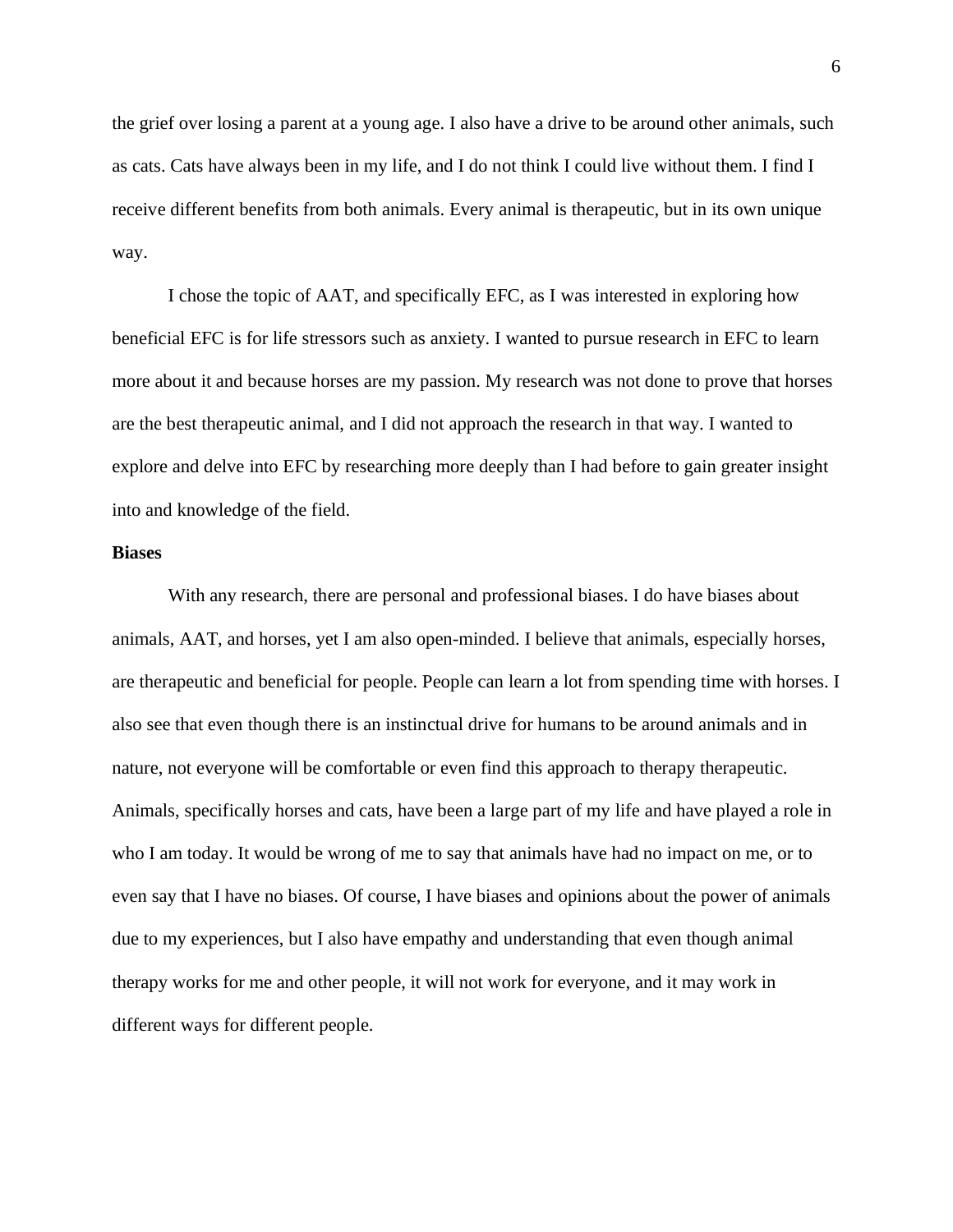Recognizing and dealing with bias was an important aspect of this project. The main bias to overcome was that I love horses and believe they are therapeutic. There was also the possibility of confirmation bias because, unconsciously, I may have wanted to prove that AAT is the "best therapy," that it has no faults, that animals are therapeutic, and that everyone should accept AAT as a credible therapeutic method. To mitigate this bias, the goal of my research was not to prove the therapeutic value of animals, especially horses, but rather to look at what the research indicates about EFC and people dealing with anxiety.

The other bias possibly influencing my opinions was my assumption that horses are better in AAT than other animals such as dogs or cats. I have no way to prove that point, nor do I want to prove it. Every animal is therapeutic in its own way. No animal stands out therapeutically among the most used animals in AAT, which are horses, cats, and dogs. However, there could be bias because I am more drawn to horses, and even cats, than I am to dogs.

I bracketed these biases by intentionally dealing with alternative perspectives on AAT in my literature review. Finding literature that was not favourable to my opinion was challenging, as I am used to providing literature that proves my point. Providing this alternative section pushed me to be more open-minded in my thinking about AAT even though I had already done significant research on the field. Additionally, keeping a field journal enabled me to keep track of, write, and manage the biases and assumptions that I found myself having when engaging in the research. The field journal also helped me to explore my reactions and emerging understandings throughout the entirety of this project.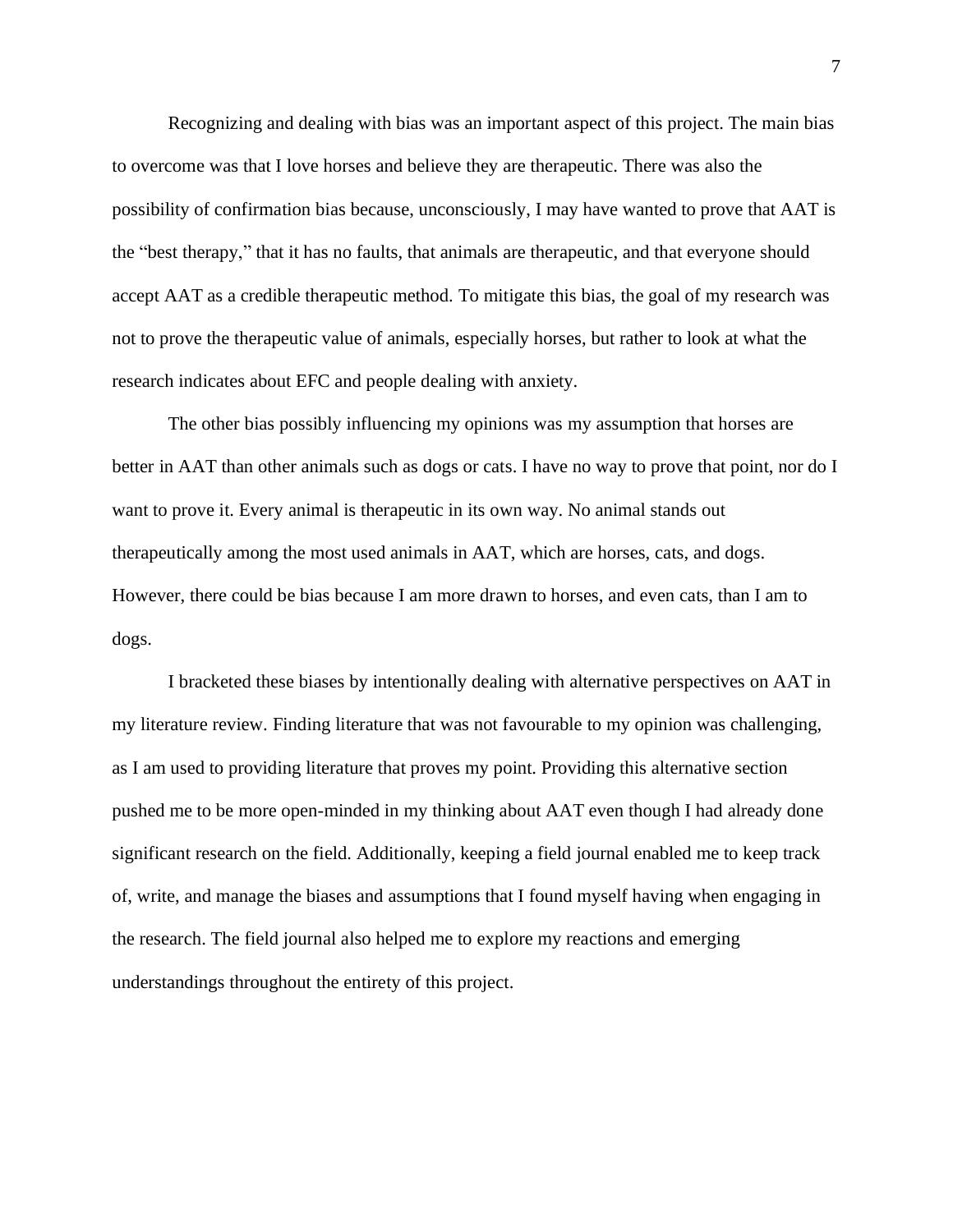## **Definition of AAT**

The International Association of Human–Animal Interaction Organizations (IAHAIO; 2018) has defined AAT as

a goal oriented, planned and structured therapeutic intervention directed and/or delivered by health, education and human service professionals. Intervention progress is measured and included in professional documentation. AAT is delivered and/or directed by a formally trained (with active licensure, degree or equivalent) professional with expertise within the scope of the professionals' practice. AAT focuses on enhancing physical, cognitive, behavioral and/or socio-emotional functioning of the particular human recipient. The professional delivering AAT (or the person handling the animal under the supervision of the human service professional) must have adequate knowledge about the behavior, needs, health and indicators and regulation of stress of the animals involved. (p. 5)

AAT commonly uses cats, dogs, and horses, but other animals such as birds, guinea pigs, rabbits, reptiles, goats, chickens, llamas, and pigs can be used. Almost any animal can be deemed therapeutic, but a good therapy animal needs to be able to connect and interact with individuals in beneficial and therapeutic ways (Chandler et al., 2010). For an animal to qualify as a therapy animal, it must have a good temperament, be calm and gentle, enjoy being around people, not be dangerous, and be able to handle unpredictable sensory stimuli such as unusual sights, sounds, or smells (Fine, 2019). AAT has been used with people in all age ranges from children to seniors.

#### **Origins of AAT**

Levinson (1969), a psychiatrist often considered the founder of AAT, detailed the first instance of animals being used in the therapeutic process. In 1969, Levinson published *Pet-*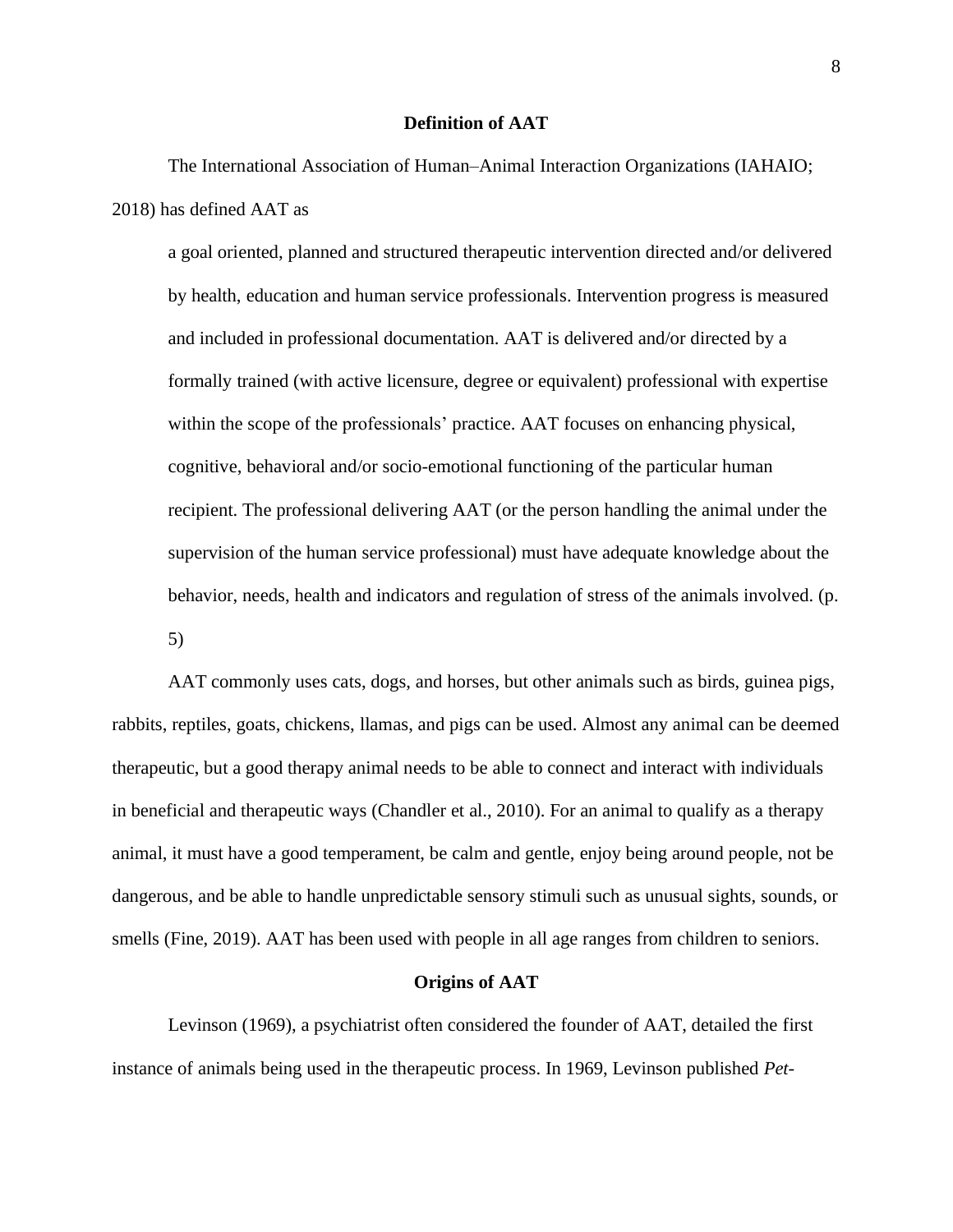*Oriented Child Psychotherapy*, after an accidental encounter between his dog, Jingles, and a distressed child. He saw the effect Jingles had on the child, who had presented with increasing signs of withdrawal. During sessions, he had coherent conversations with the child while the child interacted with Jingles. After some time, the child ended up associating Levinson (1969) with the comfort of Jingles and opened up more in sessions. Eventually, the child's issues were managed. At a conference, Levinson (1969) presented his findings on how the child benefited from therapy with Jingles. Conference attendees reacted positively and explained that they had similar experiences when using pets in therapy. Levinson (1969) mentioned that Rogers, who developed person-centred therapy, supported him and the AAT approach. Some ideas from person-centred therapy appear in AAT given that animals reflect unconditional positive regard, genuineness, and empathic understanding—the core tenets of person-centred therapy (Levinson, 1969).

#### **Mechanisms Behind AAT**

Therapeutic approaches have underlying mechanisms believed to help encourage psychological growth and healing. The therapeutic mechanisms behind AAT are hypothesized to be the biophilia response, the human–animal bond, and touch and attachment.

#### **Biophilia Response**

According to E. O. Wilson (1986), biophilia refers to natural, innate, and evolved instincts that urge people to be around animals and nature because of the physiological, psychological, and social benefits. These benefits include relaxing the nervous system, lowering heart rate and blood pressure levels, helping to lower anxiety and depression, and creating a sense of social support and well-being (Allen et al., 2002; Friedmann et al., 2010; McIntosh, 2018b; E. O. Wilson, 1986).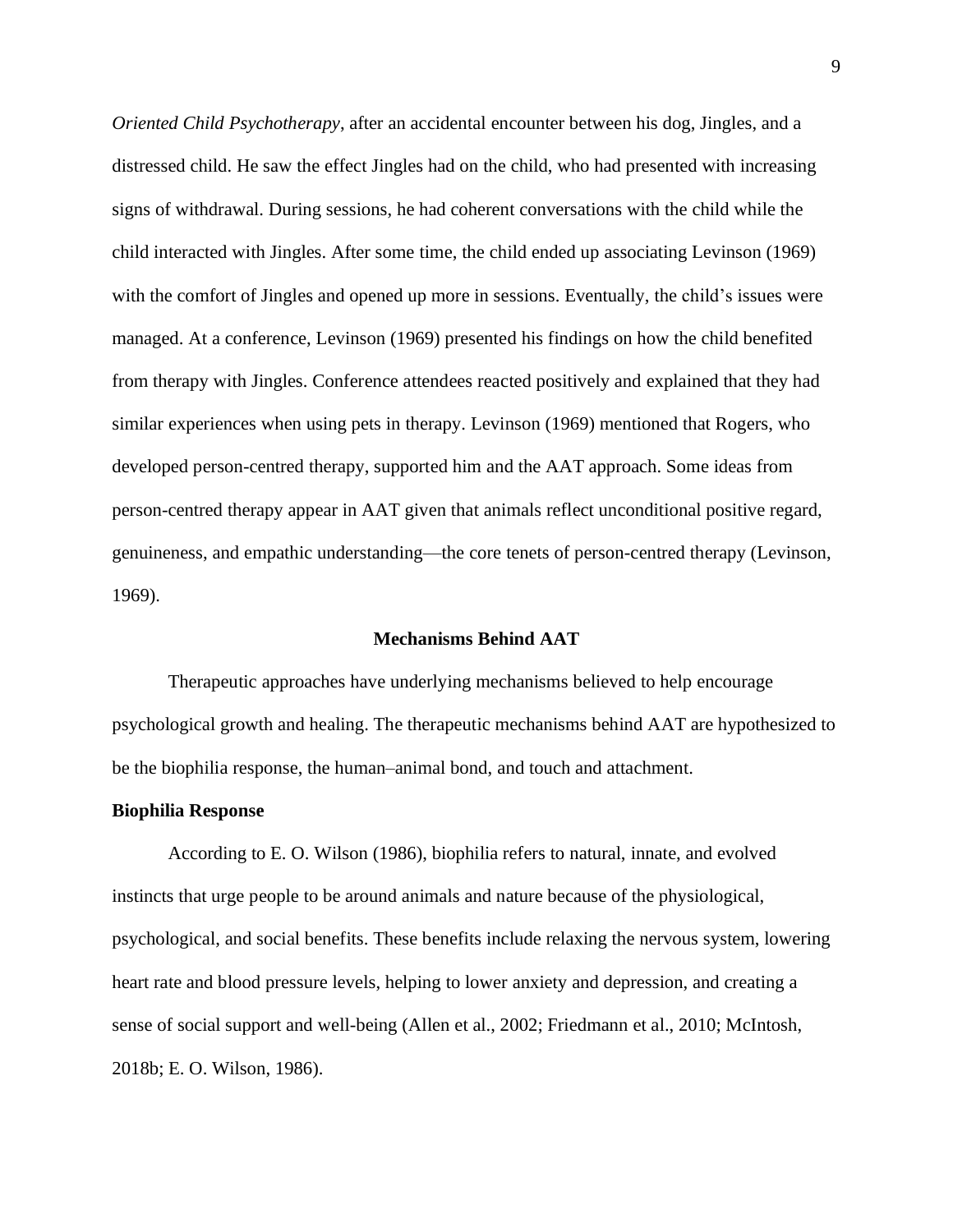Support for the biophilia hypothesis comes from evolutionary evidence, which indicates that certain animals have been able to pass down information crucial to their survival through generations (Krčmárová, 2009; E. O. Wilson, 1986). For instance, chimpanzees have been shown to engage in tool use and teaching their young how to use those tools (Musgrave et al., 2016). Another example is lemurs and old-world monkeys in Madagascar, who are instinctively scared of snakes, which is even more remarkable as Madagascar does not have snakes (Krčmárová, 2009; E. O. Wilson, 1986). In addition, guenons and vervets have evolved to become herpetologists (Krčmárová, 2009; E. O. Wilson, 1986), demonstrating that they have developed knowledge about which reptiles and snakes are more likely to harm them and which are safe to eat; that knowledge has been passed down generationally (E. O. Wilson, 1986).

Sasaki and Biro (2017) also found knowledge transfer happening cross-generationally when they looked at homing pigeons. They found that pigeons in direct generations engaged in the same flight routes as their ancestor pigeons and were able to fly the same flight route more efficiently than pigeons who were born and instructed to learn a new route and had no ancestral pigeons who had engaged in that flight route.

Just as animals have developed evolutionary knowledge that helps them to survive, humans are hypothesized to have evolved an affinity towards animals for the physiological, psychological, and social benefits that they provide (E. O. Wilson, 1986). Shipman (2010) asserted that the connection humans have gained with animals has made an impact on human evolution. For example, the domestication of plants and animals, leading to an agricultural system, was a significant shift for humans from foraging, hunting, and gathering. Humans started to domesticate wild animals and developed a way for animals to be a part of everyday life. For example, horses have been used for farming, transportation, and battle (Robinson, 2011;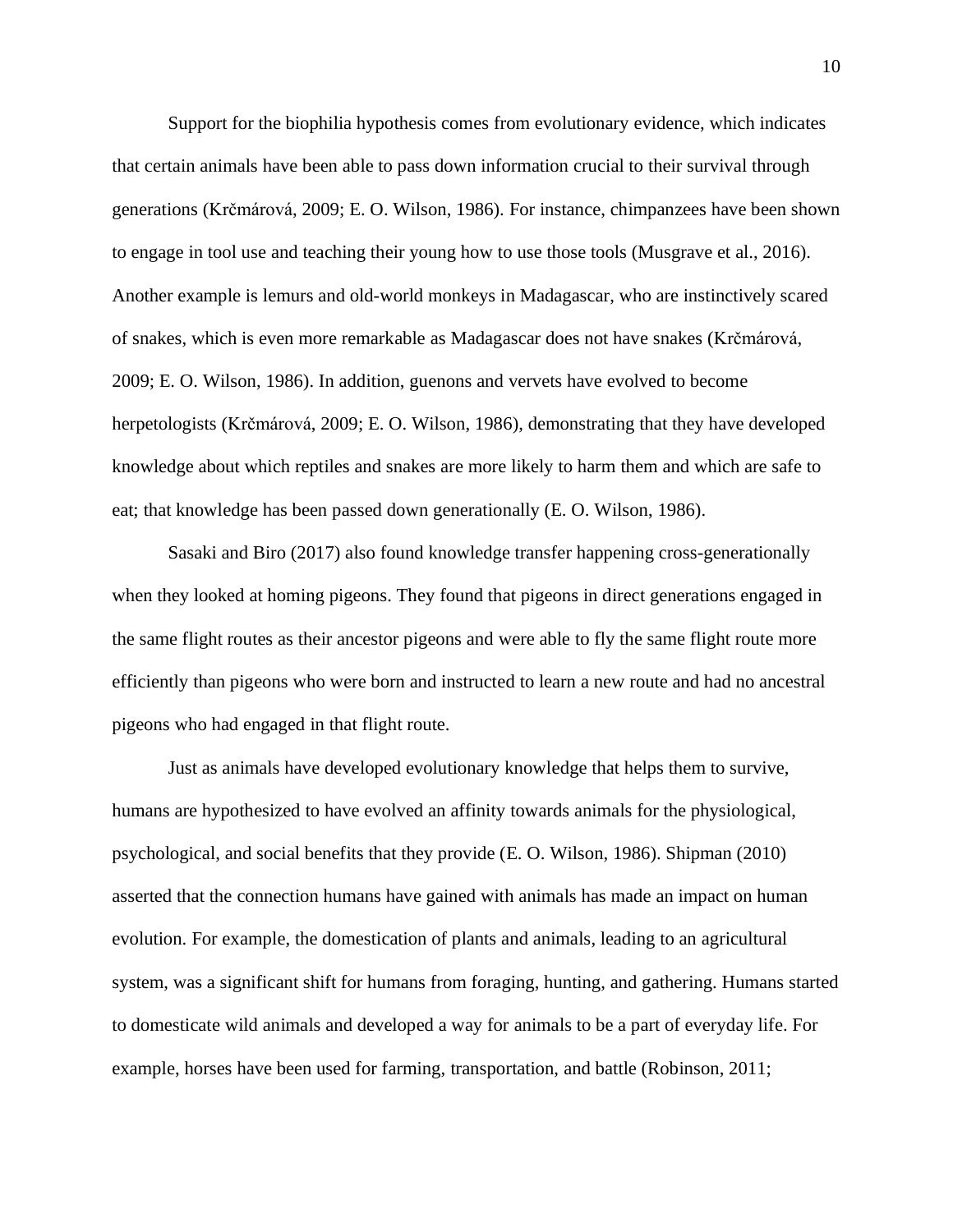Shipman, 2010). Dogs and cats were domesticated for companionship (Driscoll et al., 2009), and pets may potentially have social, physical, and psychological benefits such as decreasing loneliness, increasing daily activity, decreasing stress, and increasing feelings of happiness (McConnell et al., 2011; Odendaal & Meintjes, 2003; Purewal et al., 2017). In more recent history, birds, such as pigeons, have been used to carry messages (Sasaki and Biro, 2017) and canaries have been used in mines as early warning systems (Fujimoto, 2016). These examples show that humans have interacted with animals and have used them as tools and companions.

Additionally, Kellert (1997) identified numerous reasons humans interact with nature: for enjoyment or pleasure, to sense danger, to feel an emotional connection, to engage in recreational activity, to use symbolic reasoning such as language or metaphor, or to do research on nature, such as studying wild horses' behaviours in their natural environment. Kellert also postulated that different forms of biophilia are expressed according to human needs and contexts, highlighting the adaptive intelligence of biophilia and the ways that it has helped us evolve.

#### **The Human–Animal Bond, Touch, and Attachment**

Biophilia is related to the human–animal bond, a term commonly used in the literature, which refers to the deep connection formed between people and animals (Fine & Beck, 2019; Hosey & Melfi, 2014). Biophilia could be one of the factors that enables the human–animal bond to be created, as humans are instinctively drawn to animals and want to be around them (Fine  $\&$ Beck, 2019; Hosey & Melfi, 2014). The bond includes any animal, especially pets, and people. Pets develop strong relationships with their humans in such a way that animals can show attachment behaviours (Wanser et al., 2019). The human–animal bond happens for various reasons, including the need for social support (Ainsworth, 1989; Bowlby, 1970, 1980; Sable, 1995). For example, drawing from attachment theory, the bond happens because animals provide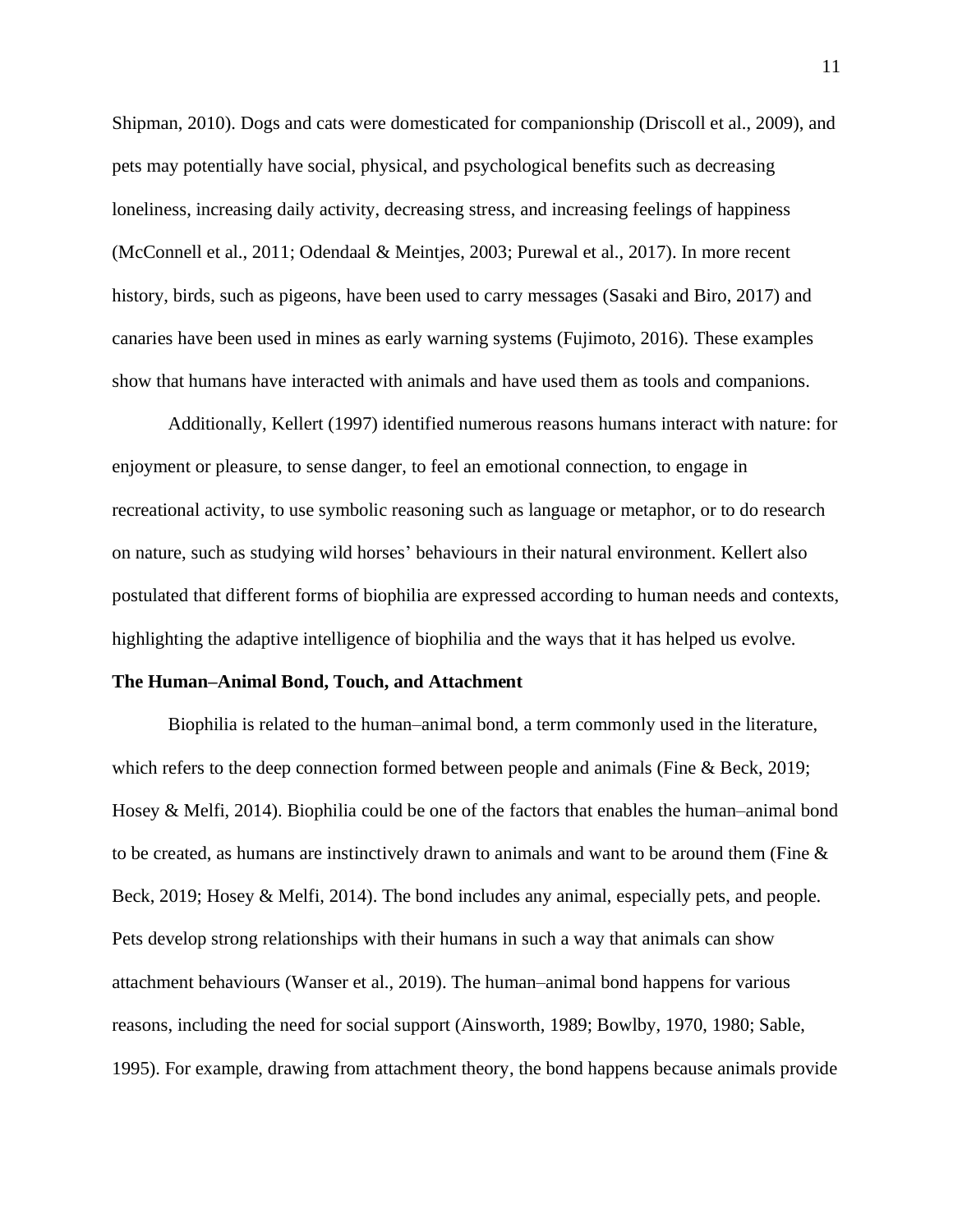a sense of protection, safety, and the ability to cope with the world (Ainsworth, 1989; Bowlby, 1970, 1980; Sable, 1995).

Another related mechanism behind AAT is the power of physical touch. Touch between clients and counsellors comes with cautions and limitations; therefore, it is not often utilized (Calmes et al., 2013; Fine, 2019). However, in AAT touch is allowed (and encouraged) with animals due to the unique power it brings to the therapeutic setting (Fine, 2019). Levinson (1984) found that touch and attachment were the most important aspects of AAT. Physical touch has been shown to release endorphins that combat anxiety, help the attachment formation process with the animals to occur, help release tension and produce relaxation, and help clients develop feelings of love, security, safety, warmth, and comfort (Fine, 2019; Jakubiak & Feeney, 2016). An additional benefit of touch is that oxytocin levels, beta endorphins, and dopamine levels increase, which may lead to a lowering of heart rate and cortisol levels (Fine & Beck, 2019). Beta endorphins are naturally made chemicals, specifically neuropeptides, that help with pain management and are involved in reward circuitry for activities such as eating, drinking, sexual activities, and parenting behaviour (Sprouse-Blum et al., 2010).

#### **Principles and Benefits of AAT**

AAT is used to promote growth in physical, social, emotional, and cognitive function, as well as in social and personal connections, and build skill sets through either individual or group therapy often in nature-related settings (American Veterinary Medical Association, n.d.; Fine et al., 2019). It has been shown to help many people, such as at-risk children and youth, veterans, prison inmates, seniors, and hospital patients, in a wide variety of areas including medical conditions, mental functioning, emotional issues, undesirable behaviours, anxiety, depression, schizophrenia, trauma, developmental disorders, mood issues, self-efficacy, boundary building,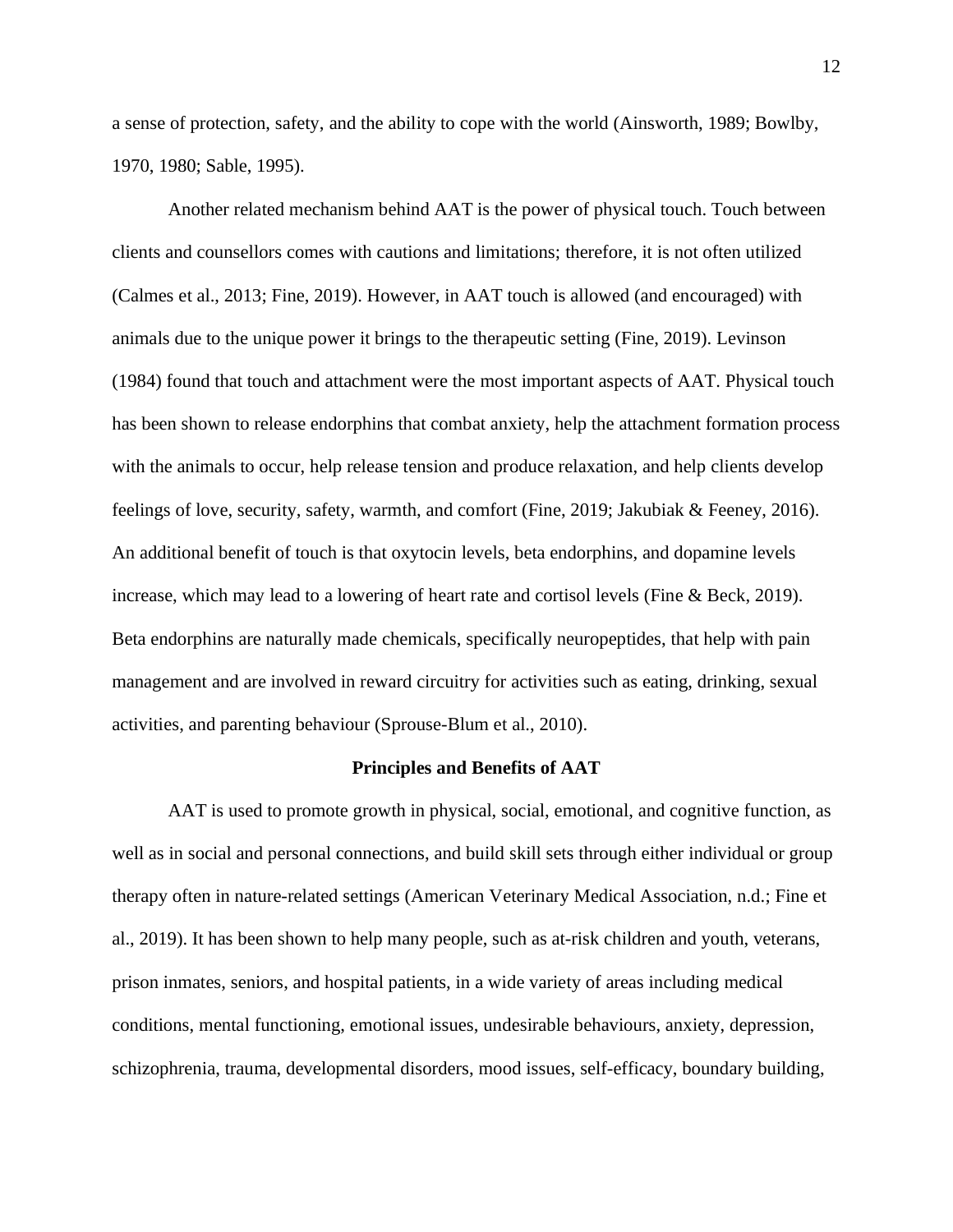verbal and nonverbal communication skills, self-esteem problems, assertiveness training, problem-solving, teamwork building, creative thinking, confidence building, leadership, relationship concerns, and stress relief (Bachi & Parish-Plass, 2017; Fiocco & Hunse, 2017; Mueller & McCullough, 2017). These populations and issues are further explored in the sections to come.

Using animals in therapy may provide benefits as they can be used to build rapport, promote and enhance the therapeutic bond by creating a safe and comfortable environment, create a safe space for expressing emotions from laughter to sorrow, lighten the mood, and act as role models (Bachi, 2013; Earles et al., 2015; Fine, 2019; Lac, 2016). Another benefit of animals in a therapy setting is the animals may defuse a situation that is particularly tense due to heightened emotions (Bachi, 2013; Fine, 2019). This could happen when clients remember that the animal is present and realize that the emotions or actions they are engaging in, such as using a raised voice, may be impacting the animal. Usually, the animals will display a change in their behaviour in response to the new stimulus, such as a horse becoming nervous, showing the whites of its eyes, and stepping away. A cat or dog may swish its tail, move away from the person, or even start meowing or barking, which may be especially apparent if this behaviour is not usual for that animal. From a therapeutic standpoint, these reactions can help clients notice a change in the animals' behaviour and realize it is due to their own behaviour or emotions. They can then make the necessary changes to try to regain the comfort of the animal's presence (Bachi, 2013; Fine, 2019). When clients engage in emotional regulation, there may be a change in their behaviour or emotions when around animals, and they may learn how to handle tense situations outside of therapy (Bachi, 2013; Fine, 2019; Lac, 2016).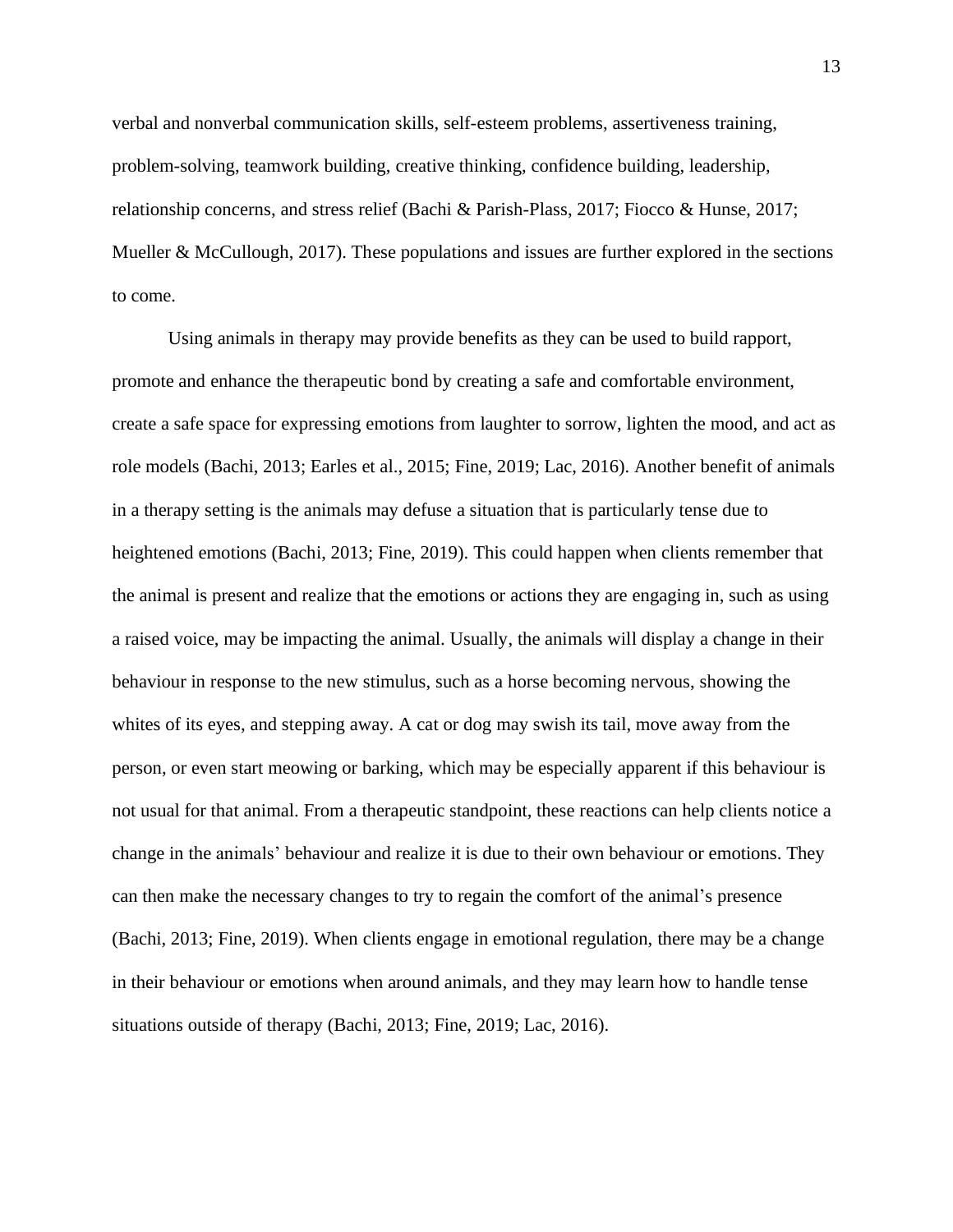Another mechanism essential in therapy, especially in AAT, is agency. Agency is the feeling of control over one's actions (Moore, 2016). AAT is based on the idea that interacting with animals is healing and can create self-awareness in the individual. As clients interact with the animal participating in AAT, they become more aware of how their behaviours impact the developing relationship. With the support of the helping professional, they can begin to modify this behaviour as needed, building a sense of agency. The benefit of agency is that participants may never have had a feeling of being in control in their life, and AAT may be able to give them a safe place where they can have some control. Within EFC, a sense of agency can be fostered as clients learn how to engage with a large and powerful animal, communicate their needs and desires, and have them heard and responded to (Sharpe & Strong, 2015).

The use of metaphors in AAT is another unique therapeutic benefit, as it provides a different way for clients to process and understand information (Chandler, 2012). For example, in EFC horses can act as metaphors for emotions, significant others in the client's life such as friends and family (Fournier et al., 2018), or for sources of stress and conflict (K. Wilson et al., 2017). Metaphors can help clients understand and describe what is happening for them, while also allowing for the exploration of potential solutions in real-time.

#### **Use of EFC**

Different terms are used when referring to the use of horses within AAT. The umbrella term is equine-assisted activities and therapies, and under that umbrella, the following names are commonly used: therapeutic riding, equine-assisted learning or equine-facilitated learning, equine-assisted psychotherapy or equine-facilitated psychotherapy, equine-facilitated counselling, and hippotherapy (Latella & Abrams, 2019). I chose to highlight EFC as it is a commonly used form of AAT in Canada and is the area in which I want to gain expertise and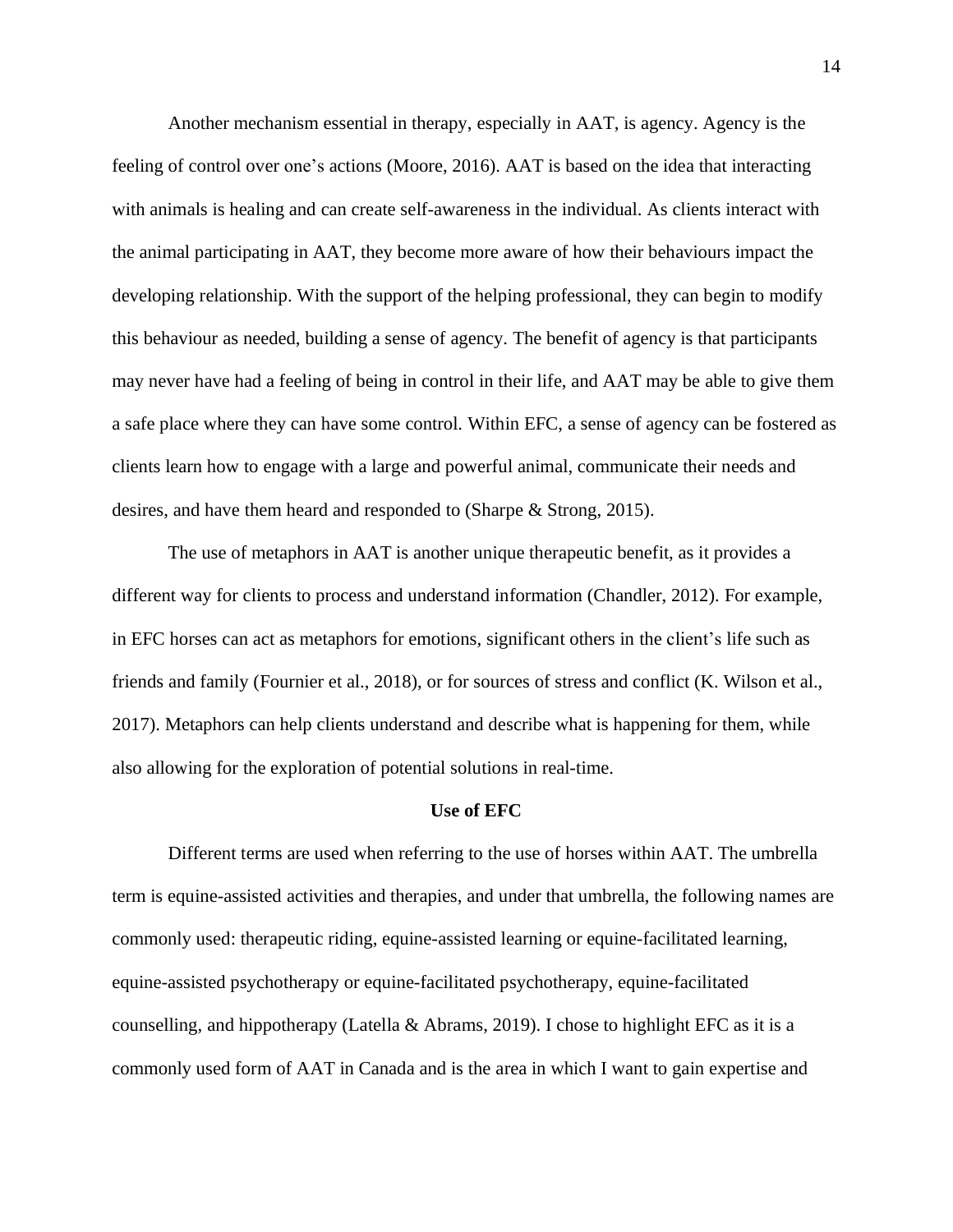focus on in my career as a counsellor. EFC connects both my passions of counselling and the healing power of horses into one.

According to the Professional Association for Equine Facilitated Wellness (n.d.), the horse is a part of the therapeutic process as it is a cofacilitator and a sentient being. Equine facilitated wellness has four main principles:

Principle 1: Respect for the rights and dignity of all individuals—both human and equine —and the promotion of well-being for all participants

Principle 2: Professional competence and sound judgment in the service of responsible caring for human and equine participants

Principle 3: Integrity and honesty in relationships with human and equine participants

Principle 4: Responsibility to society and the equine facilitated wellness profession.

(Professional Association for Equine Facilitated Wellness, 2020, p. 3)

Equine therapy can include horses, donkeys, and mules. Horses have a sensitivity to other creatures' emotions and often display emotions or perceptions they are experiencing for themselves or from external sources (K. Brandt, 2004; Chandler, 2012). Horses, as prey animals, are very connected to their environment and other creatures, such as humans and other animals, for survival purposes (Latella & Abrams, 2019). Therapeutic benefit may be provided due to the horses' extreme sensitivity, intuition, and perceptiveness (K. Brandt, 2004; Chandler, 2012). Therefore, the horses may be able to offer valuable self-insight to people.

#### **Nature-Based Activities**

The unique aspect of physical activity in nature adds to the therapeutic benefits of EFC due to the settings in which horses are typically kept (Fine & Beck, 2019; Kinoshita, 2019; Yeh et al., 2016). Activities in nature, such as horseback riding, can improve mental health while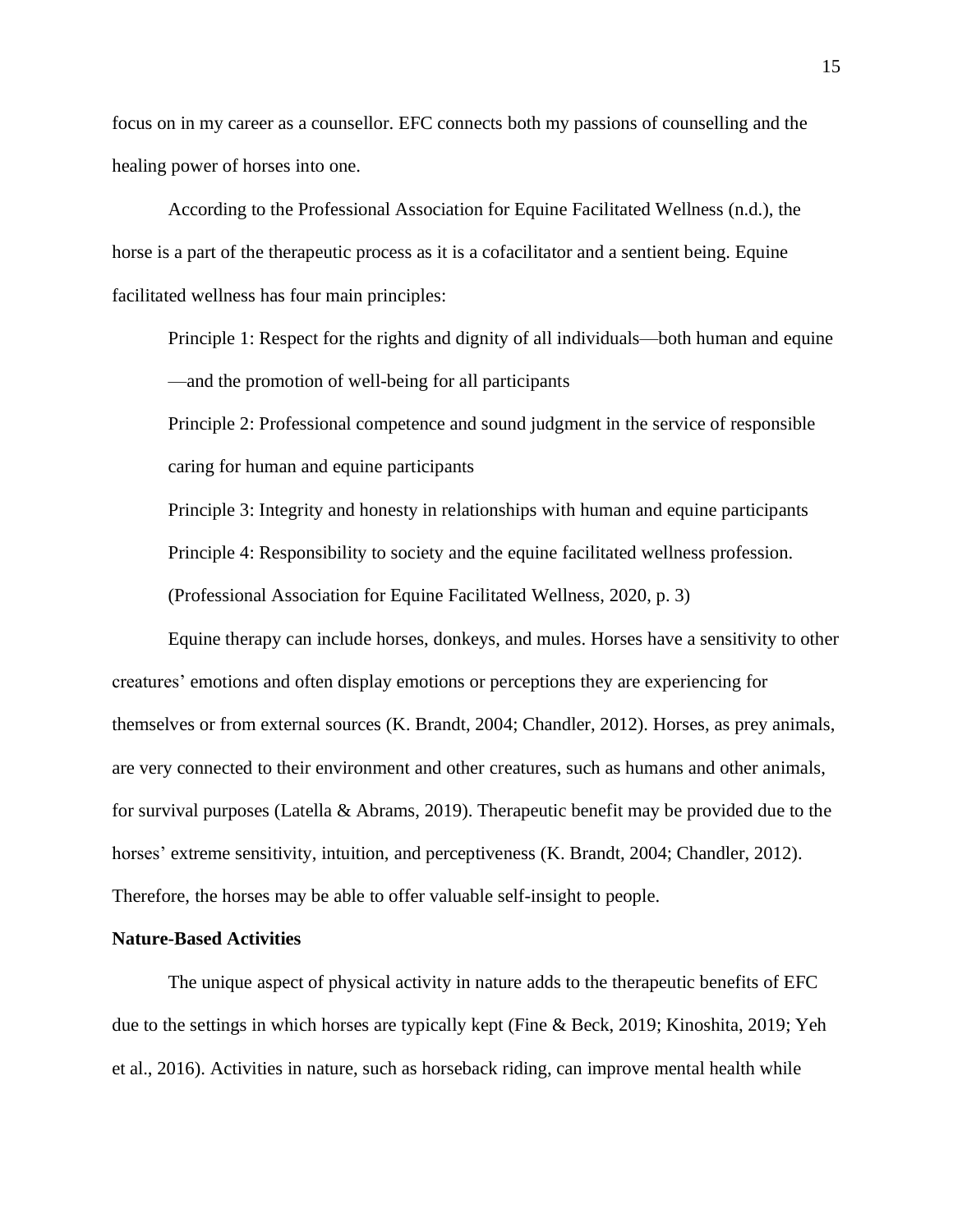decreasing stress and anxiety (Maier & Jette, 2016; Yeh et al., 2016). Even without the physical activity component, there are unique benefits to simply being in nature (Hee Oh et al., 2020).

For example, researchers have found several therapeutic benefits in studies on veterans with posttraumatic stress disorder (PTSD) who engaged in nature-based therapy (Poulsen et al., 2016; Poulsen et al., 2018). These benefits included the veterans' preferences changing from desiring total seclusion from other people and areas that were secluded to developing a desire to be around other people and resting in more open areas. The veterans were also able to increase their attention on themselves and their surroundings due to spending time out in nature as they found a sense of calm and acceptance. Finally, the veterans found that being connected to nature increased the meaning of their actions, and they had an increased sense of agency regarding their view of self (Poulsen et al., 2016; Poulsen et al., 2018). The veterans also gained awareness of their bodily PTSD sensations and symptoms, which they were not as aware of before. They were more aware of headaches, memory issues, and sleep issues and had increased sensitivity to sounds; however, halfway through therapy, the veterans experienced more relaxation and peaceful moments (Poulsen et al., 2016; Poulsen et al., 2018).

Poulsen et al. (2018) also found that anxiety for the veterans had changed. At the start of therapy, the veterans indicated they felt a great deal of anxiety, but by the end of the 10 weeks of being exposed to nature three times a week, the veterans said that their anxiety was not as overwhelming and prominent in their daily lives. Although their research did not include EFC, it has been hypothesized that many of these same benefits might be at play in EFC due to the natural environment that EFC takes place in. In their 2015 research on women with eating disorders who participated in an EFC program, Sharpe and Strong (2015) highlighted similar nature-based benefits, including feelings of connection to the natural world; heightened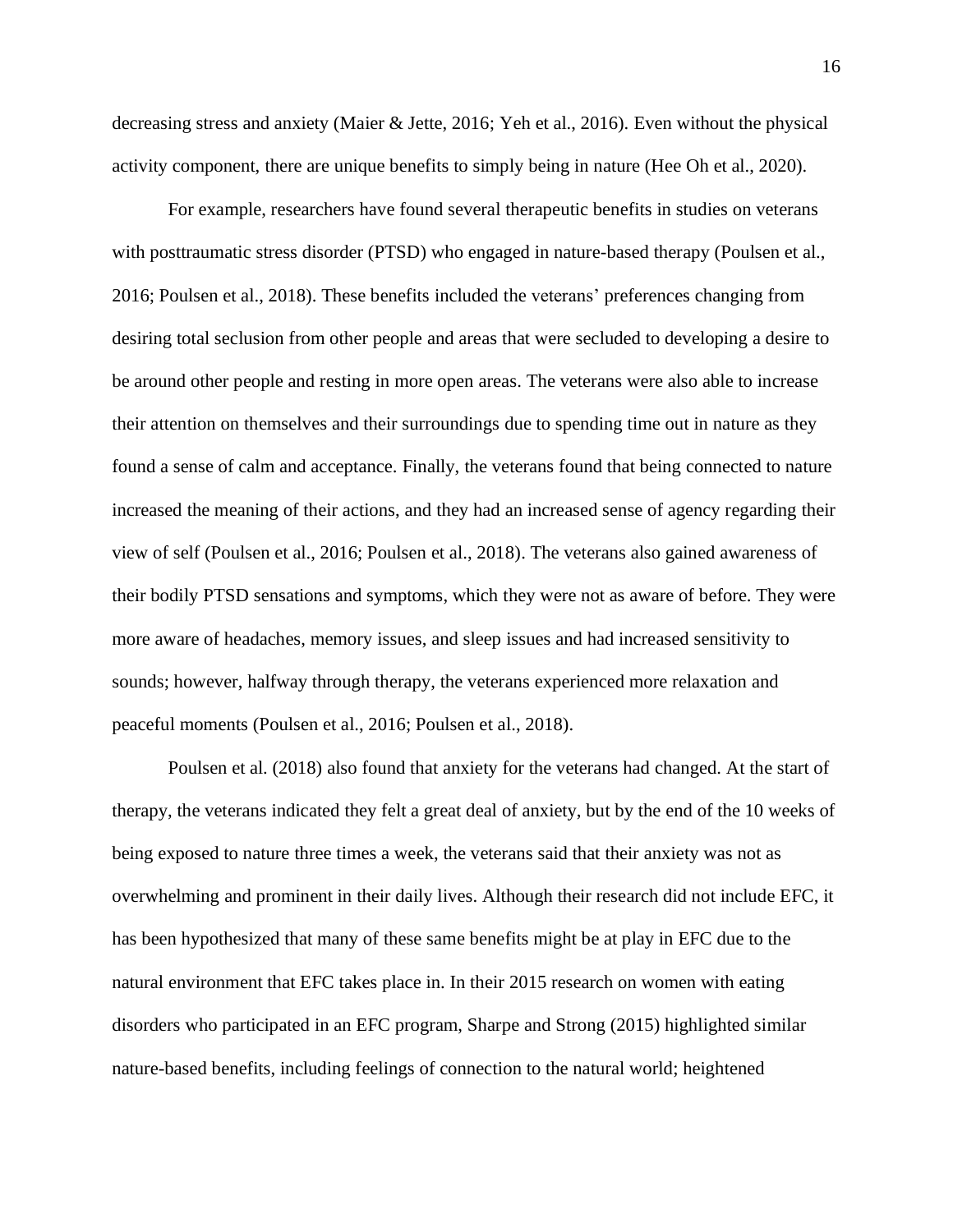attunement to self, others, and environment; and feelings of peace and calm that were attributed to the natural environment.

In an earlier study, Bachi et al. (2012) also found that participants experienced naturebased benefits from EFC. They looked at the experience of 14 at-risk female adolescents who took part in a 7-month EFC program that involved sessions being held either in stables or in nature. The weekly sessions focused on self-image, self-control, and trust. Bachi et al. (2012) conducted in-depth interviews with the participants and had them complete questionnaires before the start of therapy and after one year. The setting of the EFC sessions was considered a strength, as going out to a stable and being in nature created an illusion for the clients that they were not in a therapy session. According to the authors, another benefit of the environment was being able to change the therapeutic setting based on the theme or meaning behind the session and personal preferences of the client. For example, a session could be held in the horse's stall because the clients wanted the intimate, protective feeling of the enclosed space. Alternatively, a session could be held in an arena or outside, so that clients would not have any walls around them, and they would have the experience of being in open space with fresh air. Other cited benefits for participants included an increase in general life satisfaction through gaining an increase in trust, self-image, self-control, and emotional regulation, as well as identifying and dealing with stress, anger, and anxiety (Bachi et al., 2012).

## **Strengths of EFC**

A major strength of EFC is that it is considered meta-theoretical, meaning that it can be practiced using a variety of different theoretical orientations (Sharpe & Strong, 2015). It is also unique in that it incorporates aspects of both nature-based therapies and movement-based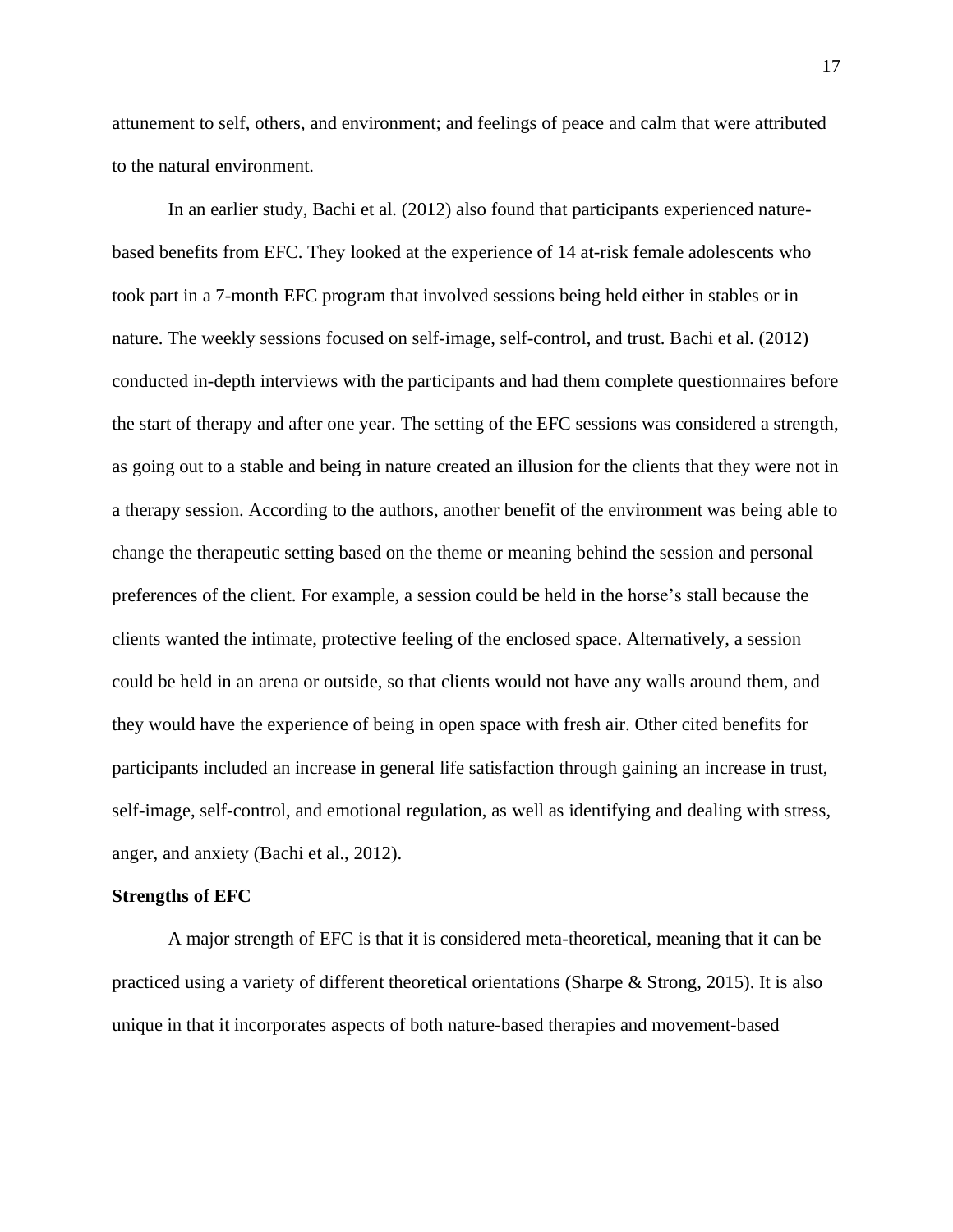therapies (Sharpe & Strong, 2015), and perhaps even elements of adventure therapy (H. Sharpe, personal communication, June 15, 2021).

EFC has some fundamental strengths as horses can help create psychological, emotional, physiological, and social benefits. For example, clients can learn to read and respond to nonverbal communication, create nonjudgmental relationships, experience safe and secure attachment, show their true selves, and overcome fears (Dunlop & Tsantefski, 2017; Tsantefski et al., 2017; Waite & Bourke, 2013). When clients engage in EFC, they often experience an increase in trust, positive self-image, general life satisfaction, self-efficacy, coping abilities, selfesteem, and social confidence (Bachi et al., 2012; Kemp et al., 2014).

According to Sudekum Trotter (2011), horses are also excellent animals to help teach clients about establishing, creating, and maintaining appropriate boundaries because horses are touch sensitive and will react when a physical or emotional boundary has been broken. In addition, horses will cross people's boundaries. When they cross boundaries in therapy sessions, they force the clients to define their boundary limits and learn how to respond when their boundaries are crossed and they are uncomfortable. EFC thus teaches clients how to keep and reinforce boundaries, stand up for themselves, and be firm. Additionally, setting boundaries with the horse gives clients a chance to be in control, become empowered, and express what they do and do not find acceptable (Sudekum Trotter, 2011).

Another major benefit of EFC is its multicultural approach (Jegatheesan, 2019; Kemp et al., 2014). EFC is based in nature versus a therapy room in a building; therefore, it may be easier for clients from some cultures who highly value the power of nature to feel a sense of home and comfort in EFC. For example, Indigenous clients may relate to the unique power of the horse and the nature-based perspective (Kemp et al., 2014) given that Indigenous culture is deeply rooted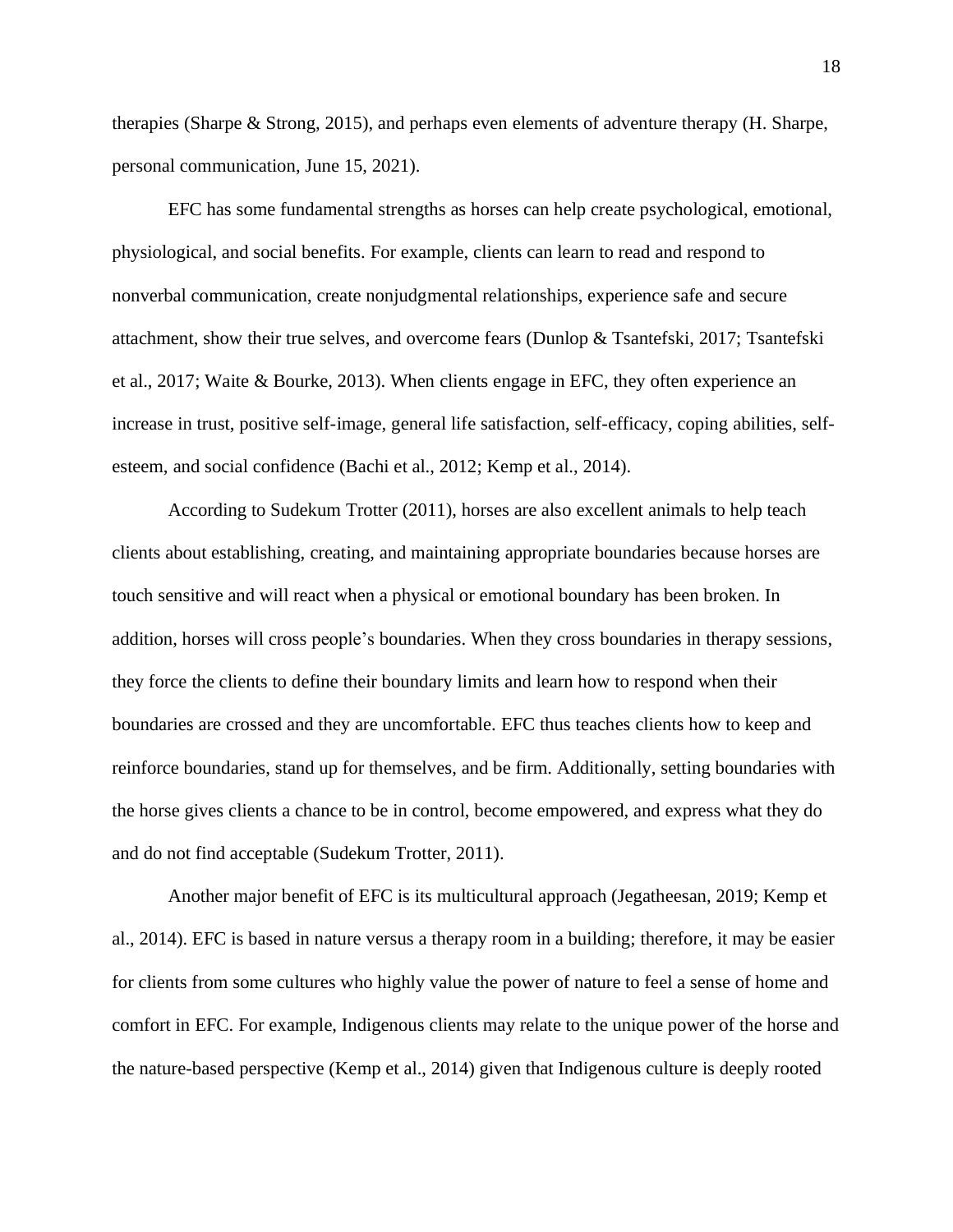in nature and the power of animals (McCubbin et al., 2013). In many collectivist and interdependent cultures, people do not seek therapy due to a belief structure that does not value counselling or that attaches a stigma to counselling (Asnaani & Hofmann, 2012). In these cultures, needing counselling may be seen as a weakness, and can thus be embarrassing for clients and their families. EFC may be a viable approach when there is a stigma around traditional counselling (Bachi et al., 2012). It can feel more natural because the setting is based in nature and, therefore, is different from traditional counselling.

#### **Limitations of EFC**

As with every type of therapy, counsellors need to be aware of limitations and ethical concerns and take them into account. The limitations of AAT, which also relate to EFC, can include clients having a fear of animals, allergies, or different attitudes toward animals due to cultural differences (Dunlop & Tsantefski, 2017). Horses can be frightening for some people owing to their size and power. Fear of animals can be a limitation as it can affect the therapeutic relationship that is supposed to be formed between the client and animal, which in turn can affect the clients' level of comfort and willingness to be vulnerable around the therapist and animal (Dunlop & Tsantefski, 2017; Mueller & McCullough, 2017). Having a fear of the animal would also limit the general benefits generated from being around animals such as relaxation, a decrease in stress and cortisol, and an increase in oxytocin (Fine & Beck, 2019).

Safety for clients and counsellors, and the welfare of the therapy animals, are also ethical concerns (Freeman & Linder, 2019; Ng et al., 2019). Accidents can happen around animals, especially due to their unpredictability and unexpected reactions due to a frightening stimulus (Freeman & Linder, 2019; Ng et al., 2019). In EFC, there is an arguably greater risk due to the power and size of horses. A fall from a horse can be a serious injury, but even groundwork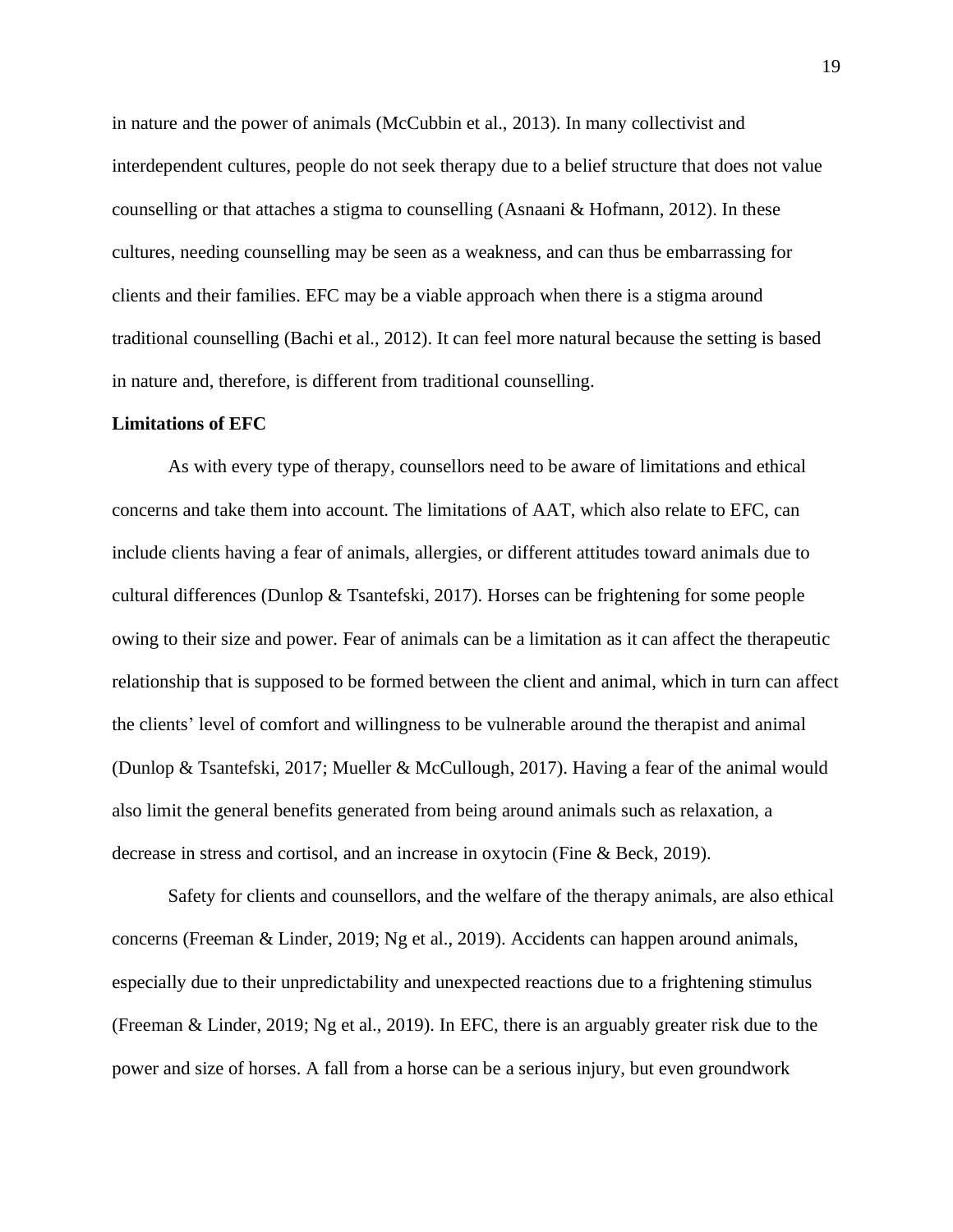(activities that involve walking or standing alongside a horse) presents certain risks such as clients being accidentally stepped on or knocked over by a horse. Facilities that engage in EFC should ensure they have safety protocols in place before starting their business to limit the inherent risks (Freeman & Linder, 2019). Professionals interested in pursuing EFC need to consider the potential dangers for insurance and liability purposes. Clients must be informed of all the risks and what has been done to limit them (Freeman & Linder, 2019; Ng et al., 2019).

Another potential limitation of any AAT approach is financial (Mueller et al., 2019; Schroeder & Stroud, 2015). AAT may be more expensive than traditional talk therapy due to including animals in the therapeutic process. The cost of AAT, especially EFC, can create challenges as it might limit the accessibility of counselling to some people. The financial barrier can be lessened through charitable donations that help clients who cannot afford the cost. Also, school boards could pay for AAT for children, especially when offered in a group format.

Transportation is another potential limitation as well due to the therapy location (Schroeder & Stroud, 2015). EFC is commonly held outside the city limits, which means public transit may not be accessible, and a vehicle would be required. Mobility issues can likewise be a barrier to accessing EFC services and may limit people from fully engaging in EFC. For example, someone who has difficulty walking or standing may not benefit from EFC focused on groundwork, whereas they may benefit from an EFC program focused on riding. In some cases, adaptations may be required for people with different physical capabilities.

#### **EFC and Anxiety**

EFC has been shown to be an effective intervention in helping children, adolescents, and adults manage their anxiety in different contexts, including social anxiety, generalized anxiety, anxiety related to PTSD, and separation anxiety (Alfonso et al., 2015; Bhatnagar et al., 2013;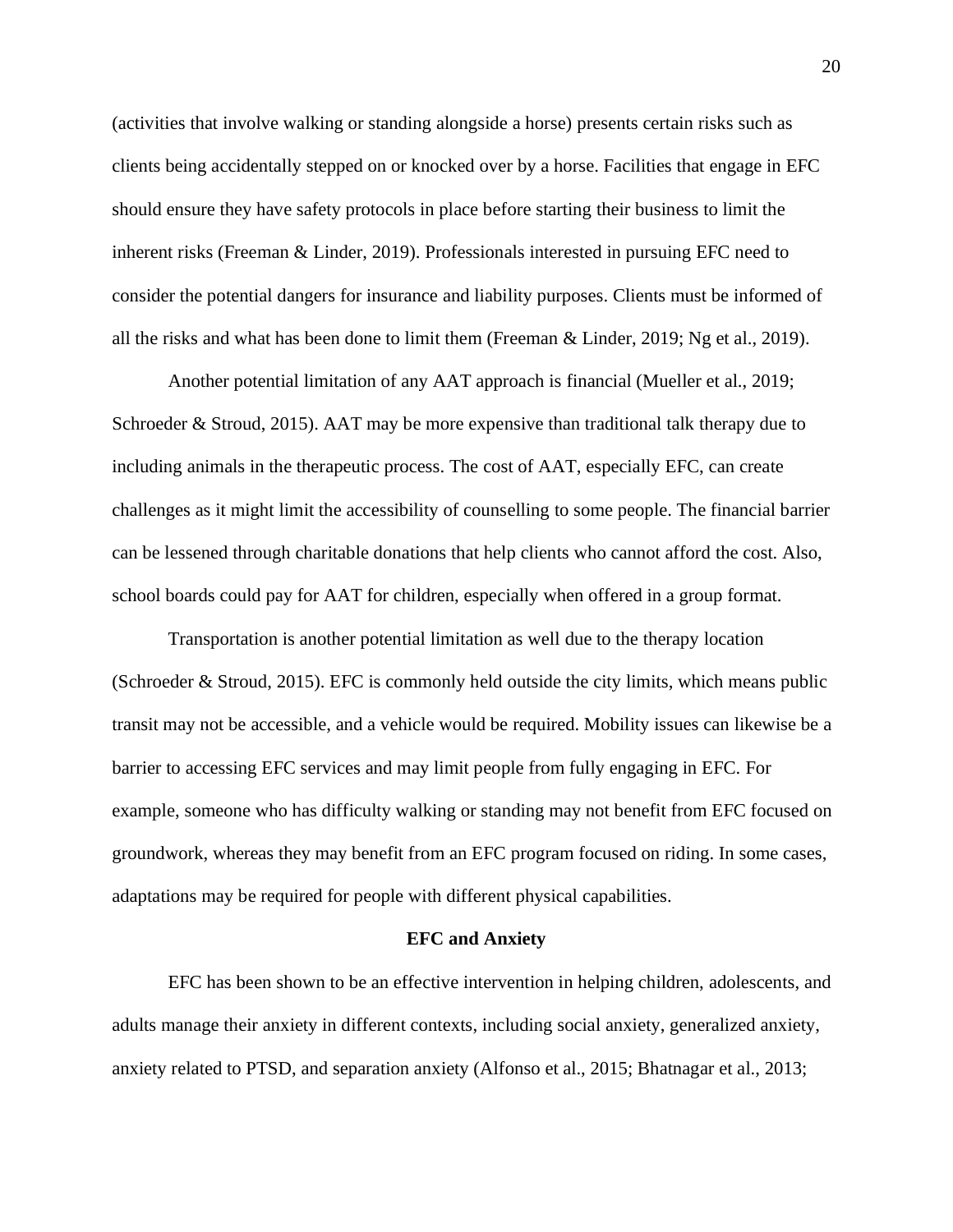Earles et al., 2015; Holmes et al., 2012; Kemp et al., 2014; Lac, 2016; Robinson-Edwards et al., 2019). In this section, I outline research in this area and then draw out the connections between these studies in the section to follow.

One EFC approach that has proven particularly helpful in treating anxiety disorders is Natural Lifemanship's trauma-focused equine-assisted psychotherapy (TF-EAP; Shultz-Jobe et al., 2018). Anxiety disorders can affect regulation and relationships, and TF-EAP focuses on addressing those issues to help treat anxiety disorders. For example, if a participant engages in mounted work, there is a focus on regulating the brainstem through the rhythmic and repetitive movement of riding the horse while also engaging in tasks asked by the counsellor that require talking out loud and cognitive processes (Shultz-Jobe et al., 2018). In addition, TF-EAP is based on establishing secure attachments for the participants. According to Shultz-Jobe et al. (2018), having a secure attachment to a parent or another being, such as an animal, helps clients learn how to appropriately respond to stressful situations and learn self-regulation skills that are useful in emotional or stressful situations.

According to the literature, the mindfulness that is required to participate in EFC may be one of the mechanisms that helps reduce anxiety for clients (Bhatnagar et al., 2013; Earles et al., 2015; Sharpe & Strong, 2015). For example, Sharpe and Strong (2015) explored the experiences of 14 women with eating disorders who took part in a six-session EFC group. The authors noted that the 14 female participants engaged in a type of dialogic attunement with their horses, which required a high degree of mindfulness and nonverbal communication. This present-moment focus appeared to induce a state of calm for many of the participants, which was cited as a significant contrast to their typical ways of experiencing that were marked by anxiety, bodily tension, and constraint (Sharpe & Strong, 2015). In addition, the attunement the female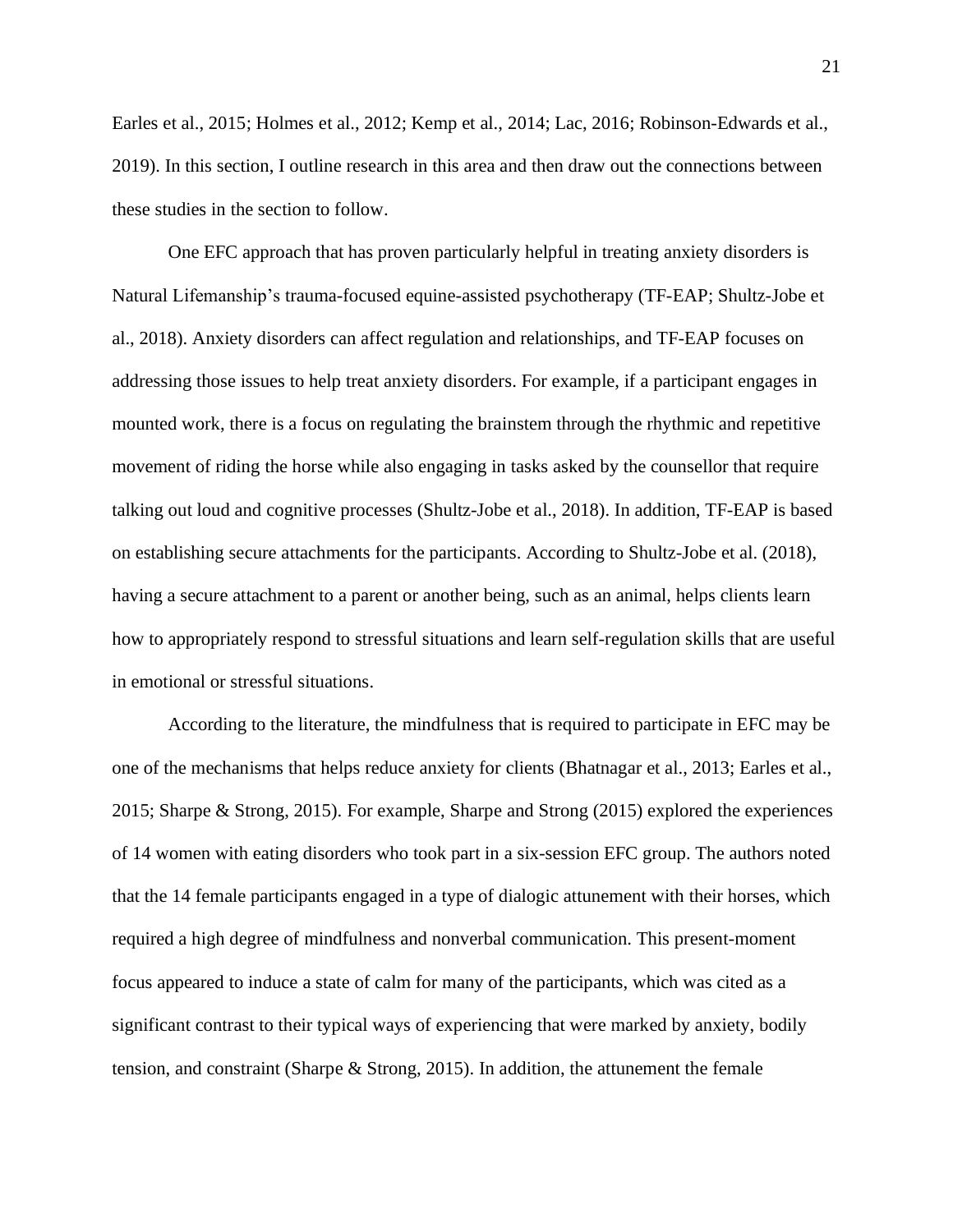participants had with their horses may be similar to having a secure attachment to an animal, as Shultz-Jobe et al. (2018) mentioned, which in turn helped the participants develop ways to deal with stressful situations.

In another study, Earles et al. (2015) incorporated mindfulness by having 16 participants observe each other engaging in a 2-hr EFC session. The study included 12 female and four male participants, aged 33 to 62. The study included aspects of individual therapy and group therapy. Each client worked one on one with a psychiatrist trained in EFC and a horse in the arena for six sessions, which allowed the clients to experience individual counselling. At the same time, the rest of the clients observed the sessions from a separate room. During the session, the group discussed what was occurring and any insights they were gaining from the process, promoting mindfulness (Earles et al., 2015). Earles et al. found that the participants engaged in mindfulness after the research study ended as well. The authors argued that the horses, as they are not creatures that dwell on the past or the future but instead are focused on what is happening in the present moment, could have encouraged mindfulness in the participants. They also believed that because the group members focused on nonjudgmental accepting awareness of themselves and of the person they were observing, mindfulness was encouraged (Earles et al., 2015).

Other studies have also noted the present-focus of EFC as a therapeutic mechanism, along with other hypothesized mechanisms including problem-solving in the moment and horses as metaphors. For example, Kemp et al. (2014) looked at anxiety in a study on the impact of an EFC program for children and adolescents (6 boys and 21 girls) who were survivors of sexual abuse. The participants engaged in individual counselling one time per week for 6 weeks, and a weekly 90-min EFC session for 9–10 weeks. In addition to anxiety, Kemp et al. looked at depression, posttraumatic stress, sexual concerns, dissociation, and anger. They found that the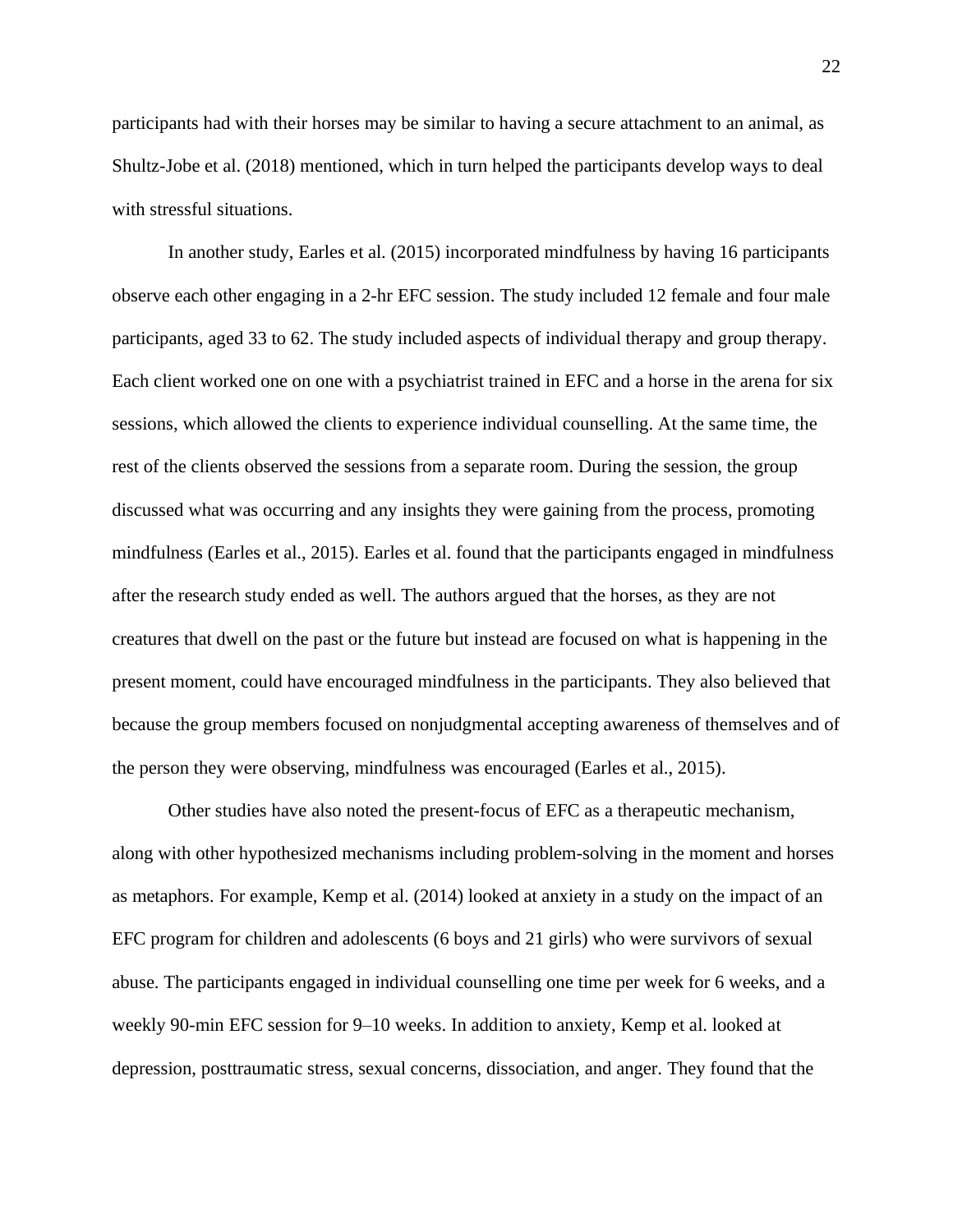participants experienced a reduction in symptoms for depression, anxiety, trauma, and unwanted behaviours. The authors indicated that the underlying mechanisms of change were the Equine Assisted Growth and Learning Association (EAGALA) methods used. According to Kemp et al., EAGALA uses a person-centred model that has components of other therapeutic orientations such as gestalt and existential therapy to provide EFC. In addition, Kemp et al. noted that EAGALA uses metaphors and problem-solving activities, and clients gain insight into internal conflicts through their interaction with a horse. In their study, the methods that made a difference for the participants included the clients interacting with the horses, performing problem-solving activities, and using metaphors.

Experiential learning using ground-based horsemanship exercises was also important for change to occur for the participants (Kemp et al., 2014). The themes that emerged while the participants engaged in the ground-based horsemanship exercises were creating new thinking patterns that decreased anxiety, learning how to react and respond to various situations and outcomes in a way that decreased anxiety, and learning social skills and group dynamics (Kemp et al., 2014). In addition, the horsemanship experiential learning exercises focused on the participants learning trust skills, communication skills, boundary-setting skills, self-perception skills, and observation skills such as being mindful of body language. Kemp et al. (2014) stated that the EAGALA methods were the cause of the change in the participants, yet other causes of change that were not mentioned could be related to the mindfulness skills, such as the ones participants learned in Sharpe and Strong's (2015) and Earles et al.'s (2015) EFC studies. Other possible connections to change are gaining a safe space and secure attachment style, which Shultz-Jobe et al. (2018) mentioned. Gaining a secure attachment would have been especially important for Kemp et al.'s participants as they were survivors of sexual abuse and were learning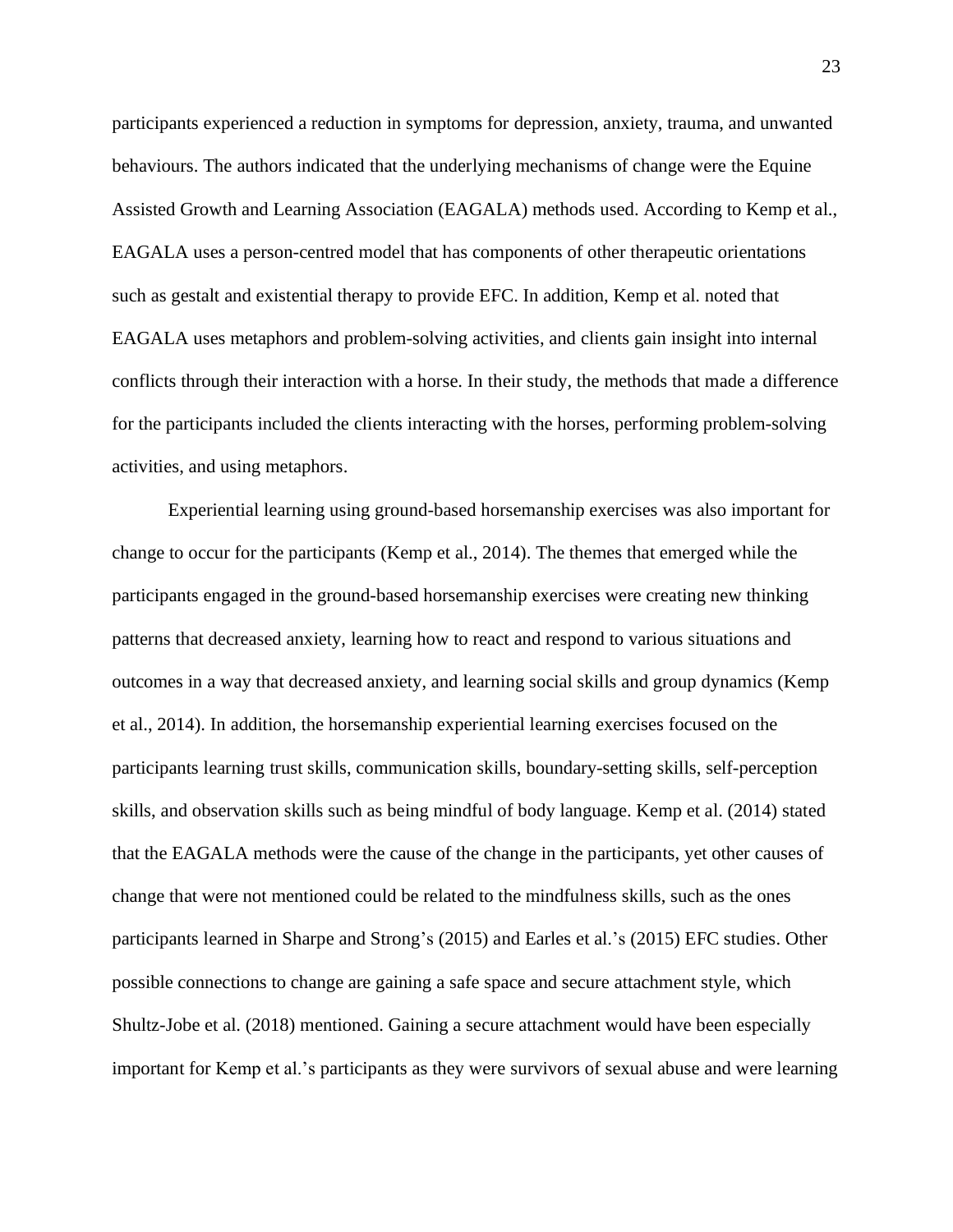self-regulation skills during the study. The participants may have been able to reduce their symptoms of anxiety, depression, trauma, and other unwanted behaviours as they felt safe and comfortable in their EFC environment, so they were able to learn the skills mentioned earlier.

Lac (2016) also saw that interaction with a horse caused changes in behaviour and decreased anxiety. In a case study, Lac explored the benefits of 20 gestalt equine psychotherapy sessions for a 5-year-old who had an eating disorder, frequent panic attacks, and separation anxiety. Through engaging with the horse in equine play therapy, the child's confidence increased as she started to develop more of a sense of self, began to regulate emotions, and wanted to engage in adventurous activities with the horse. The client gained the most growth when engaging in mindful body awareness activities that paid attention to sight, sound, smell, taste, and touch for herself and the horse. Lac observed a noticeable reduction in the tension the child held in her body, a willingness to eat more foods than before, and a reduction in panic attacks and anxiety. Although there was still some anxiety when the 5-year-old was separated from her mother, it was significantly reduced.

EFC has also been found to help with social anxiety. Alfonso et al. (2015) wanted to measure how effective EFC was in helping young adults aged 18–29 reduce their symptoms of social anxiety. They looked at social anxiety in young women using an intervention called Project Stride that was a combination of EFC and cognitive behavioural therapy (CBT) strategies. Alfonso et al. found that Project Stride resulted in significant reductions in the participants' social anxiety. The authors postulated that the reduction in social anxiety could have been due to the shift of attention away from the participant and onto the horse. The shifting of focus onto the horse could be important in EFC therapy and potentially a mechanism of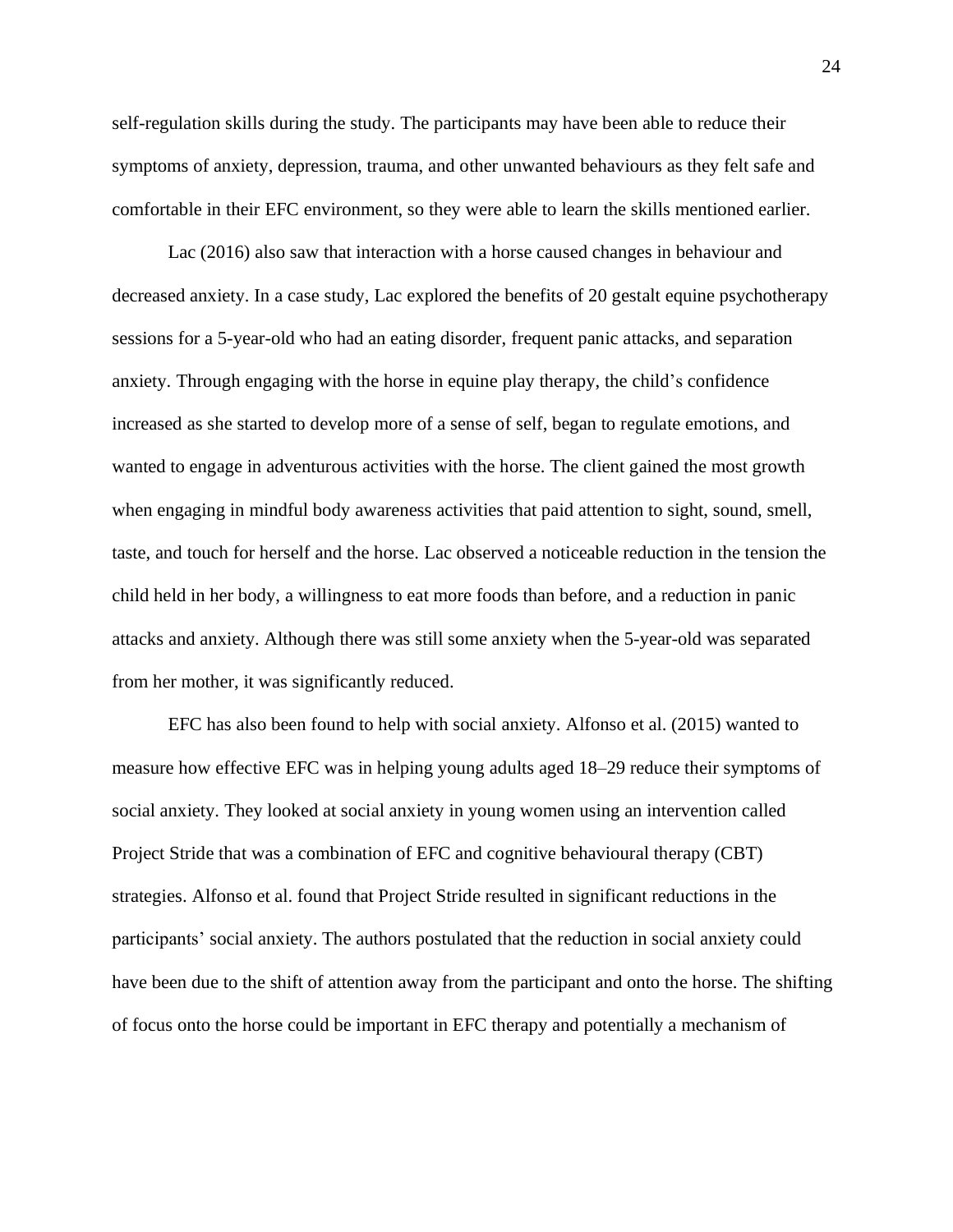change for anxiety (Alfonso et al., 2015; Grandin et al., 2019; Hemingway et al., 2019; Kendall & Maujean, 2015; MacNamara et al., 2019; Schroeder et al., 2018).

Alfonso et al. (2015) found that the shift in focus enabled the counsellor to use some CBT techniques with the clients while they were engaging with the horses. An example is when the clients learned to use a mnemonic that was taught to them during the study. The mnemonic was to help participants with problem-solving tasks by giving them a structured approach to follow and to help them to process their thoughts and emotions in a more efficient way, which also enabled the clients to feel less anxiety. Participants also learned social skills by engaging in team-building exercises with the horses. In addition, the participants learned adaptation skills in new situations, which can be difficult for someone with social anxiety to acquire (Alfonso et al., 2015).

According to Alfonso et al. (2015), the horses played an important role in decreasing the young women's social anxiety by creating a safe and comfortable space for them to engage in novel situations because horses are not judgmental. The safe space allowed the participants to feel comfortable enough to challenge their social anxiety fears. Overcoming fears is a reported benefit of EFC (Dunlop & Tsantefski, 2017; Tsantefski et al., 2017; Waite & Bourke, 2013). Another important benefit Alfonso et al. cited was the location: The EFC was held outside the city, which meant it was remote and few people were around. According to them, these factors could have played a role in helping to decrease social anxiety.

Robinson-Edwards et al. (2019) looked at five male prisoners who had a history of substance use or mental health problems such as anxiety, and their experience with EFC while in prison. The participants engaged in 10 EFC sessions, with each session approximately 90 to 120 min. Robinson-Edwards et al. found that over half of their participants experienced some

25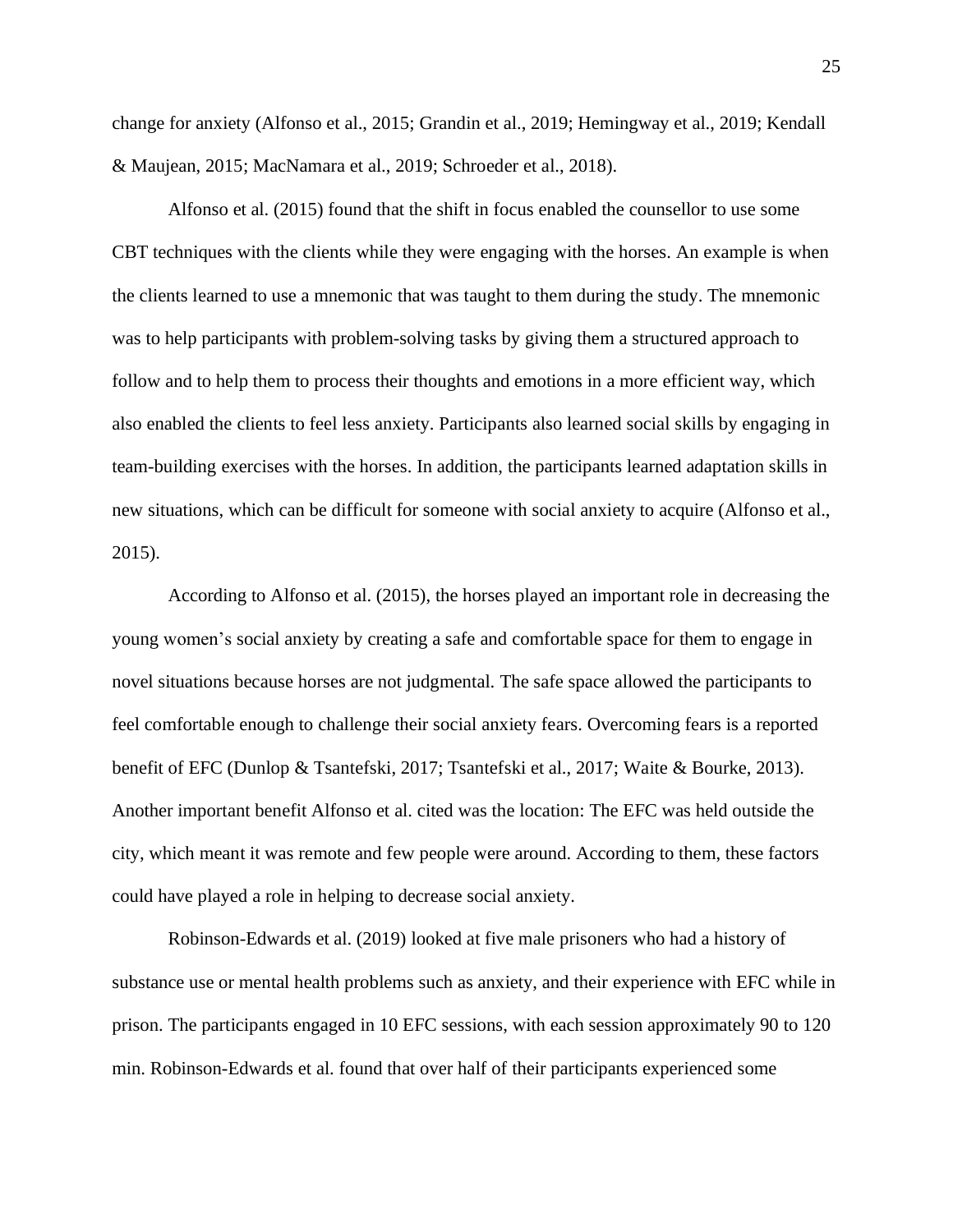positive change in their anxiety levels. Specifically, the prisoners were able to experience moments of relaxation or calmness, which are not often experienced in prison. The prisoners also learned to engage and speak with others with an emphasis on being able to express emotions effectively. Some of the individuals even learned how to feel comfortable enough to speak about their emotions and needs to prison staff, family, and other inmates (Robinson-Edwards et al., 2019).

K. Wilson et al. (2017) looked at eight therapists' perspectives on EFC for adolescents dealing with depression and anxiety. All eight therapists were certified with the EAGALA to offer EFC to adolescents experiencing depression and anxiety. Therapists certified with EAGALA engage in ground-based exercises with a person-centred approach (EAGALA, n.d.). K. Wilson et al. used a semistructured interview process with open-ended questions to create thematic data. Three main themes of equine-assisted psychotherapy were identified: its nature, clinical implications, and its practice and limitations.

When discussing the clinical implications of the therapy, K. Wilson et al. (2017) mentioned seeing an increase in confidence, self-esteem, assertiveness, emotional regulation, self-control, and resourcefulness, and a decrease in depression and anxiety behaviours in the adolescents. The therapists indicated that the improvements or benefits showed in the changes in the adolescents' behaviours (e.g., standing up straighter or being more vocal). The therapists agreed that underlying mechanisms of change were likely the experiential aspect of EFC and the inclusion of a horse. The therapists explained that the students could immediately see how the horses reacted to their behaviours, and they could then alter what they were doing as needed. The students could see what worked and what did not work with the horses and modify their behaviour, which increased their confidence and self-esteem. In addition, the students had to lead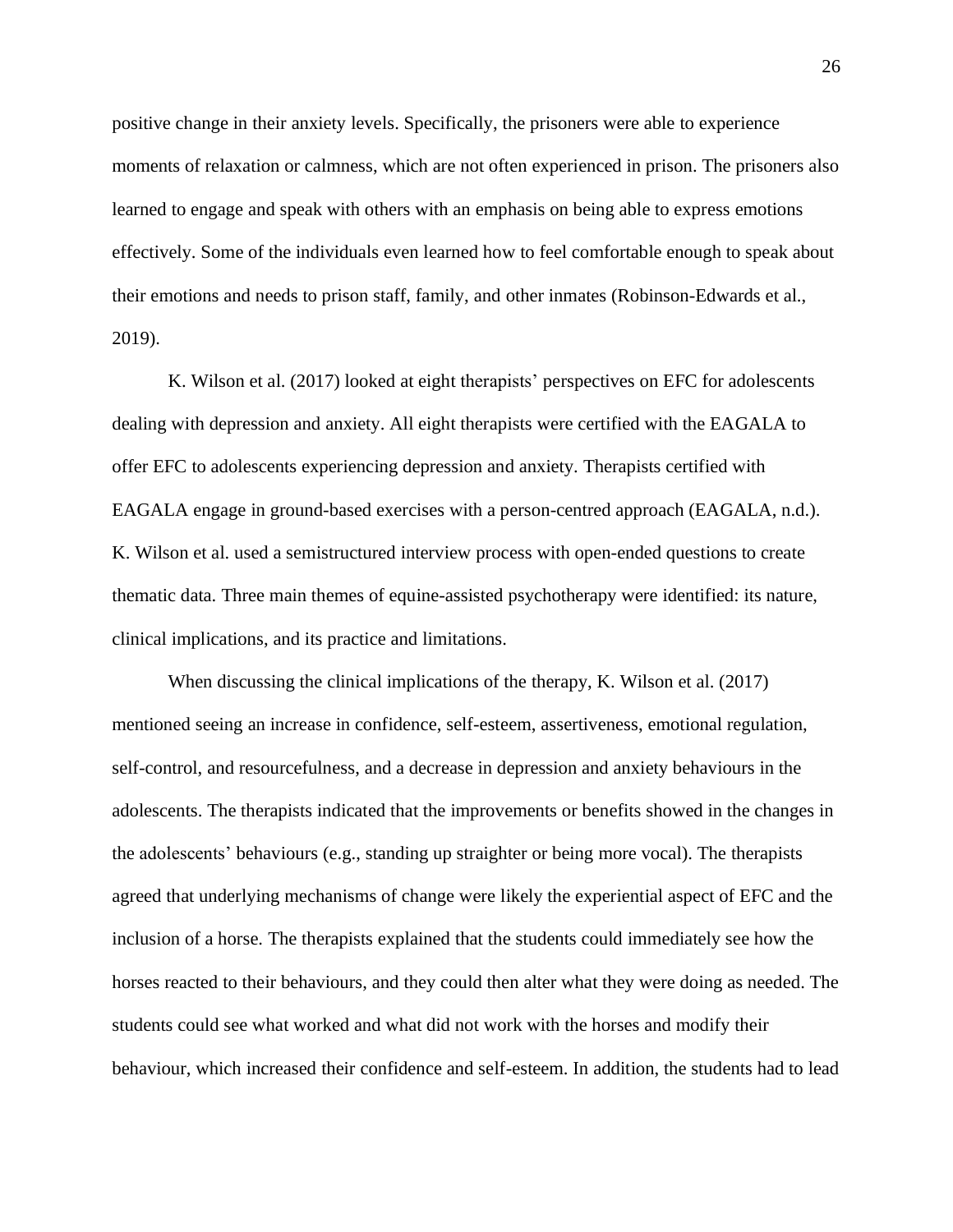their horses in different tasks, which required skills such as assertive communication, that the students were then able to apply to other situations in their lives (K. Wilson et al., 2017). For example, some therapists received reports from the students' teachers at schools that cited that they were interacting more with other students and taking on leadership roles.

Holmes et al. (2012) studied how interaction with horses affected anxiety and self-esteem in 11 adolescent participants (10 male and one female) who interacted with both live and model horses at a racehorse rehabilitation centre. The participants had either emotional, behavioural, or learning difficulties. The activities focused on teaching safety behaviours around horses; providing quality time with the horses by grooming them; putting on halters, blankets, and other horse tack equipment; and cleaning the horses' feet, which took place over four 3-hr sessions. Anxiety and self-esteem were measured by having the adolescents fill out the Spence Children's Anxiety Scale and the Rosenburg Self-Esteem Scale, respectively. Holmes et al. found that the participants' anxiety decreased significantly, but that their self-esteem remained unchanged. The researchers noted that the changes in the participants' interactions with the live horses matched the decreases in anxiety, whereas there were no changes in interaction with the model horses. Despite the recorded decrease in anxiety, Holmes et al. were unable to determine definitively what caused the reduction in anxiety, although they speculated that exposure therapy may have played a role (e.g., the adolescents spent time in novel situations and social settings that over time led to a decrease in their anxiety). Findings such as these highlight how difficult it can be to tease apart specific therapeutic factors that take place in EFC.

Although the reviewed studies discussed different benefits seen or possible mechanisms of change, some underlying themes may be factors in the cited success of EFC and the treatment of anxiety. One such theme is the need for clients to shift attention away from themselves and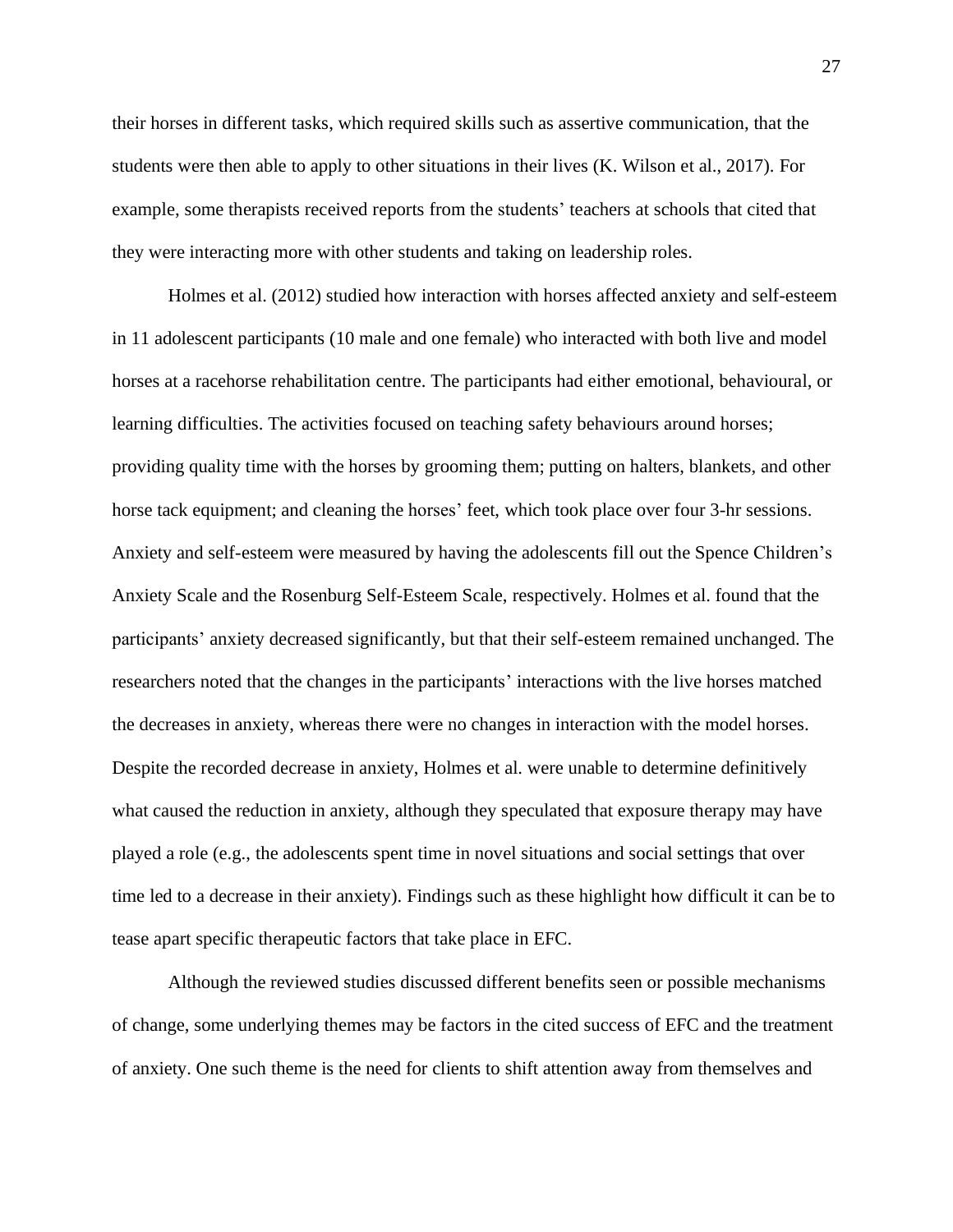toward a horse (Alfonso et al., 2015; Grandin et al., 2019; Hemingway et al., 2019; Kendall & Maujean, 2015; MacNamara et al., 2019; Schroeder et al., 2018). This shifting of attention may be related to mindfulness, but it may also be related to creating space for experimenting with different ways of being with another or creating space between the client and the problem (Sharpe & Strong, 2015). Other possible mechanisms of change that decrease anxiety for clients are mindfulness and self-awareness (Bhatnagar et al., 2013; Earles et al., 2015; Latella & Abrams, 2019; Robinson-Edwards et al., 2019; Sharpe & Strong, 2015). There is also the connection of attachment style and safety and how it affects EFC sessions. Research has indicated that horses can create a safe place for participants and that there is an element of secure attachment fostered in EFC sessions (Bachi, 2013; Dunlop & Tsantefski, 2017; Fine, 2019; Jakubiak & Feeney, 2016; Kern-Godal et al., 2016; Kovács et al., 2020; Shultz-Jobe et al., 2018; Tsantefski et al., 2017; Waite & Bourke, 2013; Wanser et al., 2019). As well, the natural environment and nature found in EFC sessions are a benefit (Bachi et al., 2012; Fine & Beck, 2019; Kinoshita, 2019; Poulsen et al., 2016; Poulsen et al., 2018; Sharpe & Strong, 2015; Yeh et al., 2016).

#### **Connections Between Traditional Therapies and EFC**

As the research on EFC and anxiety has highlighted, proposed mechanisms for therapeutic change include helping clients learn emotional regulation and problem-solving skills, form secure attachments, experience moments of relaxation or calm, create healthy boundaries, learn social skills, and develop mindfulness and attunement with the horses (Bachi, 2013; Bhatnagar et al., 2013; C. Brandt, 2013; Earles et al., 2015; Fine, 2019; Kemp et al., 2014; Lac, 2016; Robinson-Edwards et al., 2019; Sharpe & Strong, 2015; Shultz-Jobe et al., 2018; K. Wilson et al., 2017). In traditional therapy, clients often learn emotional regulation skills through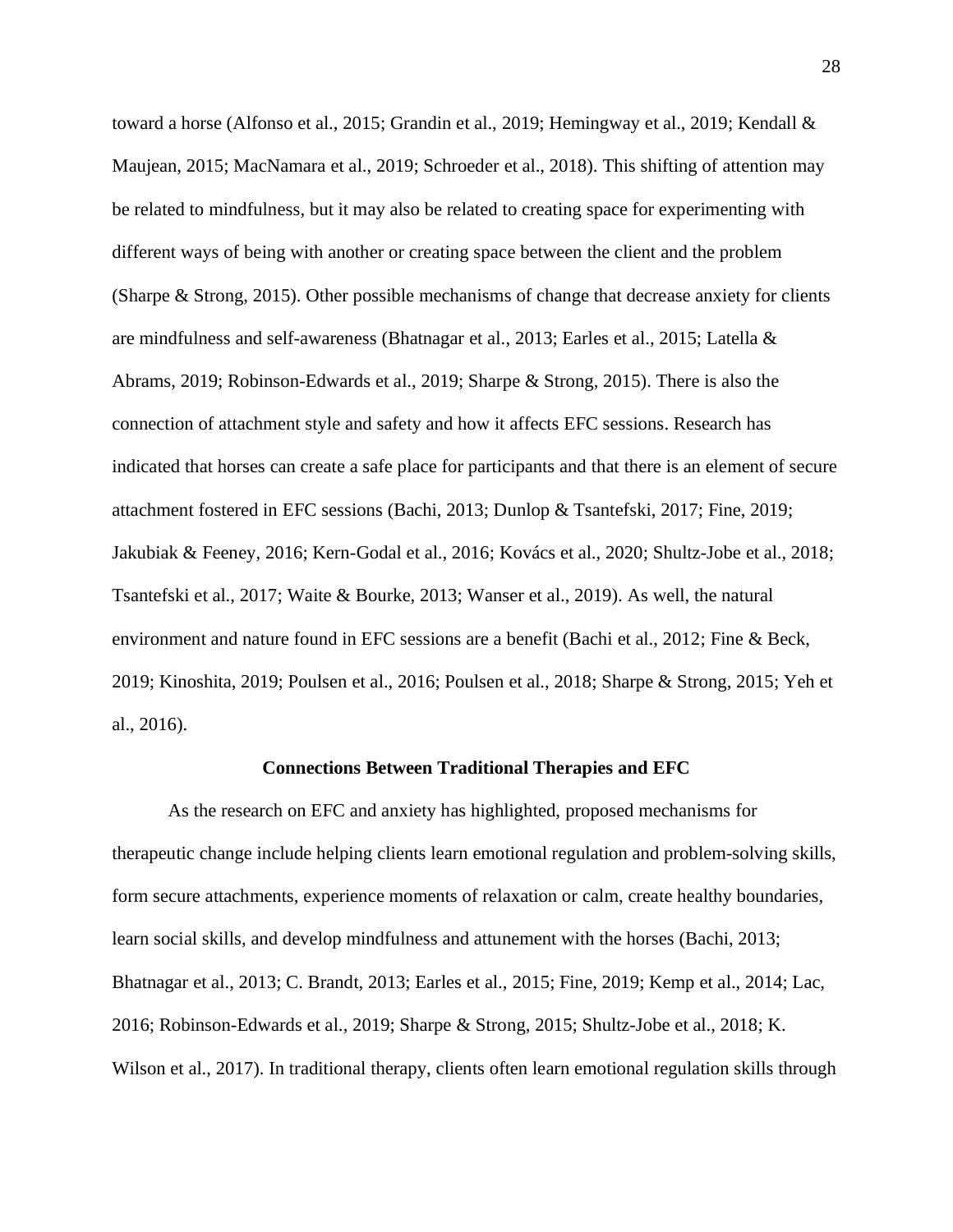CBT and cognitive restructuring. Cognitive restructuring allows clients to learn how to reframe their thoughts about an anxiety-producing situation more positively, which can impact attitude and thinking patterns, helping clients manage stress and anxiety (Al-Refae et al., 2021). In EFC, clients learn emotional regulation skills because they gain instant feedback from the horse due to their behaviours (Bachi, 2013; Fine, 2019). The clients learn that they may have to change their behaviours, by engaging in the process of emotional regulation during the therapy session, for the horse to feel more comfortable with them and to produce a desired behaviour in the horse. The clients also learn how to deal with difficult situations when the horse is not around (Bachi, 2013; Fine, 2019; Lac, 2016).

Forming a secure attachment is important in traditional anxiety therapy (Khademi et al., 2019; Rholes et al., 2011). People with anxious or insecure attachments may be more prone to depression and anxiety (Khademi et al., 2019; Rholes et al., 2011). Traditional psychotherapy helps clients with anxious attachment styles by providing a safe space for them to talk about prior events that were hurtful and perhaps not previously dealt with emotionally (Marmarosh & Tasca, 2013; Wallin, 2007). Dealing with these emotions and situations may help the clients learn how to cope with overwhelming emotions that prevented them from maintaining closeness with others or being able to handle distance in relationships (Marmarosh & Tasca, 2013; Wallin, 2007). In EFC, clients may be able to form a secure attachment with their horse. When clients touch and interact with the horse, they may experience the right conditions, such as a release of endorphins, a decrease in bodily tension, a feeling of relaxation, a safe space to express emotions, and the feelings of love, security, safety, warmth, and comfort, which foster attachment (Bachi, 2013; Earles et al., 2015; Fine, 2019; Jakubiak & Feeney, 2016; Lac, 2016).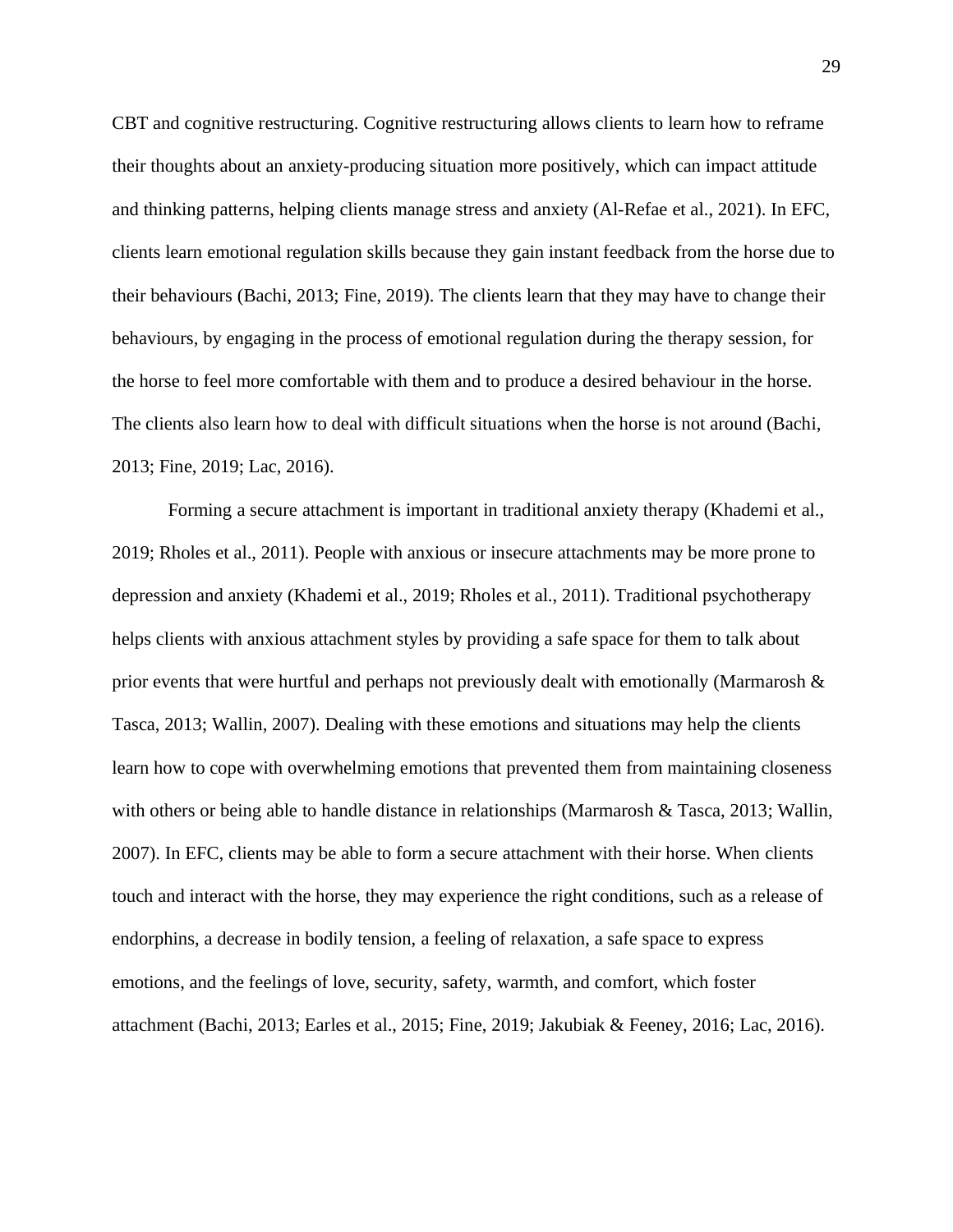Social skills are taught in traditional therapy to help clients deal with anxiety by having them engage in role play scenarios with others or with the therapist to learn problem-solving techniques, assertive communication, and alternative behaviours (Durães et al., 2020). Clients can learn social skills in EFC by engaging in team-building exercises while also focusing on situations or topics that are difficult, such as adaptation skills for anxiety-producing situations (Alfonso et al., 2015). In these situations, clients can learn both social skills and emotional regulation skills at the same time through interacting with the horses in EFC.

Mindfulness is often used as a treatment for anxiety in traditional talk therapy, as the clients may engage in it within sessions or counsellors may give homework to clients to engage in mindfulness outside of sessions (Kladnitski et al., 2020; Lalande et al., 2017; Navarro-Haro et al., 2019). However, mindfulness is not a requirement of traditional talk therapy, whereas in EFC, mindfulness is required to engage in any interaction with the horse. This kind of mindfulness or attunement to the horse may help in emotional regulation and fostering moments of calm or relaxation (Earles et al., 2015; Kemp et al., 2014; Lac 2016; Robinson-Edwards et al., 2019; Sharpe & Strong, 2015). Such moments may be rare for those living with anxiety, and these experiences can promote hope that similar moments are possible in the future.

Creating and maintaining healthy boundaries with others may be another challenge for those living with anxiety (Khademi et al., 2019; Marmarosh & Tasca, 2013; Rholes et al., 2011; Wallin, 2007). In more traditional talk therapy, boundaries are often talked about but rarely is there an opportunity to practice boundary setting in real-time. In EFC, however, there are many opportunities to explore this concept with the horse and to determine which boundaries are preferred and which are not (C. Brandt, 2013). This knowledge can then be applied to other situations, beyond the relationship with the horse.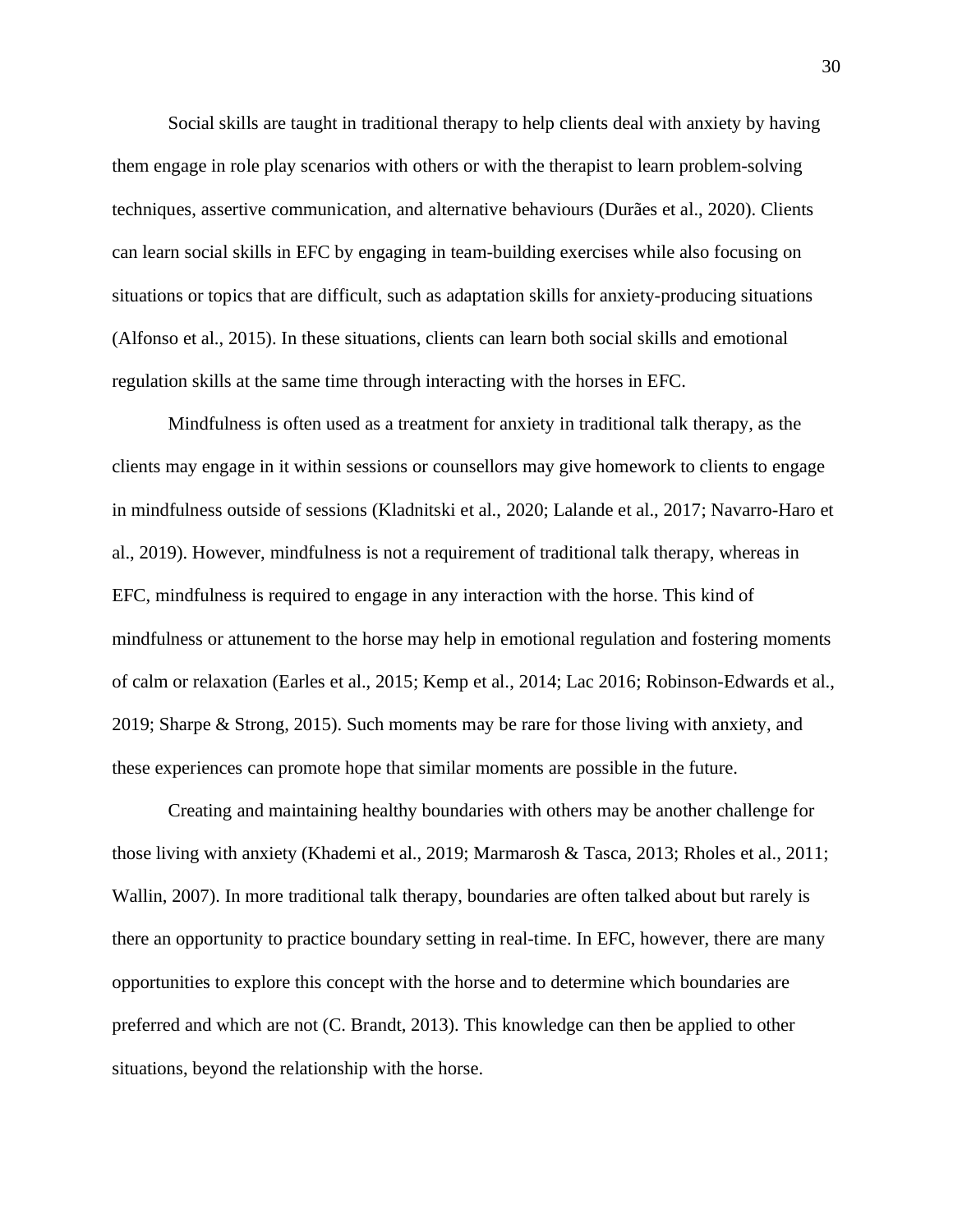As the research has demonstrated, EFC can be incorporated in numerous ways.

Counsellors who facilitate equine therapy most often have a foundation in another theoretical orientation such as CBT (Alladin, 2015; Kemp et al., 2014; Lac, 2016; Sharpe & Strong, 2015; Stefan et al., 2019). As mentioned earlier, a wide variety of other theoretical orientations can be used in alignment with EFC. How counsellors approach equine therapy sessions with clients can change based on theoretical orientation. This flexibility is useful in the field of EFC because counsellors can draw on techniques and interventions that are useful for a certain type of issue, such as anxiety. CBT is often used to help clients with anxiety disorders, so it can be used in EFC as well (Alladin, 2015; Stefan et al., 2019). For example, one way to approach anxiety in an EFC session is with thought challenging and thought restructuring. The first step would entail the counsellor asking the clients to become aware of possible maladaptive thoughts they may be experiencing while working with the horse and encouraging them to observe how the horse behaves and relates to them while they are experiencing these thoughts. The next step involves having the clients replace the maladaptive thoughts with preferred ones (e.g., more compassionate, more logical) to see whether this replacement shifts their behaviour and the ways that the horse reacts to them. The clients and counsellor would then observe the horse to see if the horse does indeed react to changes made by the clients (Alladin, 2015; Karol, 2007; Stefan et al., 2019).

Although there has been research on the integration of EFC and particular therapeutic approaches such as CBT, gestalt therapy, psychodynamic therapy, and others, newer interventions such as eye movement desensitization and reprocessing (EMDR) have yet to be studied fully in the context of EFC. Clark (n.d.) briefly mentioned a connection between EMDR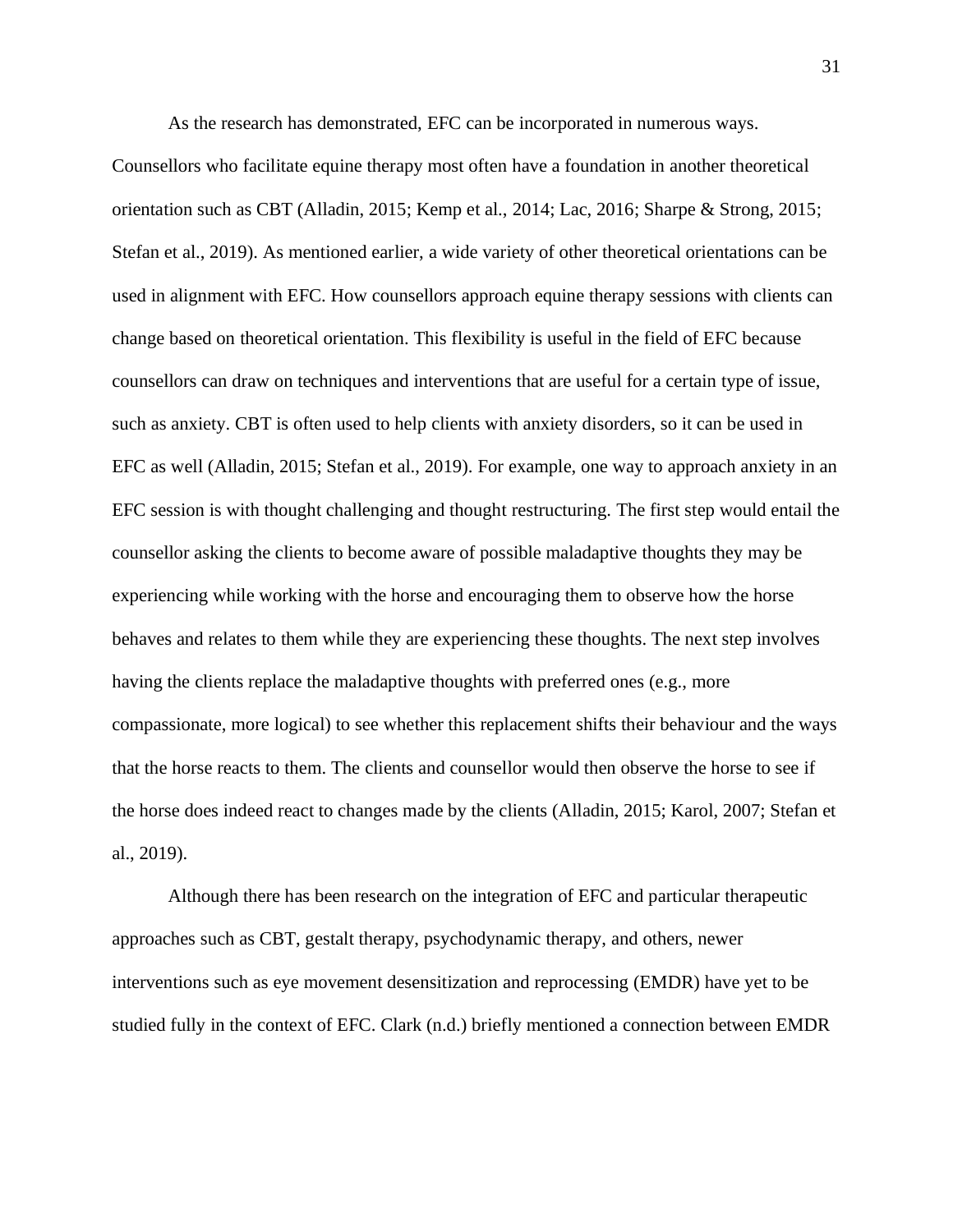in EFC work by a company called Rhythmic Riding Groups, which helps children move past trauma with the help of horseback riding.

One area of interest is how bilateral stimulation relates to EFC. In EMDR, bilateral stimulation increases the communication between both brain hemispheres and enables the person to potentially remember a difficult event and at the same time not be negatively impacted (van den Hout & Engelhard, 2012). EMDR also helps the participant process trauma and relate to uncomfortable memories and experiences in a different way (van den Hout & Engelhard, 2012). The use of bilateral stimulation, employing eye movements and other bilateral movements, is important in EMDR and is thought to be the underlying therapeutic mechanism (Shapiro, 2007, 2014; van den Hout & Engelhard, 2012). Examples of other bilateral movements include the therapist tapping the outside of the clients' leg, clients tapping their own shoulders or collarbones, and clients holding small vibrating objects in their hands. Recalling an emotional memory and making eye movements use working memory (Shapiro, 2007, 2014; van den Hout & Engelhard, 2012), which does not have much capacity and can be spent quickly (Baddeley, 1998). Therefore, when people move their eyes, there is not much room for the difficult memory, and the memory may become less vivid and less emotional (Shapiro, 2007, 2014; van den Hout & Engelhard, 2012).

Similar mechanisms may be at play in EFC, as there are back-and-forth movements people engage in. For example, when participants brush their horse with back-and-forth movements with both the hands and the eyes, those movements could imitate the back-and-forth movements of the eyes in traditional EMDR work. EMDR can also be used in EFC while riding, as participants follow the horses' natural rhythmic back-and-forth movements (Rigby & Grandjean, 2016; Sterba et al., 2002). Additionally, having participants do tasks that teach self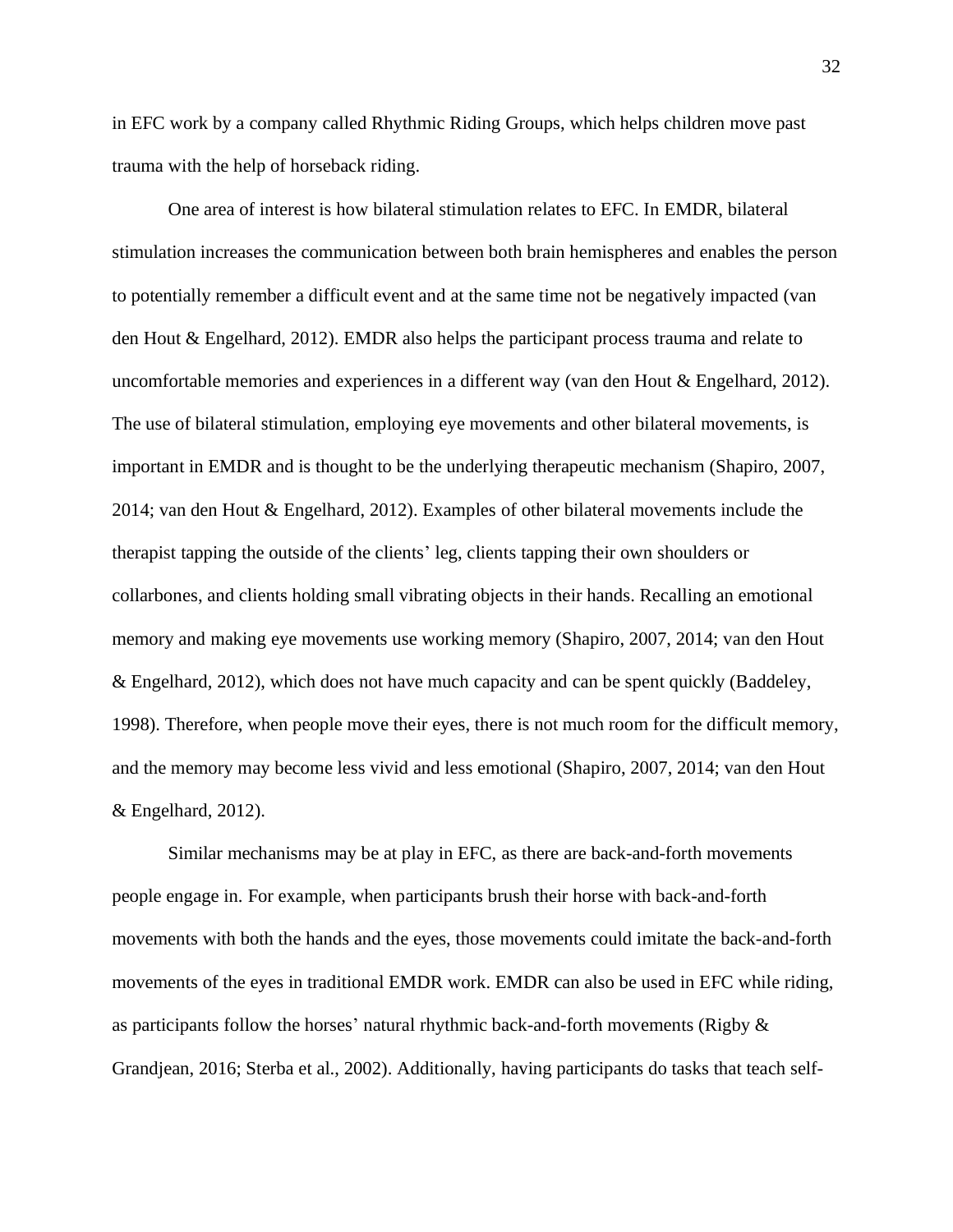regulation behaviour through patterned, repetitive, and rhythmic actions restores pathways in the brain (Dautovic et al., 2016; Szpringer et al., 2018; van den Hout & Engelhard, 2012).

Bilateral stimulation, such as EMDR, has also been used to help treat PTSD and anxiety symptoms (Dautovic et al., 2016; Szpringer et al., 2018). More research is needed to determine if engaging in the physical tasks in EFC would reduce anxiety symptoms as EMDR does for clients with anxiety. EMDR uses a back-and-forth movement with the eyes to help clients process difficult memories. Would the back-and-forth method of brushing a horse affect a person with anxiety in a similar way if they were also being guided to process difficult memories or events? Research could be undertaken to see if engaging in physical activities with horses in EFC provides benefits similar to EMDR. These and other important areas for future research are explored in the next sections.

#### **Implications for Counselling Psychology**

EFC may be a suitable therapeutic intervention for dealing with anxiety. Research has shown the benefit of EFC for dealing with anxiety symptoms (Alfonso et al., 2015; Bhatnagar et al., 2013; Earles et al., 2015; Holmes et al., 2012; Kemp et al., 2014; Lac, 2016; Robinson-Edwards et al., 2019), although the exact mechanisms behind therapeutic change are still under consideration. For many individuals struggling with anxiety, talking with a therapist may be uncomfortable. In EFC, the horse is used as a mediator and a source of comfort, which can decrease the stress and pressure typically felt in traditional talk therapy and increase overall comfort in the therapeutic relationship (Kern-Godal et al., 2015; Waite & Bourke, 2013). Comfortability in the therapeutic relationship can bring about positive change and may make the client more willing to participate with the therapist (Kern-Godal et al., 2015; Waite & Bourke, 2013).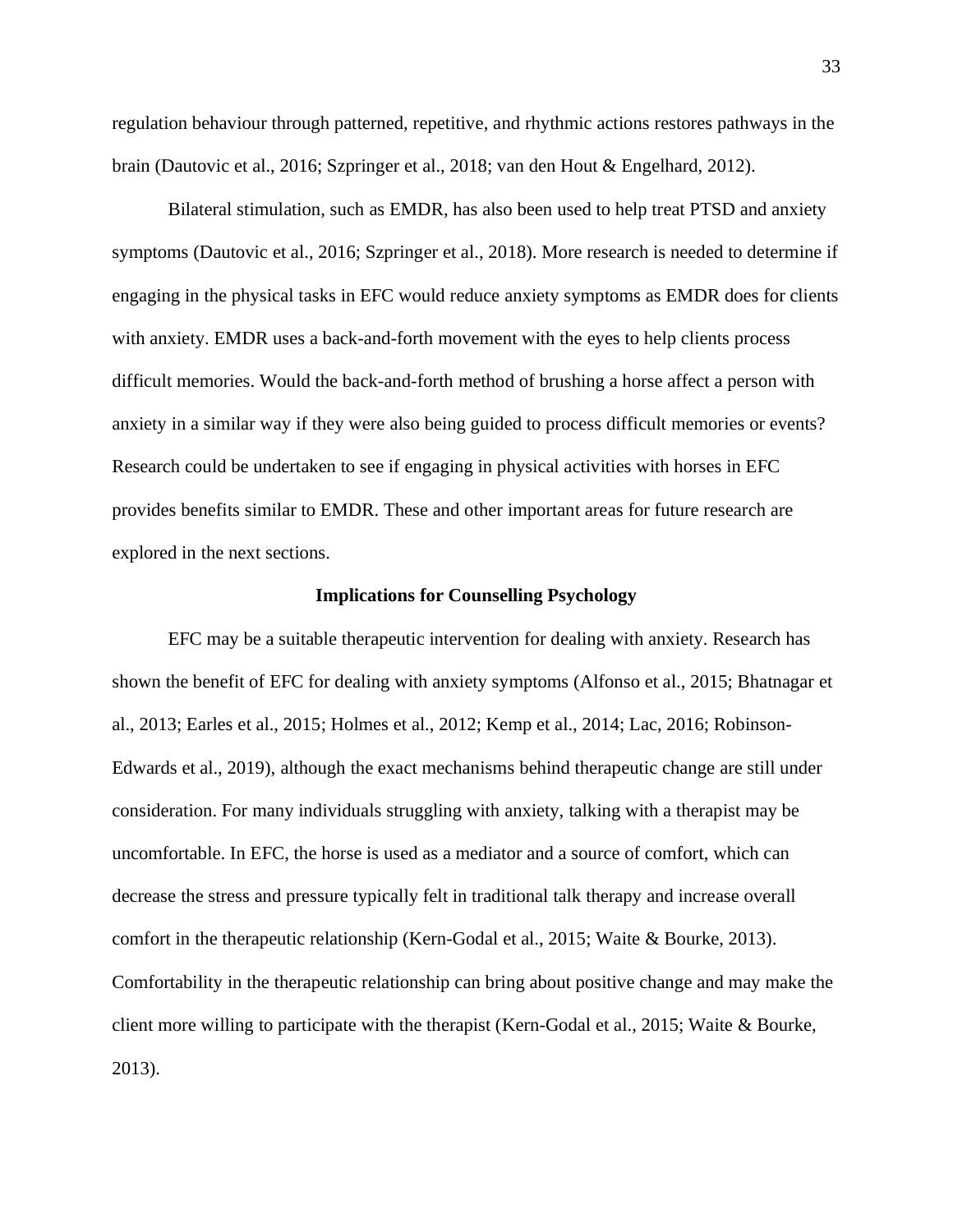As mentioned, EFC can be a complementary approach, used in conjunction with other therapies or treatments. EFC can also incorporate processes and interventions from other therapies such as mindfulness (Bhatnagar et al., 2013; Earles et al., 2015), nature-based therapies (Fine & Beck, 2019; Kinoshita, 2019; Poulsen et al., 2016; Yeh et al., 2016), and potentially others such as EMDR to help treat anxiety-related symptoms.

The limitations of EFC must be considered when using this approach to treat anxiety. For example, some clients experience fear around animals, especially horses. Questions for EFC counsellors to consider asking include what activities they could engage in that would help decrease a client's fear of horses and whether EFC could still be beneficial for clients who do experience fear around horses. In addition, as mentioned earlier, mobility and transportation difficulties may limit the accessibility of EFC for different populations. Although EFC may be a good therapeutic intervention to try for treating anxiety, is EFC reasonably accessible, or is EFC available only for specific clients? Ways to make EFC more accessible for people need to be explored further.

Increased standardization of what EFC means in the field of psychology is also needed. Standardization could be handled by a licensing organization that ensures all businesses claiming to offer EFC are producing the same level of services. Various organizations such as the Professional Association for Equine Facilitated Wellness (2020), EAGALA (n.d.), Path International (n.d.), and the Certification Board for Equine Interaction Professionals (n.d.) offer licensing and training for professionals in the EFC field. However, having a range of organizations providing certification could create problems with the quality of the level of service provided and ethics. McIntosh (2018a) stated that having a variety of programs means requirements for certification, cost, and time commitment may vary significantly. For example,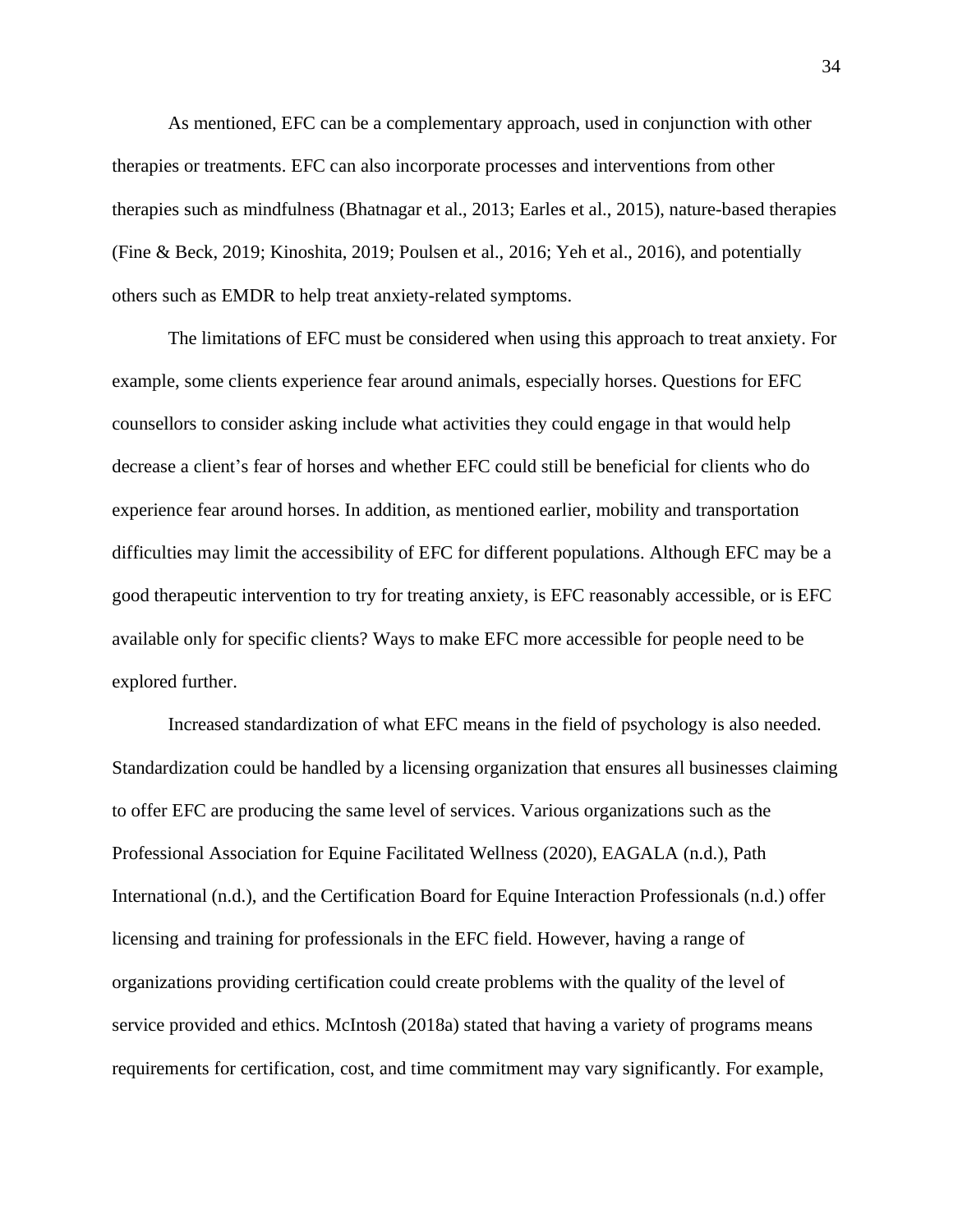some programs provide certification in a weekend, whereas other certification programs take a few years because of course requirements. Costs can also vary a great deal. In addition, according to McIntosh (2018a), some EFC training programs are not linked to certification bodies, which can create ethical concerns. Having different approaches on how to do EFC may offer some benefits, but consistency in certification and training is needed.

In addition, EFC needs to receive broader coverage from insurance companies. Insurance companies are willing to cover costs such as service dogs or therapy dogs (Ballard et al., 2020), yet horses in EFC sessions may not be seen as a critical factor in therapy and, therefore, are not covered in some cases (Ballard et al., 2020). Although some EFC or AAT businesses may be funded by government agencies such as child services (McIntosh, n.d.) or possibly by schools, there may be clients who have to pay for the cost of therapy (Ballard et al., 2020). Not having insurance coverage to see a psychologist is unfortunate given that EFC may benefit individuals who do not benefit from traditional talk therapy. Additional funding for EFC programs would advance the EFC field, help with the standardization of EFC services, increase research quality as more people would be able to access EFC and would be available for research, and increase the number of people receiving help for their mental health (Ballard et al., 2020).

The research discussed in this paper indicates a need for more public policies that increase access to animals, whether companion animals or therapeutic animals (Feldman et al., 2019). The public policies could include options such as funding to bring animals into classrooms for students (Feldman et al., 2019). Another option could be for the psychology field, businesses, and the government to organize programs and initiatives that allow EFC and AAT more broadly into a variety of medical practices. Medical practices that have the space could bring in horses or other animals, such as dogs, to help patients with anxiety (Feldman et al.,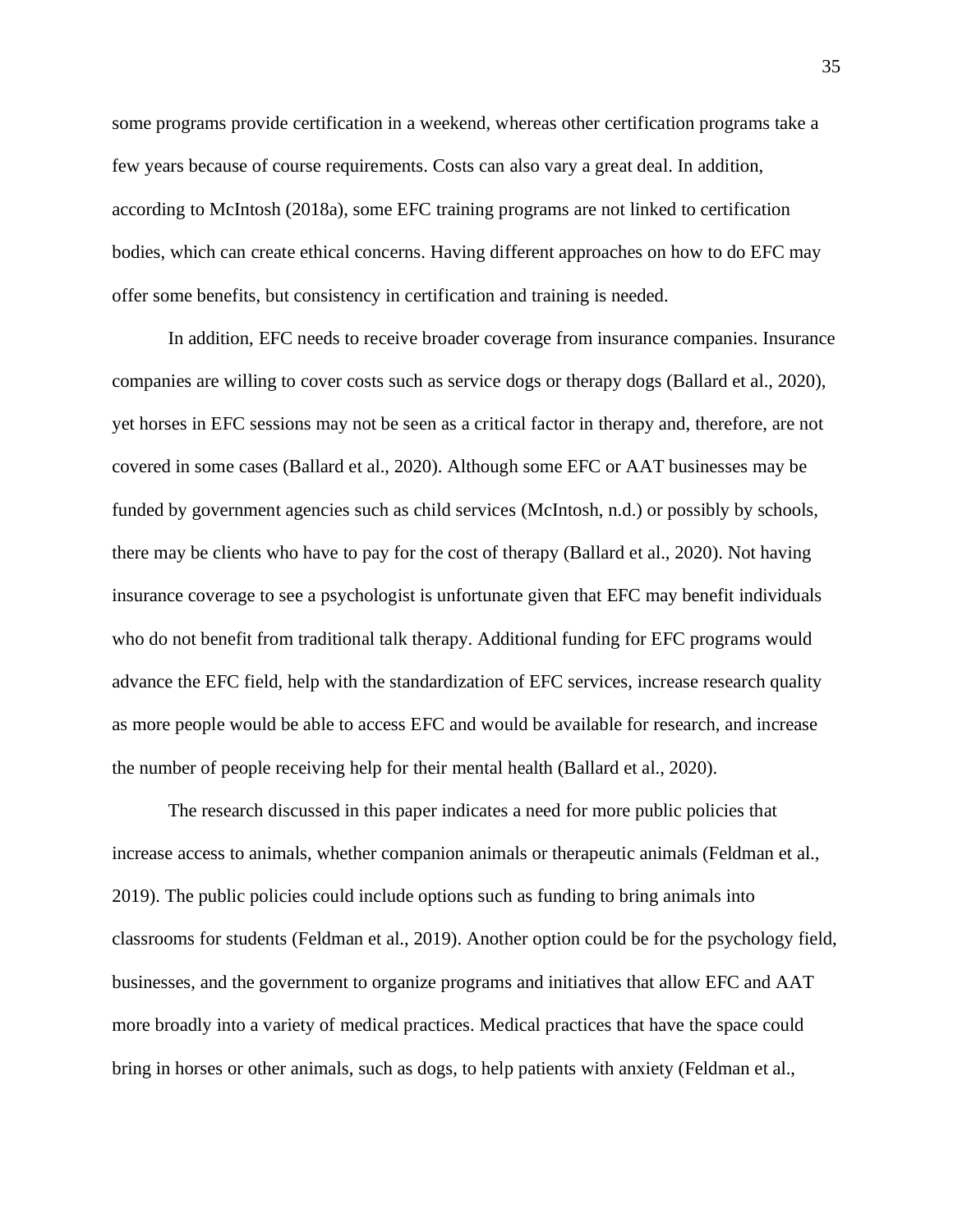2019). Public policies are important to increase access to animals for individuals who may benefit from it, such as children in school, patients in hospital, people with PTSD, or elderly people in nursing homes. The increased access would allow them to receive the therapeutic benefits gained through regular encounters with animals.

#### **Fundamental Next Steps for Research**

Additional research on the efficacy of EFC for treating anxiety compared to other therapeutic approaches is needed. One recommendation is to conduct studies comparing EFC for treating anxiety to other traditional psychotherapy approaches for treating anxiety (Kazdin, 2019; Kovács et al., 2020). Knowing how well EFC compares to other modalities for treating different types of anxiety (e.g., panic disorder, generalized anxiety) would help determine which course of treatment may be most beneficial for certain clients.

Other routes of exploration could include looking at EFC interventions primarily focused on groundwork and those that rely on horseback riding and investigating whether there is any difference between the two. Researchers could go even deeper and include a third condition to explore the benefits of participants having both groundwork with horses and horseback riding, and see whether that group produces any difference in results.

Researchers could also look at what other therapeutic interventions or theoretical approaches could be included in EFC work that leads to better outcomes for participants (Fine, 2019; Kazdin, 2019). This research could include further exploration of the use of EMDR within EFC, and the possible links between the two. Additionally, investigating characteristics of the client, family context, or other client factors could be fruitful avenues for exploration (Kazdin, 2019). Some other possible directions for research exploration could focus on how to integrate couple or family interventions into EFC work.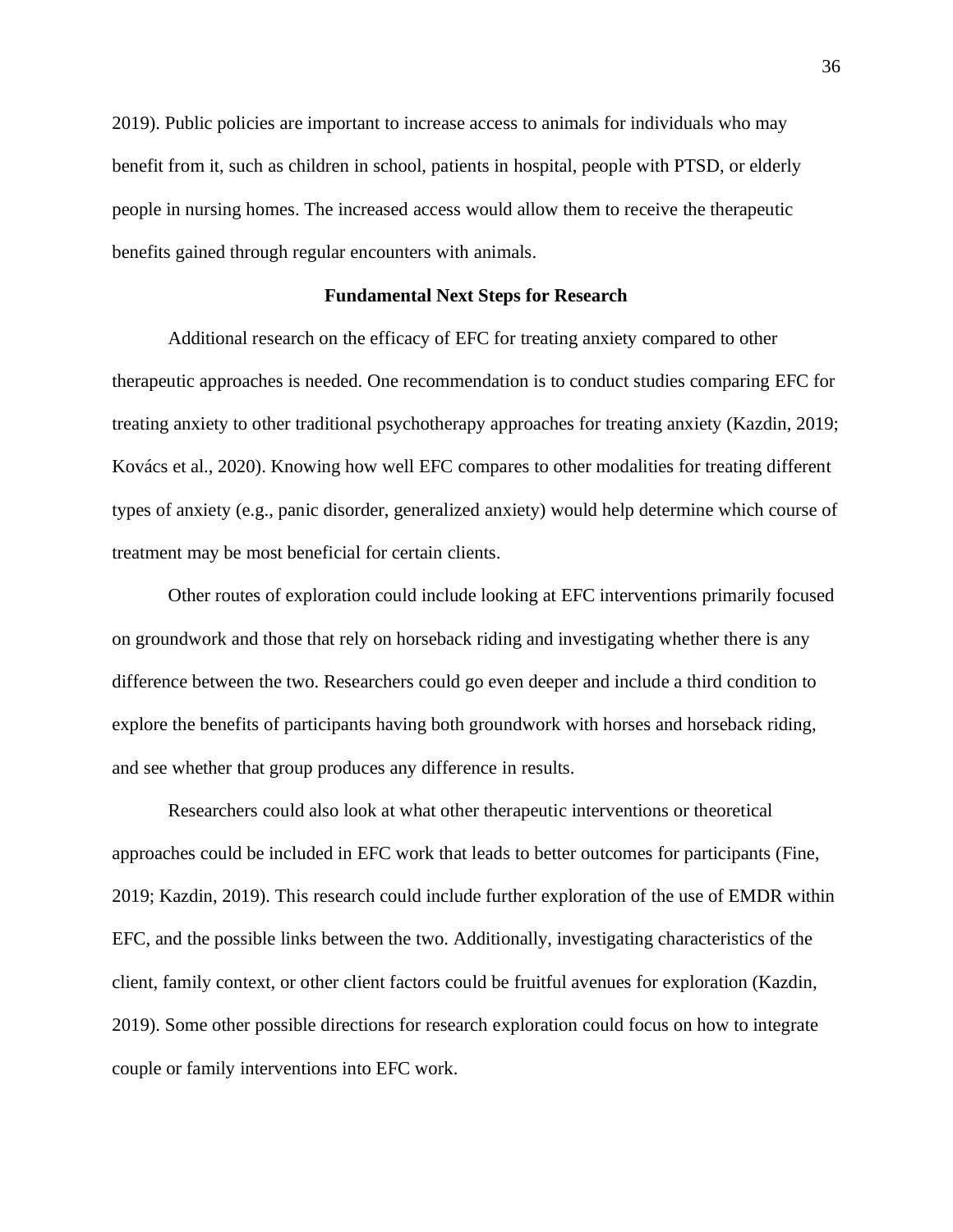For EFC to be accepted as a scientifically credible therapy, the research methodology used for studies needs improvement. A barrier to AAT and EFC being accepted as scientifically credible and a valid therapeutic approach is the lack of empirical research to indicate whether the animal is the factor that determines change (Crossman, 2017; K. Wilson et al., 2017). Previous studies have had problems with small sample sizes, short time frames, low percentages of participants being randomly assigned to conditions, insufficient control conditions and groups, and not enough replication of study results (Anestis et al., 2014; Crossman & Herzog, 2019; Mueller & McCullough, 2017; Robinson-Edwards et al., 2019). The areas to focus on are developing better research designs, having research with control conditions when feasible, using larger sample sizes, replicating research studies to increase consistency in results, and exercising more control over researcher bias so biases do not influence results (Crossman & Herzog, 2019).

Although EFC research has improved in the last few years with longer-term studies, larger sample sizes, increased use of control groups, increase in participants being randomly assigned to experimental groups, and more use of standardized treatments and validated measures, continued improvements are still needed for EFC to be considered an evidence-based approach (Crossman & Herzog, 2019; McCune et al., 2019). Developing more diversity in AAT and EFC research would lead to both being seen as having scientific credibility. Current research about the benefits of AAT and EFC that adds to the empirical evidence would support AAT as an evidence-based practice. If AAT and EFC were accepted as evidence-based practice, they would be more accessible for individuals who do not respond to traditional therapy methods.

Also, additional research on participants' anxiety outcomes in the short- and long-term, after therapy has ended, would be extremely beneficial. Research could also examine how EFC helps people with different levels of severity of anxiety, and how the facilitators, participants,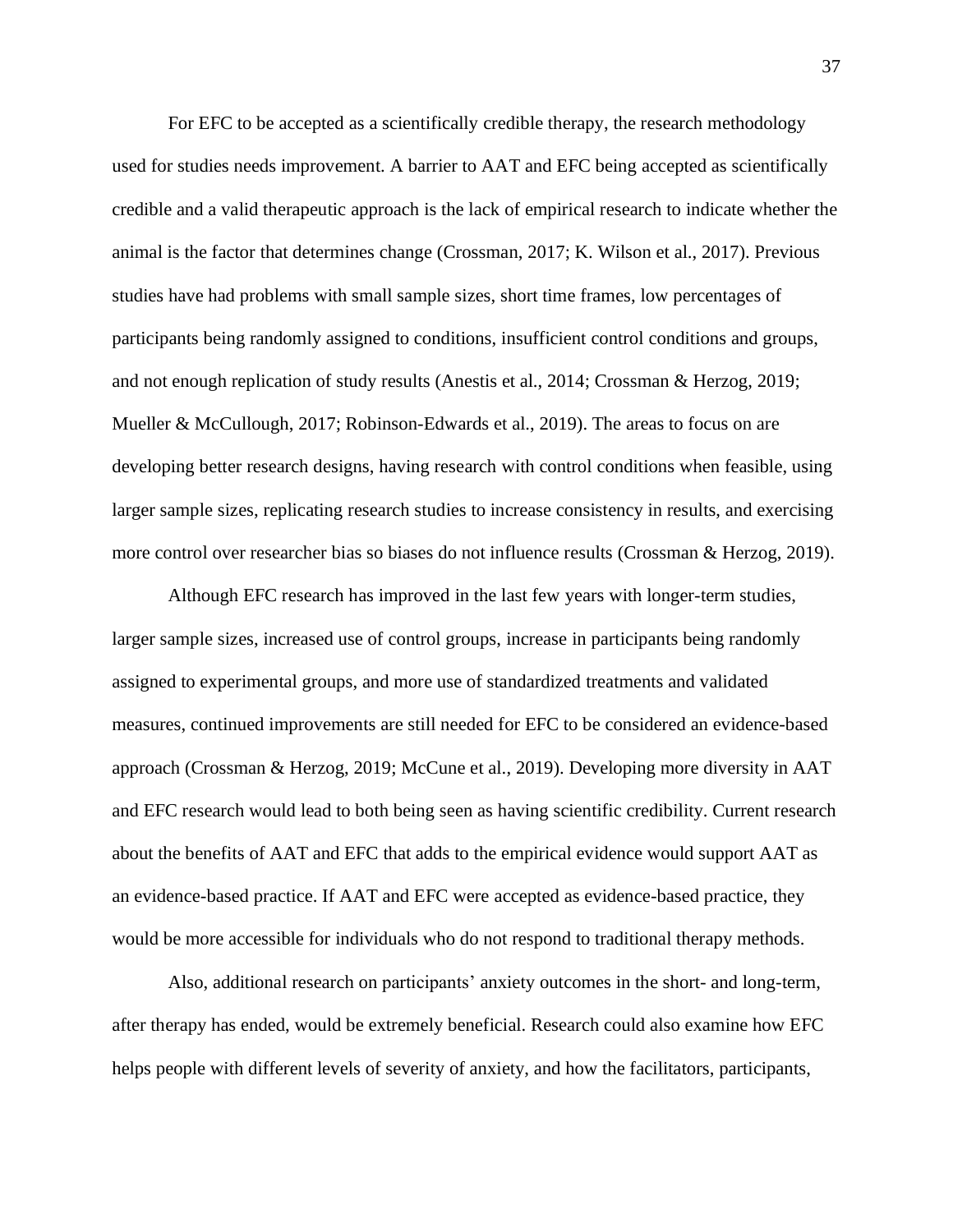and the animals engage with each other to foster therapeutic benefit (Fine et al., 2019; Jones et al., 2019; Kazdin, 2019).

Future research should ideally look towards inclusion of vulnerable populations such as youth and the elderly, as well as specific problems including mental health concerns. Research needs to be done on the underlying processes that enable the human–animal bond to be therapeutic to develop a deeper understanding of exactly how human–animal interactions help people with their mental, emotional, and physical health (Kazdin, 2017). In addition, studying different technologies, such as functional magnetic resonance imaging, genetics, and stress and attachment hormones, would allow for a better understanding of the biological processes that happen within the human body regarding the human–animal bond (McCune et al., 2019). Another area to explore is what changes happen on the personality and human development level when clients engage in EFC work (Feldman et al., 2019). Also, research could look at what characteristics of EFC influence personality and human development changes, and the underlying processes of how those characteristics create change.

Another question that has arisen from the literature review is how does EFC help the therapist in counselling sessions? For example, does the therapist feel more relaxed and calmer during sessions? Does engaging with and being around horses make it easier for the therapist to deal with more complex and challenging issues? Given that studies have indicated that EFC helps clients with symptoms of anxiety, I wonder if there are benefits for therapists and whether there are any noticeable differences for therapists who have engaged in both traditional talk therapy and EFC. Looking at the effect EFC might have on the therapists is important and a potential area for future research. Self-care is frequently discussed in the profession due to the risk of burnout, vicarious trauma, or compassion fatigue (Malinowski, 2014). Therefore, having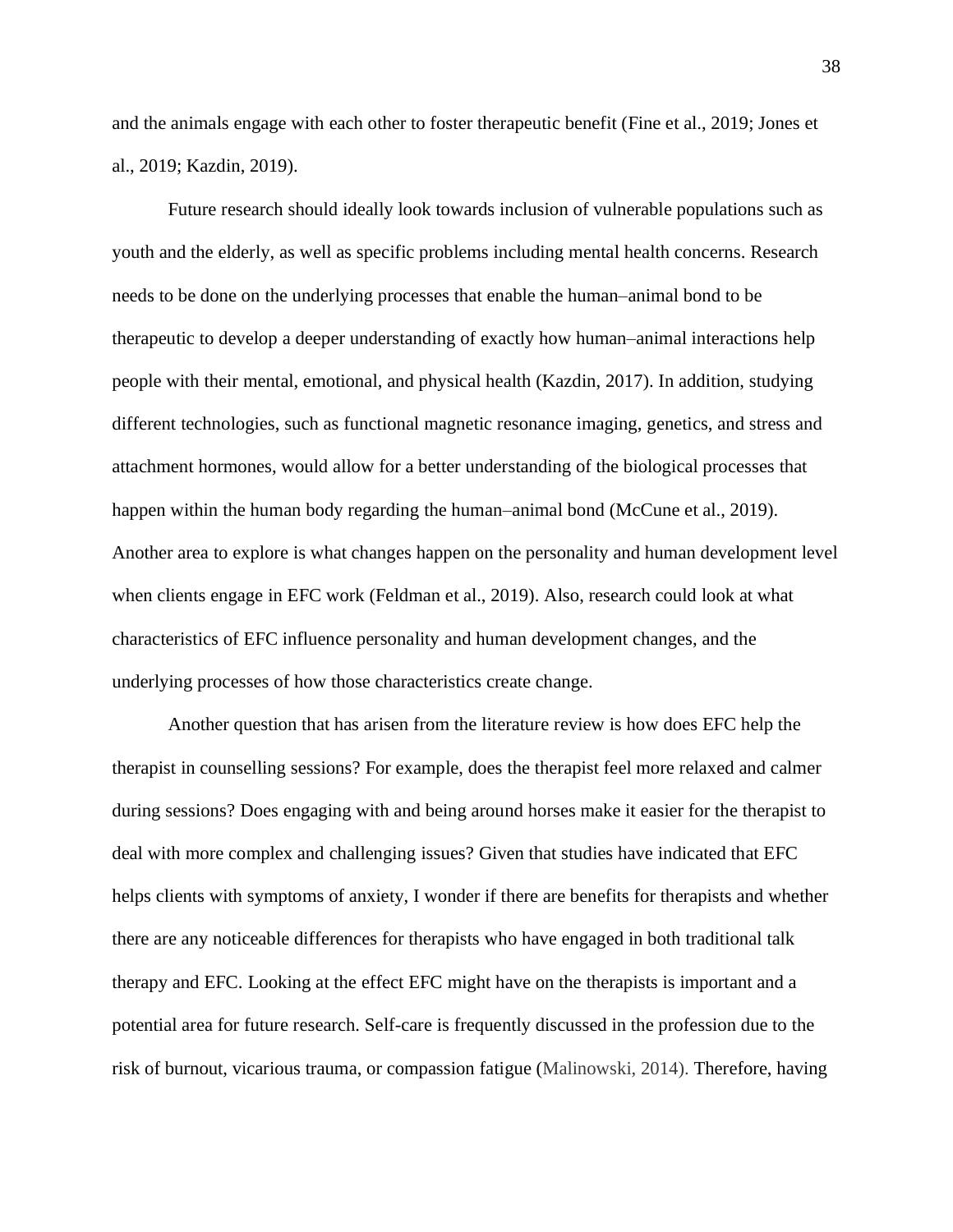a type of therapeutic approach that benefits not only clients, but also therapists, is important to explore (Bachi, 2013; Poulsen et al., 2016; Robinson-Edwards et al., 2019) and may be helpful in establishing credibility for EFC and increasing empirical research in the EFC field.

## **Recommendations for Practice**

Counsellors involved in EFC should strive towards conducting and publishing research if they have the requisite skills or consider involving counsellors and students with research backgrounds to help establish EFC as scientifically credible. In addition, professionals who practice EFC and are certified under a professional board could lobby the government to put restrictions on who can and who cannot claim they are providing EFC to the public (Certification Board for Equine Interaction Professionals, n.d.; EAGALA, n.d.; Path International, n.d.; Professional Association for Equine Facilitated Wellness, 2020). There is the potential that people who own horses advertise in a way that indicates they practice EFC, but they do not because they are not professionally certified and, therefore, do not have the necessary training in the field. The consequences of having people who are not certified claiming they practice EFC include potential harm to clients and a lack of consistency in the service provided.

Having consistency in service is important because there should be standards for what is included in sessions and what EFC means. Clients should be provided with a concrete idea of what EFC looks like and what to expect when a business is providing EFC services. Another factor to consider is what is charged for EFC services. People who are not certified could offer horse-related activities at a less expensive rate than a regulated helping professional practicing EFC. The potential benefits of having EFC professionals lobby the government to restrict businesses that falsely claim they practice EFC and who are not under any professional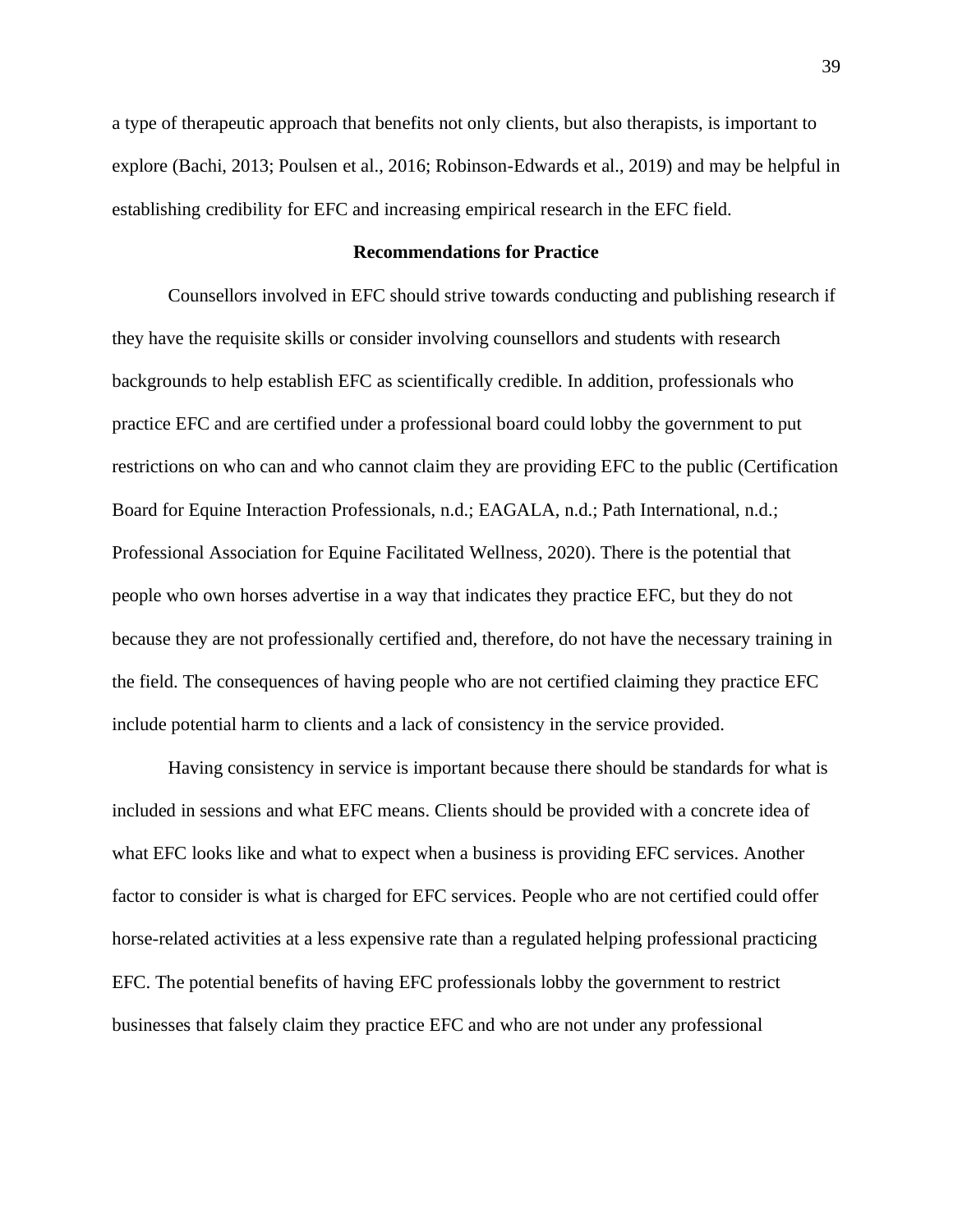certification board may be better safety for clients, better representation of what EFC services entail, more consistent EFC service, and consistent cost representation.

Another step the professional community can take is to work towards creating a central or single governing and licensing board for EFC work. A benefit of a central governing or licensing board is to ensure people practicing EFC provide a standard level and quality of service. Another recommendation is having counsellors already practicing EFC more involved in the community. EFC counsellors can volunteer to participate in research studies and engage in networking events where they can inform people of their services and what EFC is, including the benefits and the research that supports EFC. Professionals and counselling training programs could also find ways for more people, specifically students, to become involved in existing EFC practices, such as finding spots for students to shadow or do internships or residences with the professionals.

With increased access to EFC businesses, potentially more people would be able to access the mental health help they need. Additionally, if more knowledge is gained about EFC, then the people who feel therapy does not work for them may find EFC to be useful. It is important for more people to know about EFC because that is the only way that the field of EFC will continue to grow and be able to become a scientifically credible intervention. Knowledge about the field is generally lacking. When I have mentioned EFC to others in the counselling field, a couple of people have known what I am talking about, but most of the time it is met with curiosity. People have typically not considered animals, especially horses, in therapy. I have even had a conversation with some people who grew up with horses, who said although they can believe in the benefits of horses in therapy, they had never thought in much depth about using them. Therefore, I believe that having more individuals, both professionals and the general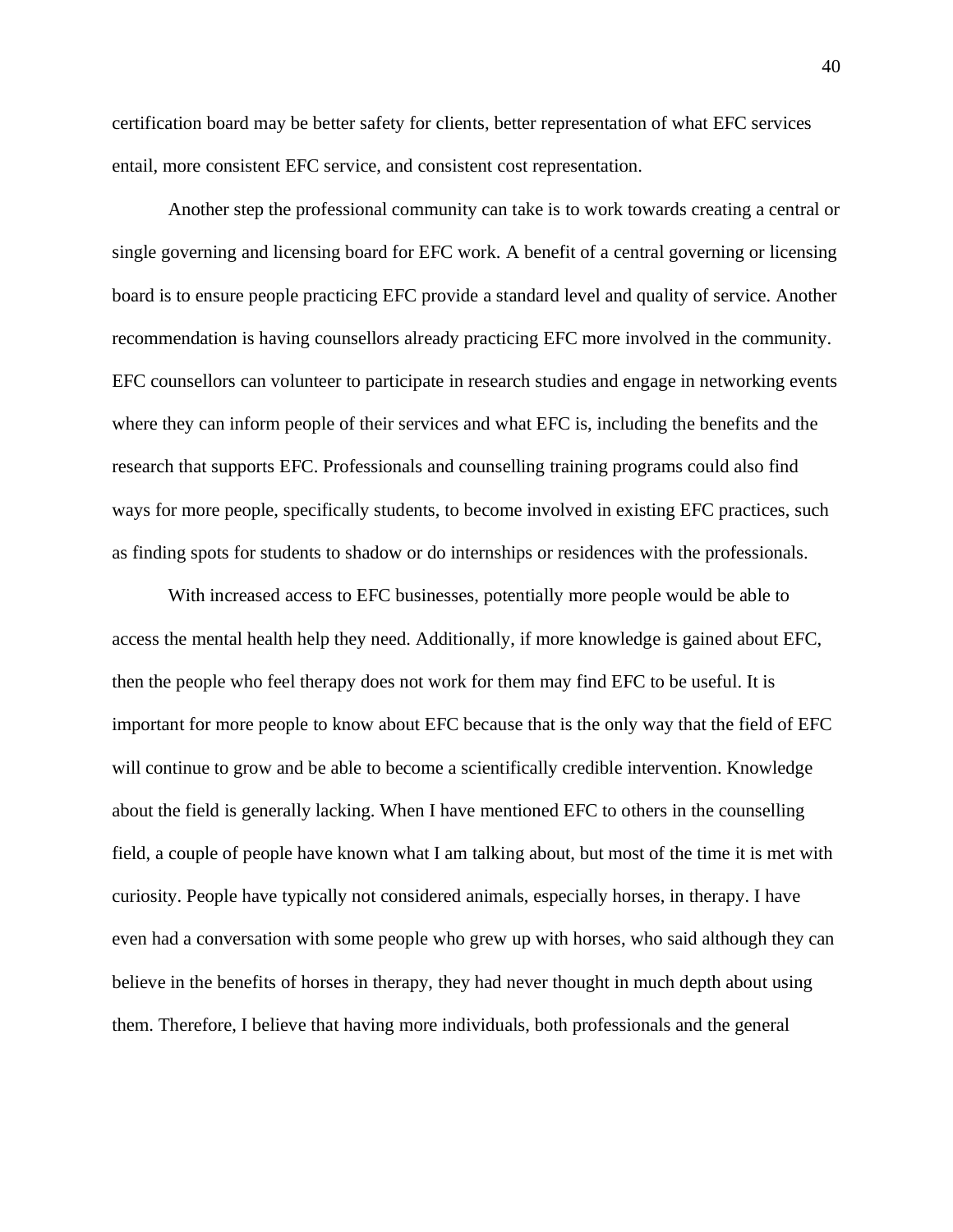public, to learn about EFC would be beneficial to increase the reach of EFC. If these suggestions were put into practice, knowledge of the field would increase.

## **Reflexive Self-Statement**

As I travelled on the journey of writing this paper, I experienced many emotions and did a great deal of thinking. Earlier in the paper, I mentioned some biases such as not wanting to fall into the trap of confirmation bias or believing that horses are the best therapeutic animal. I find it hard to say whether I did fall into those biases that I said I would try to bracket. I found it difficult to not experience confirmation bias that EFC does work for anxiety symptoms when I kept finding articles that showed that EFC was effective in helping a variety of people deal with anxiety. However, I did not shy away from articles that were not as positive toward EFC due to lack of research or enough correlation to prove that the EFC was producing the change in the participants. I did learn that even though I do have more knowledge than some people about EFC, there is still a lot more information I need to gain about EFC and AAT. Realizing I had a lot more to learn about EFC and AAT was a humbling experience, especially because people look to me for information about horses and sometimes call me a horse expert, even though I do not identify as a horse expert. Although I know a lot about horses and have passion for the field and horses, having passion and some knowledge does not make me the horse expert that I hope to be one day.

At the beginning of my research, I knew about EFC and the benefits it can produce for people with anxiety because, although I was never technically in an EFC program, I remember the experiences of my anxiety decreasing when spending time around horses. My stance on EFC and anxiety has not changed, as I have always believed that EFC is beneficial for anxiety; however, my knowledge about the topic has deepened. For instance, seeing the evidence that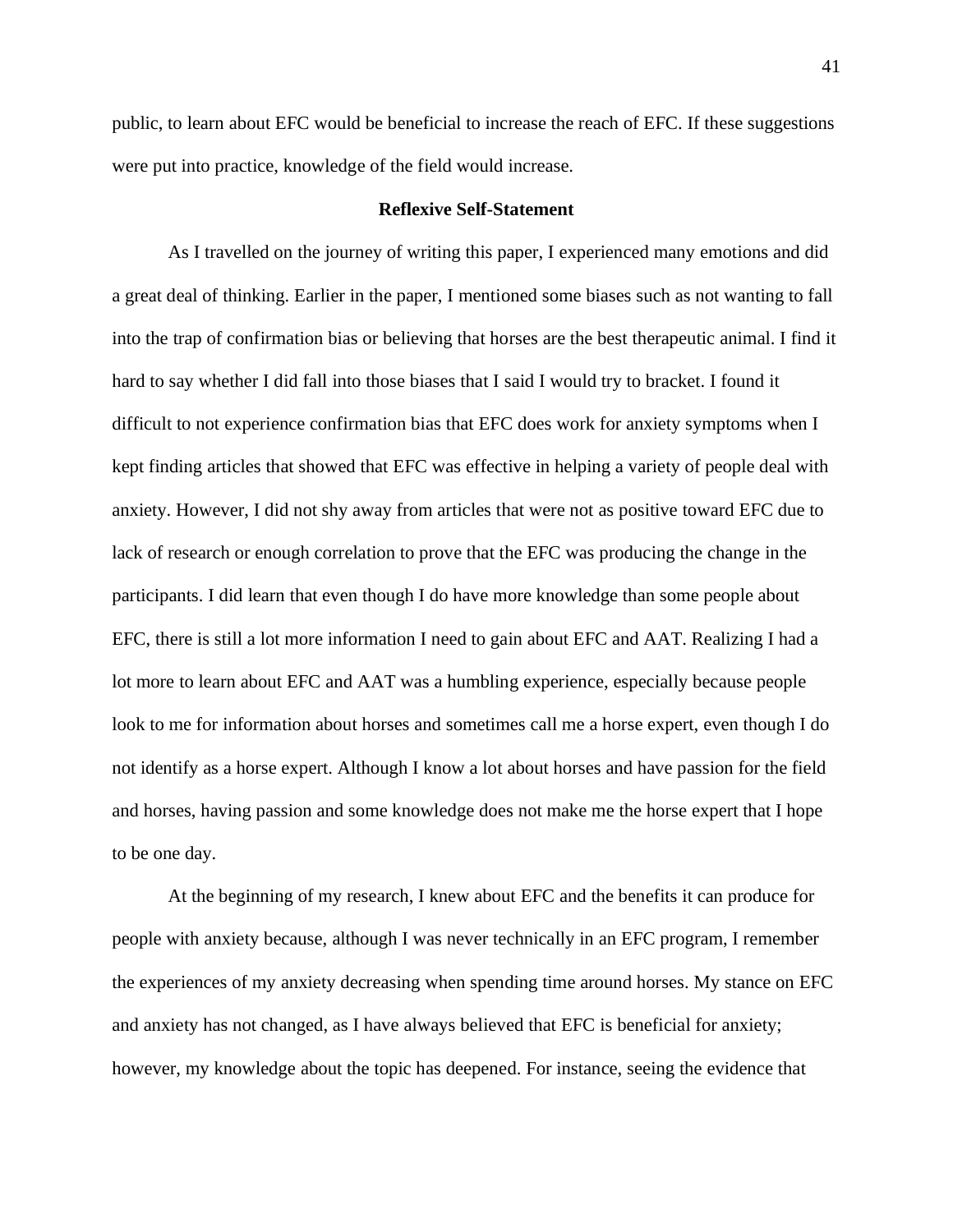EFC has components of mindfulness (Bhatnagar et al., 2013; Earles et al., 2015), nature-based therapies (Fine & Beck, 2019; Kinoshita, 2019; Poulsen et al., 2016; Yeh et al., 2016), and potentially EMDR aspects fascinates me (Clark, n.d.). I had some understanding that features of mindfulness and nature were a part of the EFC process, yet doing research and finding evidence that supported what I already knew was substantial and has made a difference in my beliefs about EFC. I would say that my belief in the EFC field has grown from doing this research and seeing the evidence that supports the benefits of EFC. However, there were moments of frustration and questioning when I encountered research that specifically stated that the researchers or counsellors being studied could not determine whether the benefits were due to the animals, such as horses and dogs, or if the results were due to some other process happening (Crossman, 2017; Jones et al., 2019; K. Wilson et al., 2017).

This research has impacted how I will practice EFC in the future. I will work to continuously gain knowledge and be deliberate in my own practice. I will make sure I am aware of the different theories, such as attachment theory, underlying EFC. I will also advocate for this field and be a participant in research studies, if possible, as I want to further this field and help establish its credibility. As I was doing research and finding evidence that EFC does help people handle anxiety symptoms, I noticed that the positive research of EFC made me feel good about my instincts that horses are beneficial for helping mental health. It is one thing to have a personal experience of a therapy technique being effective even if it was not intentional, such as my experiences with horses helping my anxiety; the experience is quite different when reading published research about the positive changes that can come about from EFC.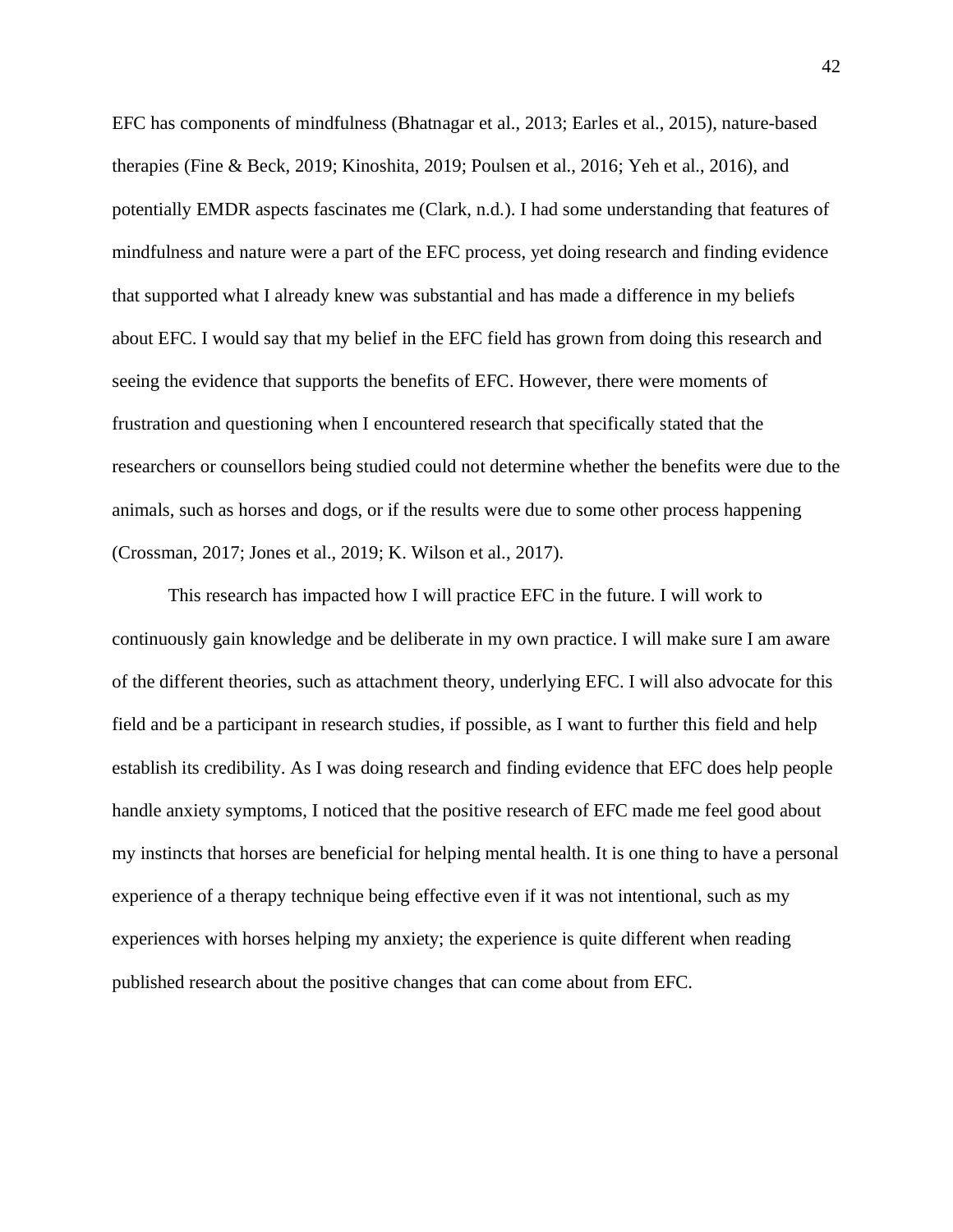# **Conclusion**

Even though the exact mechanisms of therapeutic change are still unknown, EFC appears to be a viable therapeutic approach to dealing with anxiety. Horses offer a variety of psychological, emotional, physiological, and social benefits during EFC. They can help build rapport between clients and counsellors, foster attachment, and help with emotional regulation. EFC can help clients learn and improve nonverbal communication skills, create and maintain healthy boundaries, overcome fears, and foster mindfulness, confidence, and attunement to self and others.

Having a variety of approaches, such as EFC and AAT, to choose from for mental health concerns such as anxiety creates more options and agency for clients. Options for mental health treatment and therapy are important because a one-size-fits-all approach does not exist; an intervention that works for one person may not work for another person. EFC, by offering a way for people to connect with horses, is a promising intervention that offers hope to people with anxiety.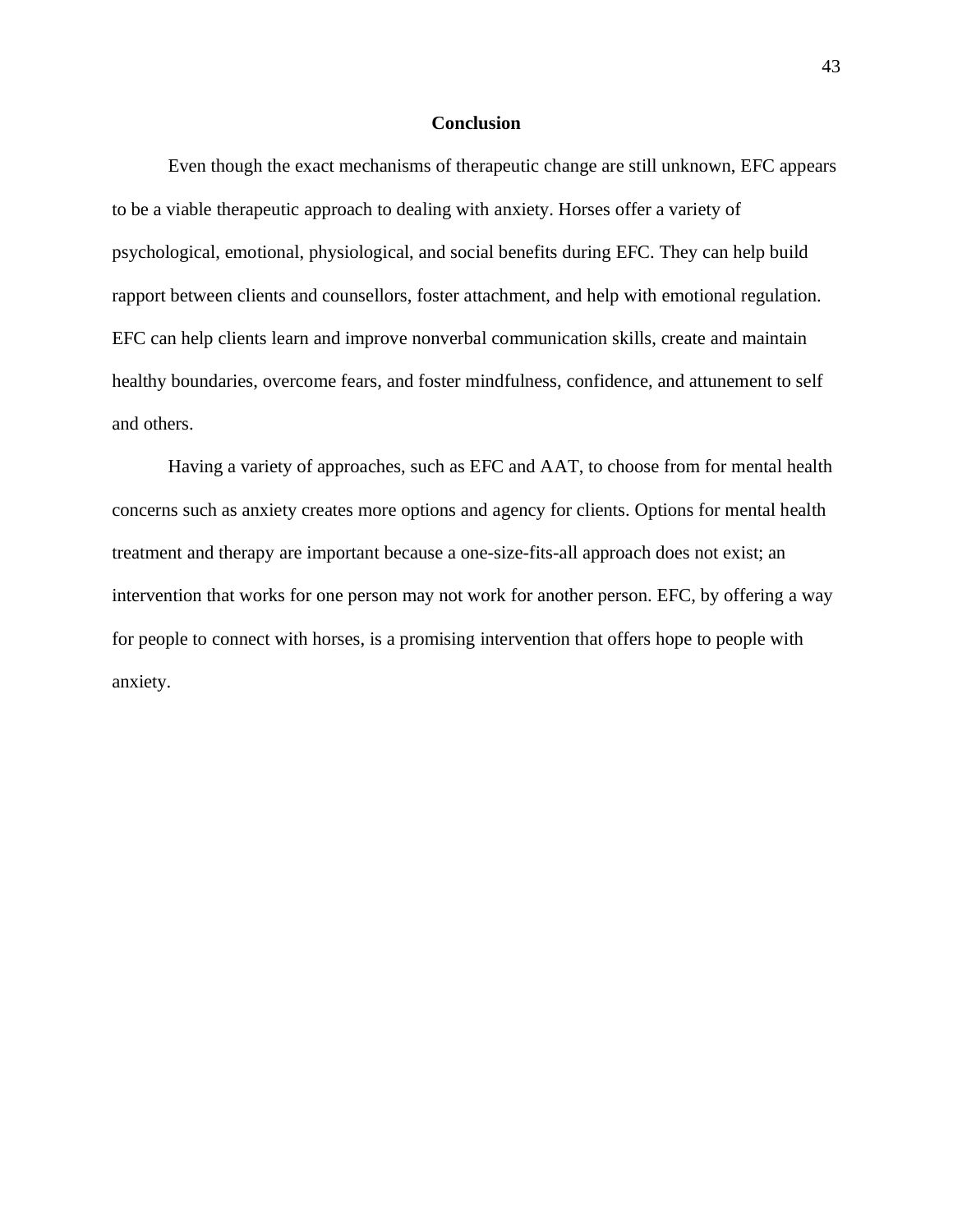#### **References**

- Ainsworth, M. S. (1989). Attachment beyond infancy*. American Psychologist*, *44*, 709–716. <https://doi.org/10.1037/0003-066X.44.4.709>
- Alfonso, S. V., Alfonso, L. A., Llabre, M. M., & Fernandez, M. I. (2015). Project Stride: An equine-assisted intervention to reduce symptoms of social anxiety in young women. *Explore*, *11*(6), 461–467. <https://doi.org/10.1016/j.explore.2015.08.003>
- Alladin, A. (2015). *Integrative CBT for anxiety disorders: An evidence-based approach to enhancing cognitive behavioural therapy with mindfulness and hypnotherapy*. John Wiley & Sons. <https://doi.org/10.1002/9781118509869>
- Allen, K. M., Blascovich, J., & Mendes, W. B. (2002). Cardiovascular reactivity in the presence of pets, friends, and spouses: The truth about cats and dogs. *Psychosomatic Medicine*, *64*(5), 727–739. <https://doi.org/10.1097/01.PSY.0000024236.11538.41>
- Al-Refae, M., Al-Refae, A., Munroe, M., Sardella, N.A., & Ferrari, M. (2021). A selfcompassion and mindfulness-based cognitive mobile intervention (serene) for depression, anxiety, and stress: Promoting adaptive emotional regulation and wisdom. *Frontiers in Psychology*, *12*, 839–857. <https://doi.org/10.3389/fpsyg.2021.648087>
- American Veterinary Medical Association. (n.d.). *Animal-assisted interventions: Definitions.* [https://www.avma.org/KB/Policies/Pages/Animal-Assisted-Interventions-](https://www.avma.org/KB/Policies/Pages/Animal-Assisted-Interventions-Definitions.aspx)[Definitions.aspx](https://www.avma.org/KB/Policies/Pages/Animal-Assisted-Interventions-Definitions.aspx)
- Anestis, M. D., Anestis, J. C., Zawilinksi, L. L., Hopkins, T. A., & Lilienfeld, S. O. (2014). Equine-related treatments for mental disorders lack empirical support: A systematic review of empirical investigations. *Journal of Clinical Psychology*, *70*(12), 1115–1132. <https://doi.org/10.1002/jclp.22113>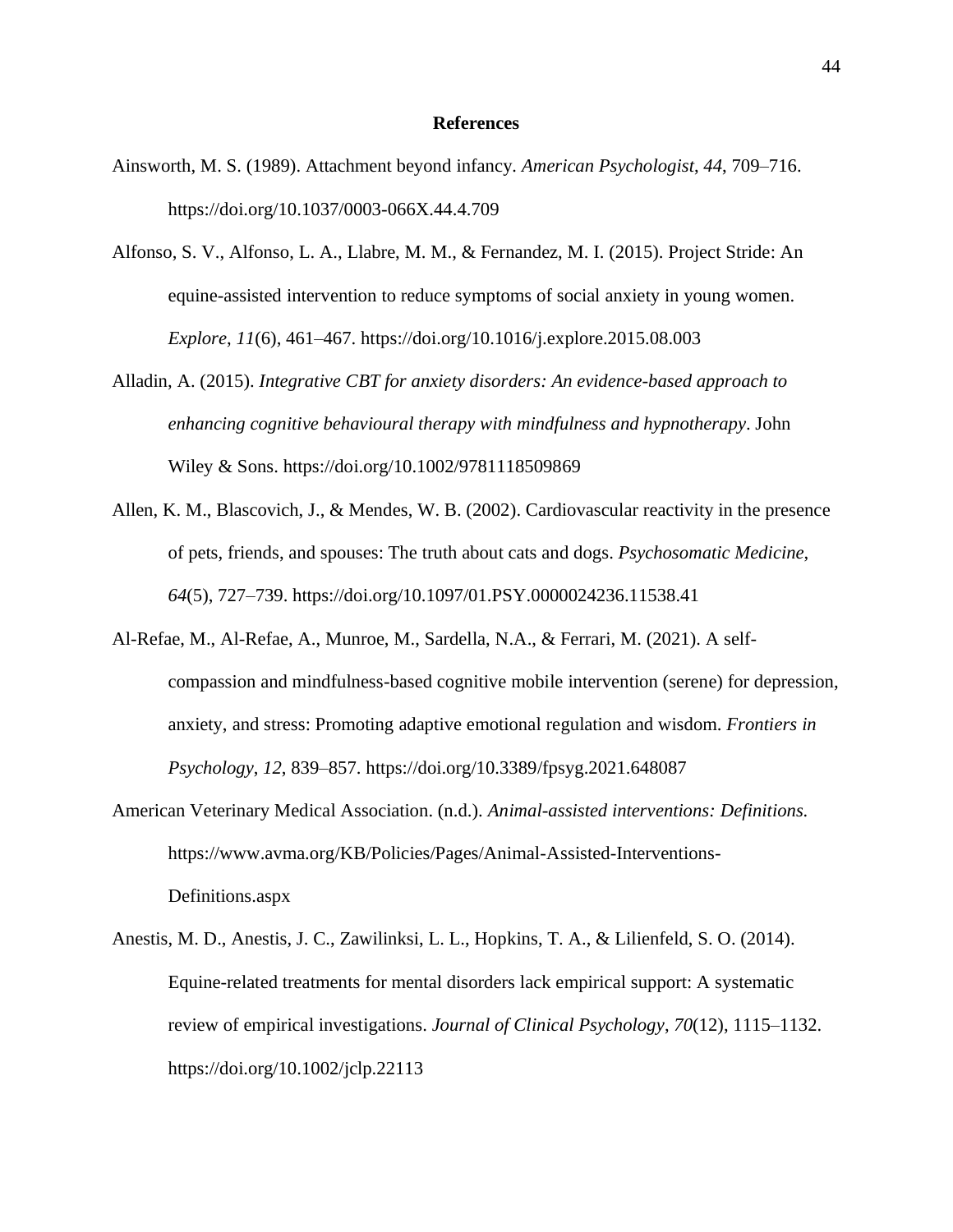- Asnaani, A., & Hofmann, S. G. (2012). Collaboration in multicultural therapy: Establishing a strong therapeutic alliance across cultural lines. *Journal of Clinical Psychology*, *68*(2), 187–197. <https://doi.org/10.1002/jclp.21829>
- Bachi, K. (2013). Application of attachment theory to equine-facilitated psychotherapy. *Journal of Contemporary Psychotherapy*, *43*, 187–196. [https://doi.org/10.1007/s10879-013-9232-](https://doi.org/10.1007/s10879-013-9232-1) [1](https://doi.org/10.1007/s10879-013-9232-1)
- Bachi, K., & Parish-Plass, N. (2017). Animal-assisted psychotherapy: A unique relational therapy for children and adolescents. *Clinical Child Psychology and Psychiatry*, *22*(1), 3– 8. [https://doi.org/10.1177/1359104516672549](https://doi.org/10.1177%2F1359104516672549)
- Bachi, K., Terkel, J., & Teichman, M. (2012). Equine facilitated psychotherapy for at-risk adolescents: The influence on self-image, self-control and trust. *Clinical Child Psychology and Psychiatry*, *17*(2), 298–312. [https://doi.org/10.1177/1359104511404177](https://doi.org/10.1177%2F1359104511404177)

Baddeley, A. D. (1998). *Human memory: Theory and practice*. Allyn & Bacon.

- Ballard, S., Vincent, A., & Collins, C. (2020). Equine facilitated psychotherapy with young people: Why insurance coverage matters. *Child and Adolescent Social Work Journal*, *37*, 657–663. <https://doi.org/10.1007/s10560-020-00712-1>
- Bhatnagar, R., Phelps, L., Rietz., K., Juergens, J., Russell, D., Miller, N., & Ahearn, E. (2013). The effects of mindfulness training on post-traumatic stress disorder symptoms and heart rate variability in combat veterans. *Journal of Alternative and Complementary Medicine*, *19*(11), 860–861. <https://doi.org/10.1089/acm.2012.0602>
- Bowlby, J. (1970). Disruption of affectional bonds and its effects on behavior. *Journal of Contemporary Psychotherapy*, *2*(2), 75–86. <https://doi.org/10.1007/BF02118173>

Bowlby, J. (1980). *Attachment and loss*. Basic Books.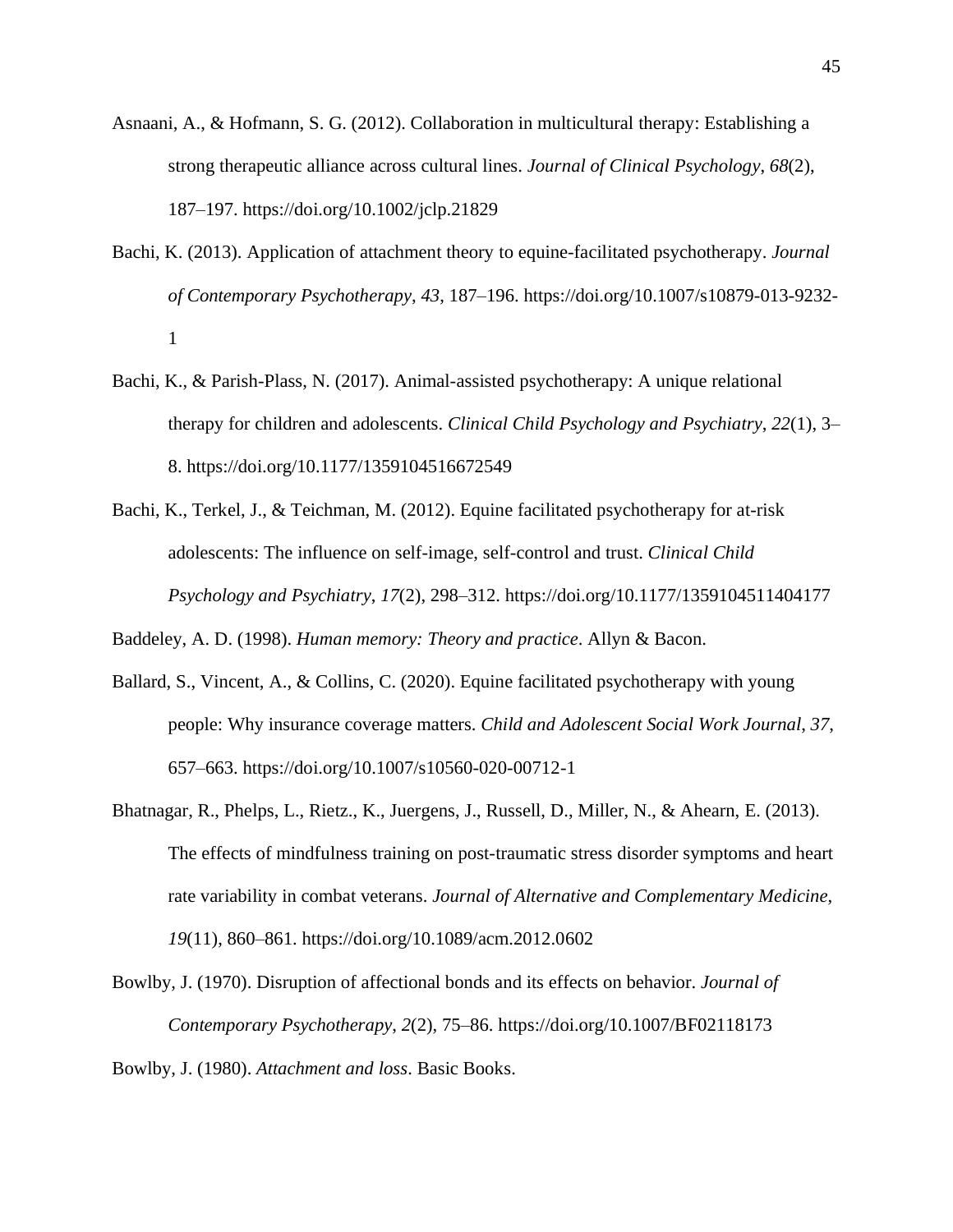Brandt, C. (2013). Equine-facilitated psychotherapy as a complementary treatment intervention. *The Practitioner Scholar: Journal of Counseling and Professional Psychology*, *2*, 23–42. [https://sdpsych.org/resources/Documents/Sievert\\_Handout\\_Equine%20as%20Compleme](https://sdpsych.org/resources/Documents/Sievert_Handout_Equine%20as%20Complementary%20Therapy%20Article.pdf) [ntary%20Therapy%20Article.pdf](https://sdpsych.org/resources/Documents/Sievert_Handout_Equine%20as%20Complementary%20Therapy%20Article.pdf)

Brandt, K. (2004). A language of their own: An interactionist approach to human–horse communication. *Society & Animals*, *12*(4), 299–316. <https://doi.org/10.1163/1568530043068010>

Calmes, S. A., Piazza, N. J., & Laux, J. M. (2013). The use of touch in counseling: An ethical decision-making model. *Counseling and Values*, *58*(1), 59–68. <https://doi.org/10.1002/j.2161-007X.2013.00025.x>

Certification Board for Equine Interaction Professionals. (n.d.). *Certified equine interaction professional (CEIP) – Mental health*. <https://www.cbeip.org/ceip-mh/>

Chandler, C. K. (2012). *Animal assisted therapy in counselling* (2nd ed.). Taylor & Francis Group. <https://psycnet.apa.org/record/2011-23522-000>

Chandler, C. K., Portrie-Bethke, T. L., Barrio Minton, C. A., Fernando, D. M., & O'Callaghan, D. M. (2010). Matching animal-assisted therapy techniques and intentions with counseling guiding theories. *Journal of Mental Health Counseling*, *32*(4), 354–374. <https://doi.org/10.17744/mehc.32.4.u72lt21740103538>

Clark, E. (n.d.). *EMDR and the integration of equine therapy*. Maiberger Institute. [https://tinyurl.com/xcpe7arj](https://maibergerinstitute.com/emdr-and-the-integration-of-equine-therapy/?__cf_chl_captcha_tk__=cb7469117f3378f87071b77182b2fc5b9a811719-1620161402-0-AcCiS0_yvoSZwyLXAsXPLdEg4lKBuoGm0HmTc4f_qLnHyoPGc6U2_g5Xc5QyqSrzydTzMYnyvMhjZHPeSnDmJmgC6ZcOYpQu0ktAZmZA3Jb04Xs1K1WS8tWXSv6ESO5eZSUJlksy0hAIbmoJ9t0sTG2tQzd47PZwB2-ac0W2oQKxVOEkYhiU_VWMPKYnuZnA0qRqAFP3xaWYDDNQcoiH2z-HUpLs34G1HnX5-TsTc_SPjHa-PGP4eCAjyF5i-KNKfrCxBL5_xtFE3eHPxZ-FVjqRuA287YmywbHhtLPoL1oTERyeufTlJHAi46o2kuLkM0fMbFXZskI9QZvTUaiStXALij59aO0Oy4_BBnt7s5Q9t6Pr47u08lsHTa_n6PYg_HyDc4IkHqrEPHbtAsunDCaNNVGFHWYy-gae3lbEQbByJPoCGlYcwtOkmRMzEFt-Fko5gwc7XHiRGE3YYe7yg9a0eMILcGU6hIGKbOCu7GnvO62j6iw8RgPv5CvcSHHXf_lLPNY5mmwXJUL1WzhxlzDn0gnoYR570rupZzqB3pZfmR2NKVlMzL4cp7WIkf3qZhRlleKK6rcixqZueWpkXNIe66vaZeF9z1Grh2XC8oNogd-plostnu1tBak5mYQd3qMqAsWZn6ap0FIUM-PzRHI7FMRjuRlaP-iiv8RHdFdY)

Crossman, M. K. (2017). Effects of interactions with animals on human psychological distress. *Journal of Clinical Psychology*, *37*(7), 761–784. <https://doi.org/10.1002/jclp.22410>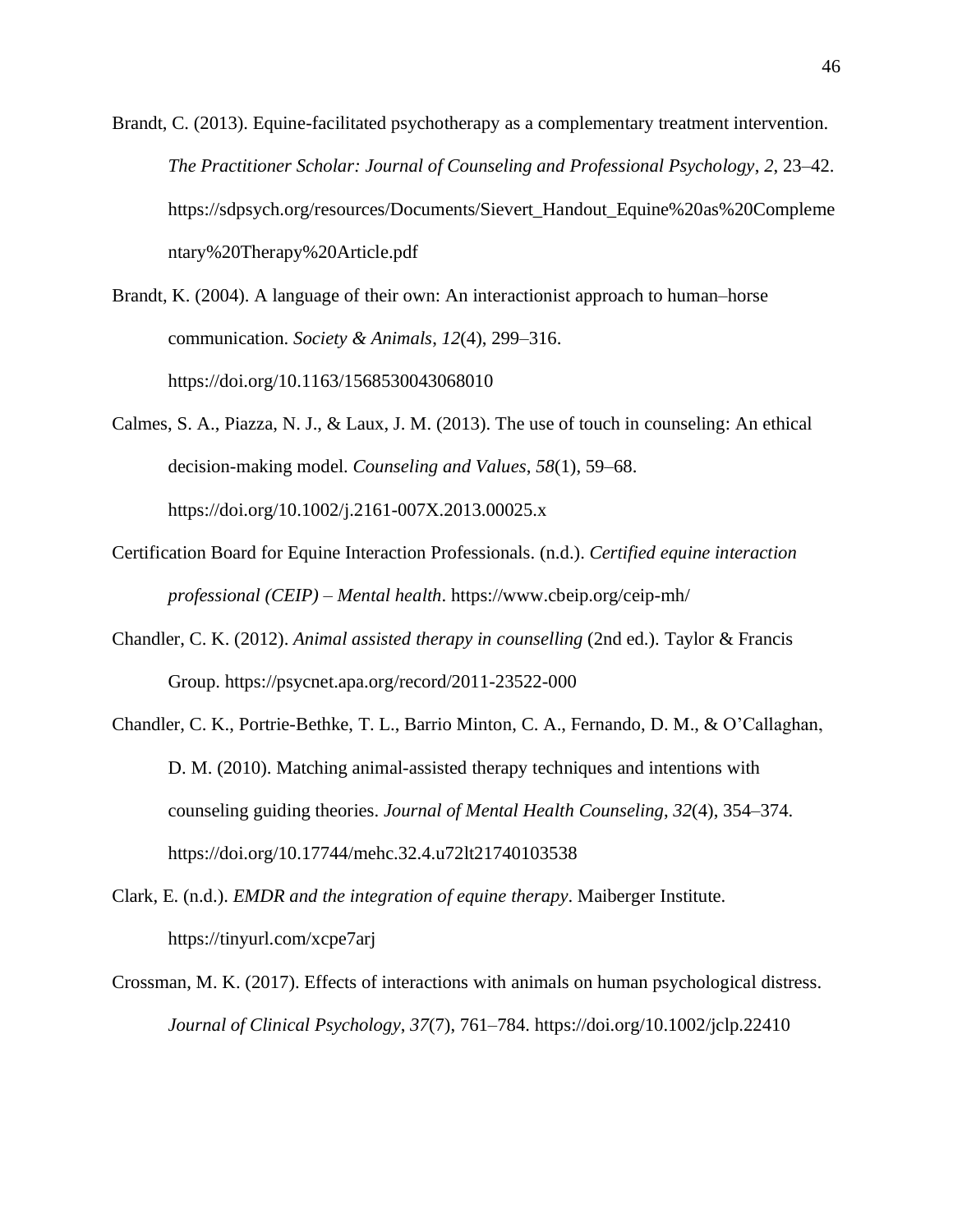- Crossman, M. K., & Herzog, H. (2019). The research challenge: Threats to the validity of human-animal interaction intervention studies and suggestions for improvement. In A. H. Fine (Ed.), *Handbook on animal-assisted therapy: Foundations and guidelines for animal-assisted intervention* (5th ed., pp. 479–483). Academic Press. <https://doi.org/10.1016/B978-0-12-815395-6.00031-6>
- Dautovic, E., de Roos, C., Van Rood, Y., Dommerholt, A., & Rodenburg, R. (2016). Pediatric seizure-related posttraumatic stress and anxiety symptoms treated with EMDR: A case series. *European Journal of Psychotraumatology*, *7*(1), 1–12. <https://doi.org/10.3402/ejpt.v7.30123>
- Dietz, T. J., Davis, D., & Pennings, J. (2012). Evaluating animal-assisted therapy in group treatment for child sexual abuse. *Journal of Child Sexual Abuse*, *21*(6), 665–683. <https://doi.org/10.1080/10538712.2012.726700>
- Driscoll, C. A., Macdonald, D. W., & O'Brien, S. J. (2009). From wild animals to domestic pets, an evolutionary view of domestication. *Proceedings of the National Academy of Sciences*, *106*(Suppl. 1), 9971–9978. <https://doi.org/10.1073/pnas.0901586106>
- Dunlop, K., & Tsantefski, M. (2017). A space of safety: Children's experience of equine-assisted group therapy. *Child & Family Social Work*, *23*, 16–24. <https://doi.org/10.1111/cfs.12378>
- Durães, R. S. S., Khafif, T. C., Lotufo-Neto, F., & de Pádua Serafim, A. (2020). Effectiveness of cognitive behavioural couple therapy on reducing depression and anxiety symptoms and increasing dyadic adjustment and marital social skills: An exploratory study. *The Family Journal: Counseling and Therapy for Couples and Families*, *28*(4), 344–355. <https://doi.org/10.1177/1066480720902410>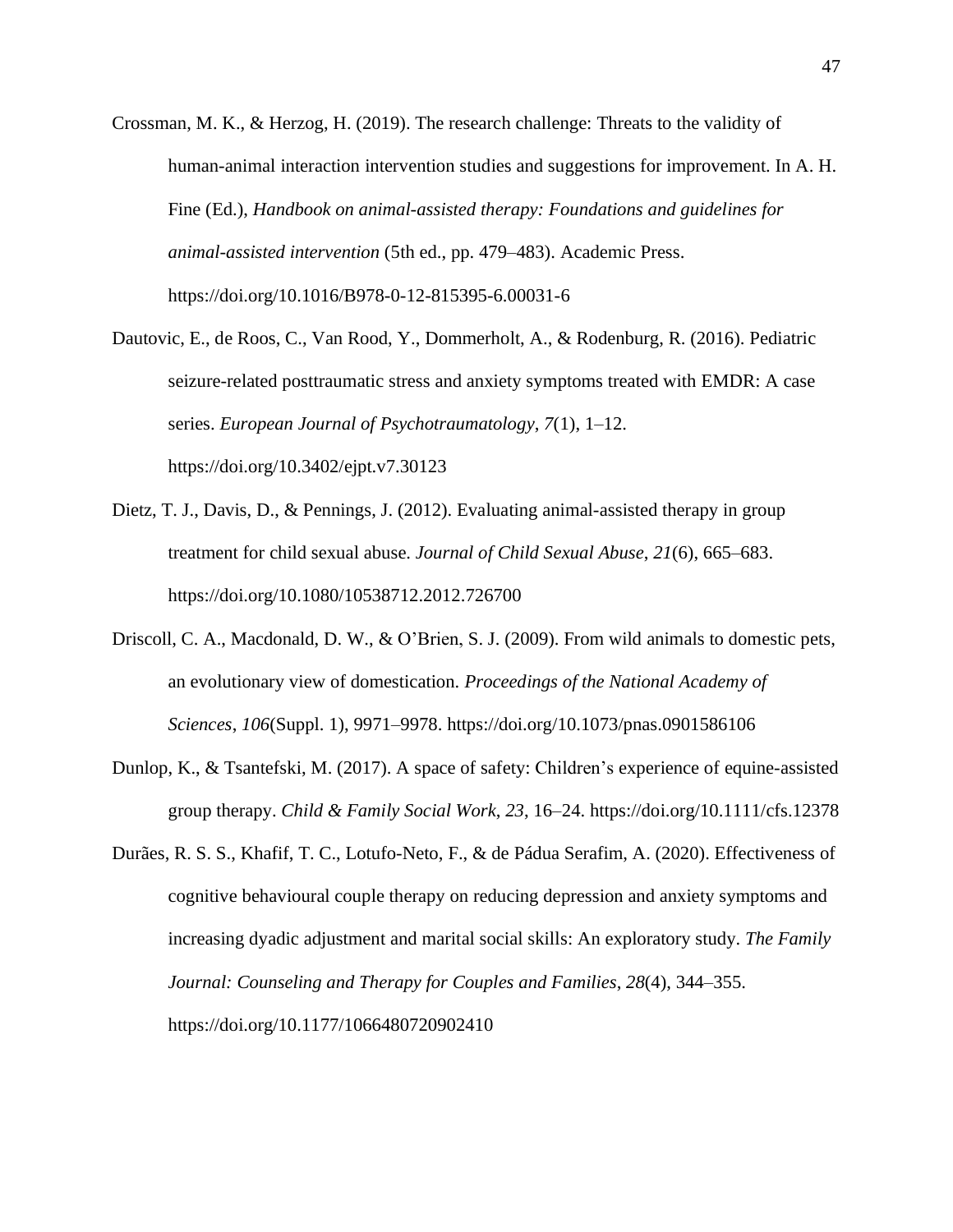Earles, J. L., Vernon, L. L., & Yetz, J. P. (2015). Equine-assisted therapy for anxiety and posttraumatic symptoms. *Journal of Traumatic Stress*, *28*, 149–152. <https://doi.org/10.1002/jts.21990>

Equine Assisted Growth and Learning Association. (n.d.). *Certification*. <https://www.eagala.org/certification>

Feldman, S., Fine, A. H., & Melfi, L. (2019). Research, practice, science, and public policy— How they fit together in the context of AAI. In A. H. Fine (Ed.), *Handbook on animalassisted therapy: Foundations and guidelines for animal-assisted intervention* (5th ed., pp. 418–424). Academic Press. <https://doi.org/10.1016/B978-0-12-815395-6.00027-4>

Fine, A. H. (2019). Incorporating animal-assisted interventions into psychotherapy guidelines and suggestions for therapists. In A. H. Fine (Ed.), *Handbook on animal-assisted therapy: Foundations and guidelines for animal-assisted intervention* (5th ed., pp. 207– 224). Academic Press. <https://doi.org/10.1016/B978-0-12-815395-6.00014-6>

- Fine, A. H., & Beck, A. M. (2019). Understanding our kinship with animals: Input for health care professionals interested in the human-animal bond. In A. H. Fine (Ed.), *Handbook on animal-assisted therapy: Foundations and guidelines for animal-assisted intervention* (5th ed., pp. 3–12). Academic Press. [https://doi.org/10.1016/B978-0-12-815395-6.00001-](https://doi.org/10.1016/B978-0-12-815395-6.00001-8) [8](https://doi.org/10.1016/B978-0-12-815395-6.00001-8)
- Fine, A. H., Tedeschi, P., Morris, K. N., & Elvove, E. (2019). Forward thinking: The evolving field of human-animal interactions. In A. H. Fine (Ed.), *Handbook on animal-assisted therapy: Foundations and guidelines for animal-assisted intervention* (5th ed., pp. 23– 41). Academic Press. <https://doi.org/10.1016/B978-0-12-815395-6.00003-1>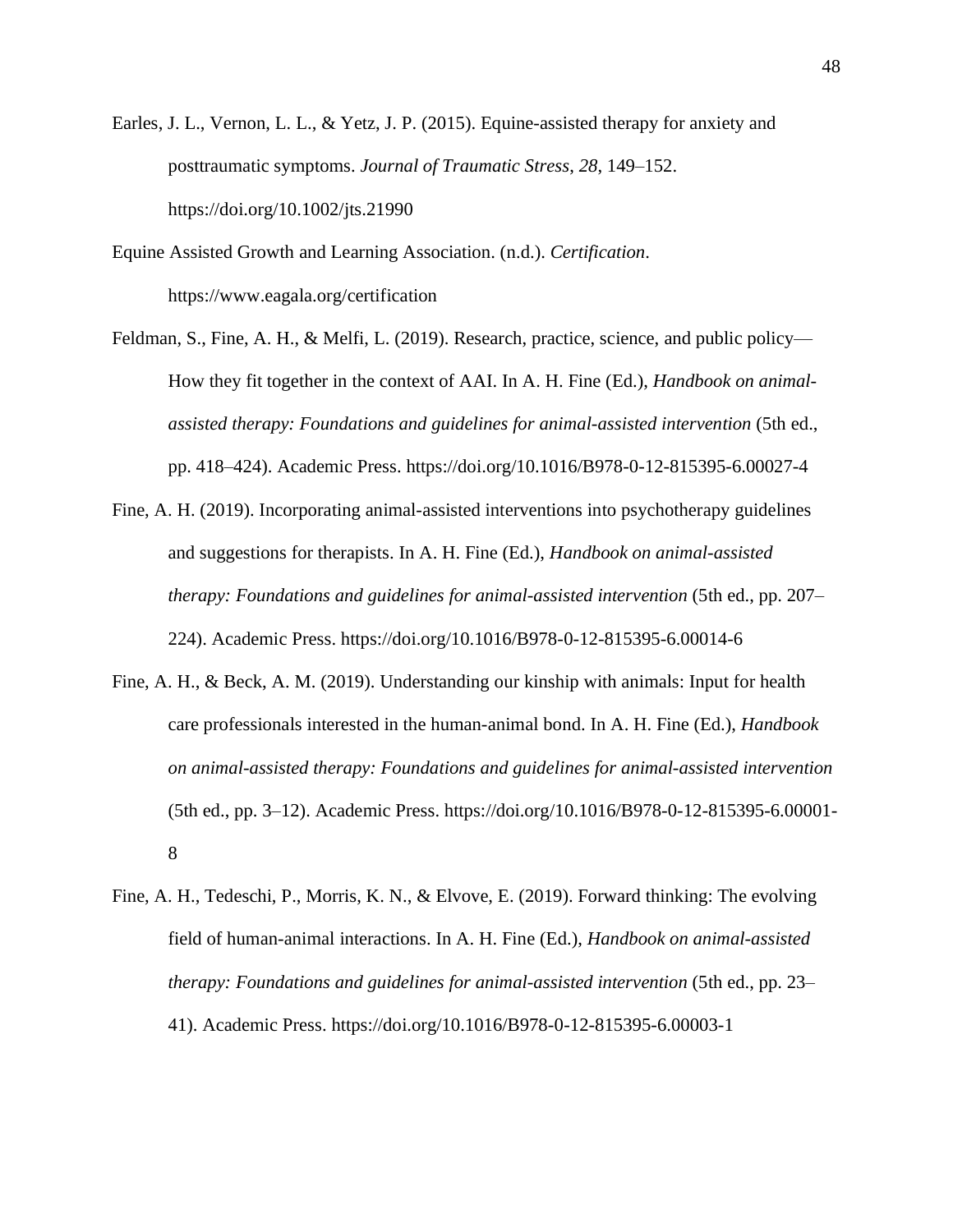- Fiocco, A. J., & Hunse, A. M. (2017). The buffer effect of therapy dog exposure on stress reactivity in undergraduate students. *International Journal of Environmental Research and Public Health*, *14*(7), 707–718. <https://doi.org/10.3390/ijerph14070707>
- Fournier, A., Letson, E., Berry, T. D., & Pasiuk, E. (2018). Human–animal interaction and metaphor in equine-assisted psychotherapy: Empirical support for the EAGALA model. *Human–Animal Interaction Bulletin*, *6*(1), 47–63. [https://www.apa-hai.org/wp](https://www.apa-hai.org/wp-content/uploads/dlm_uploads/2018/04/Human-Animal-Interaction-and-Metaphor-in-Equine-Assisted-Psychotherapy.pdf)[content/uploads/dlm\\_uploads/2018/04/Human-Animal-Interaction-and-Metaphor-in-](https://www.apa-hai.org/wp-content/uploads/dlm_uploads/2018/04/Human-Animal-Interaction-and-Metaphor-in-Equine-Assisted-Psychotherapy.pdf)[Equine-Assisted-Psychotherapy.pdf](https://www.apa-hai.org/wp-content/uploads/dlm_uploads/2018/04/Human-Animal-Interaction-and-Metaphor-in-Equine-Assisted-Psychotherapy.pdf)
- Freeman, L. M., & Linder, D. E. (2019). The veterinarian's role in safe and effective animalassisted interventions. In A. H. Fine (Ed.), *Handbook on animal-assisted therapy: Foundations and guidelines for animal-assisted intervention* (5th ed., pp. 199–204). Academic Press. https://doi.org/10.1016/B978-0-12-815395-6.00013-4
- Friedmann, E., Son, H., & Tsai, C.-C. (2010). The animal–human bond: Health and wellness. In A. Fine (Ed.), *Animal-assisted therapy: Theoretical foundations and practice guidelines* (3rd ed., pp. 85–107). Academic Press. [https://doi.org/10.1016/B978-0-12-381453-](https://psycnet.apa.org/doi/10.1016/B978-0-12-381453-1.10006-6) [1.10006-6](https://psycnet.apa.org/doi/10.1016/B978-0-12-381453-1.10006-6)
- Fujimoto, W. Y. (2016). 2015 Yutaka Seino distinguished leadership award lecture: The Japanese American community diabetes study and the 'canary in the coal mine.' *Journal of Diabetes Investigation*, *7*(5), 664–673. <https://doi.org/10.1111/jdi.12539>
- Government of Canada. (2015). *Mood and anxiety disorders in Canada: Fast facts from the 2014 survey on living with chronic diseases in Canada*. [https://www.canada.ca/en/public](https://www.canada.ca/en/public-health/services/publications/diseases-conditions/mood-anxiety-disorders-canada.html)[health/services/publications/diseases-conditions/mood-anxiety-disorders-canada.html](https://www.canada.ca/en/public-health/services/publications/diseases-conditions/mood-anxiety-disorders-canada.html)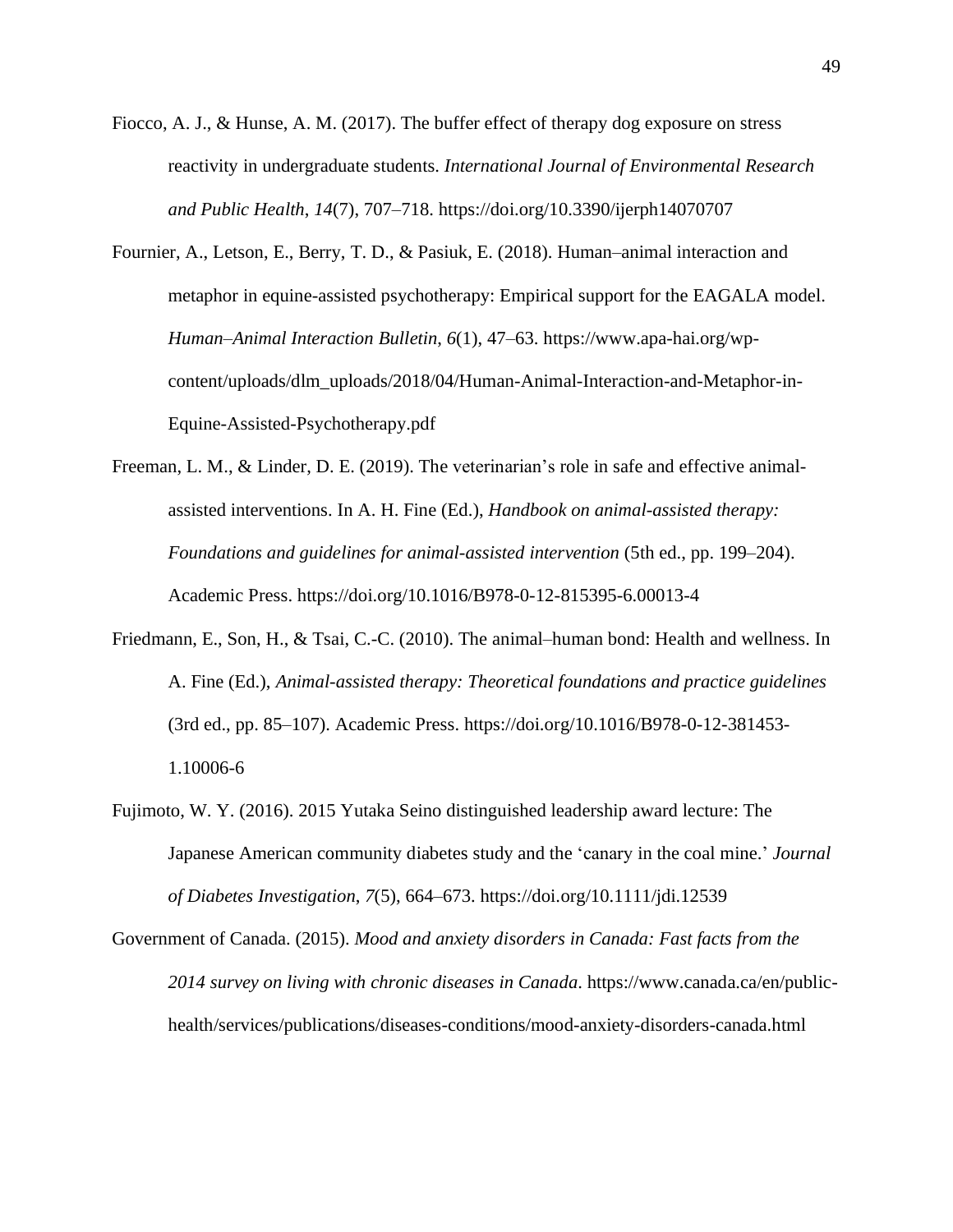- Grandin, T., Fine, A. H., O' Haire, M. E., Carlisle, G., & Gabriels, R. (2019). The roles of animals for individuals with autism spectrum disorder. In A. H. Fine (Ed.), *Handbook on animal-assisted therapy: Foundations and guidelines for animal-assisted intervention* (5th ed., pp. 285–298). Academic Press. [https://doi.org/10.1016/B978-0-12-815395-](https://doi.org/10.1016/B978-0-12-815395-6.00018-3) [6.00018-3](https://doi.org/10.1016/B978-0-12-815395-6.00018-3)
- Harris, A., & Williams, J. M. (2017). The impact of a horse riding intervention on the social functioning of children with autism spectrum disorder. *Internal Journal of Environmental Research and Public Health*, *14*(7), 1–19. <https://doi.org/10.3390/ijerph14070776>
- Hee Oh, K., Sop Shin, W., Gyu Khil, T., & Jun Kim, D. (2020). Six-step model of nature-based therapy process. *International Journal of Environmental Research and Public Health*, *17*(3), 685–701. <https://doi.org/10.3390/ijerph17030685>
- Hemingway, A., Carter, S., Callaway, A., Kavanagh, E., & Ellis, S. (2019). An exploration of the mechanism of action of an equine-assisted intervention. *Animals*, *9*(6), 303–325. <https://doi.org/10.3390/ani9060303>
- Holmes, C. M. P., Goodwin, D., Redhead, E. S., & Goymour, K. L. (2012). The benefits of equine-assisted activities: An exploratory study. *Child & Adolescent Social Work Journal*, *29*(2), 111–122. <https://doi.org/10.1007/s10560-011-0251-z>
- Hosey, G., & Melfi, V. (2014). Human–animal interactions, relationships and bonds: A review and analysis of the literature. *International Journal of Comparative Psychology*, *27*(1), 117–142. <https://escholarship.org/uc/item/6955n8kd>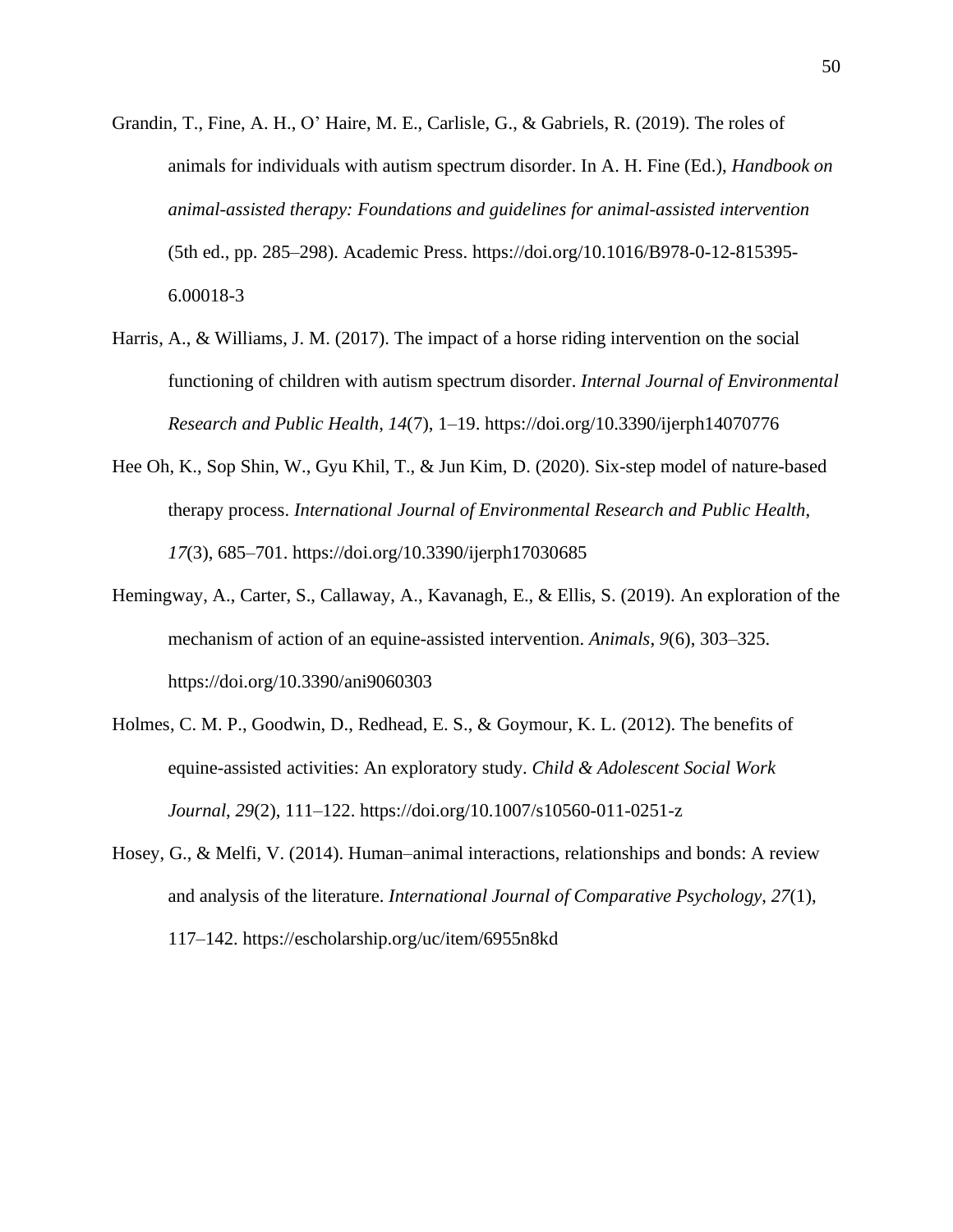- International Association of Human–Animal Interaction Organizations. (2018). *IAHAIO white paper: The IAHAIO definitions for animal assisted intervention and guidelines for wellness of animals involved in AAI*. https://iahaio.org/wp/wpcontent/uploads/2018/04/iahaio\_wp\_updated-2018-final.pdf
- Jakubiak, B. K., & Feeney, B. C. (2016). A sense of security: Touch promotes state attachment security. *Social Psychological and Personality Science*, *7*(7), 745–753. <https://doi.org/10.1177/1948550616646427>
- Jegatheesan, B. (2019). Influence of cultural and religious factors on attitudes toward animals. In A. H. Fine (Ed.), *Handbook on animal-assisted therapy: Foundations and guidelines for animal-assisted intervention* (5th ed., pp. 43–49). Academic Press. <https://doi.org/10.1016/B978-0-12-815395-6.00004-3>
- Jones, M. G., Rice, S. M., & Cotton, S. M. (2019). Incorporating animal-assisted therapy in mental health treatments for adolescents: A systematic review of canine assisted psychotherapy. *PLoS ONE*, *14*(1), 1–27. <https://doi.org/10.1371/journal.pone.0210761>
- Karol, J. (2007). Applying a traditional individual psychotherapy model to equine-facilitated psychotherapy (EFP): Theory and method. *Clinical Child Psychology and Psychiatry, 12*(1), 77–90.<https://doi.org/10.1177/1359104507071057>
- Kazdin, A. E. (2017). Strategies to improve the evidence base of animal-assisted interventions. *Applied Developmental Science*, *21*(2), 150–164. <https://doi.org/10.1080/10888691.2016.1191952>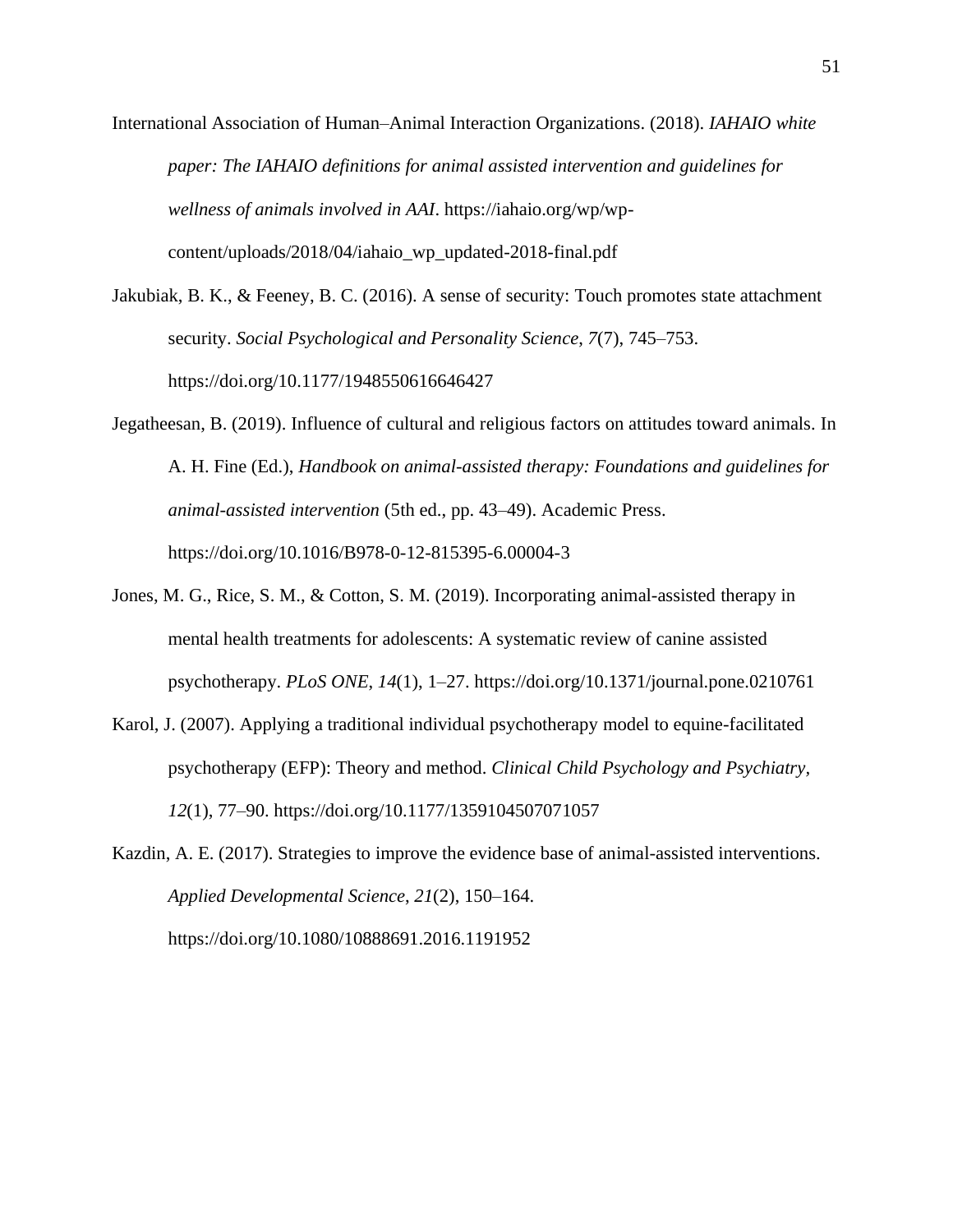- Kazdin, A. E. (2019). Methodological standards and strategies for establishing the evidence base of animal-assisted interventions. In A. H. Fine (Ed.), *Handbook on animal-assisted therapy: Foundations and guidelines for animal-assisted intervention* (5th ed., pp. 451– 463). Academic Press. <https://doi.org/10.1016/B978-0-12-815395-6.00029-8>
- Kellert, S. (1997). *From kinship to mastery: Biophilia in human evolution and development*. Island Press.
- Kemp, K., Signal, T., Botros, H., Taylor, N., & Prentice, K. (2014). Equine facilitated therapy with children and adolescents who have been sexually abused: A program evaluation study. *Journal of Child and Family Studies*, *23*, 558–566. [https://doi.org/10.1007/s10826-](https://doi.org/10.1007/s10826-013-9718-1) [013-9718-1](https://doi.org/10.1007/s10826-013-9718-1)
- Kendall, E., & Maujean, A. (2015). Horse play: A brief psychological intervention for disengaged youth. *Journal of Creativity in Mental Health*, *10*(1), 46–61. <https://doi.org/10.1080/15401383.2014.962720>
- Kern-Godal, A., Arnevik, E. A., Walderhaug, E., & Ravndal, E. (2015). Substance use disorder treatment retention and completion: a prospective study of horse-assisted therapy (HAT) for young adults. *Addiction Science & Clinical Practice*, *10*(21), <https://doi.org/10.1186/s13722-015-0043-4>
- Kern-Godal, A., Brenna E. H., Kogstad, N., Arnevik, E. A., & Ravndal, E. (2016). Contribution of the patient–horse relationship to substance use disorder treatment: Patients' experiences. *International Journal of Qualitative Studies on Health and Well-Being*, *11*(1), 1–12. <https://doi.org/10.3402/qhw.v11.31636>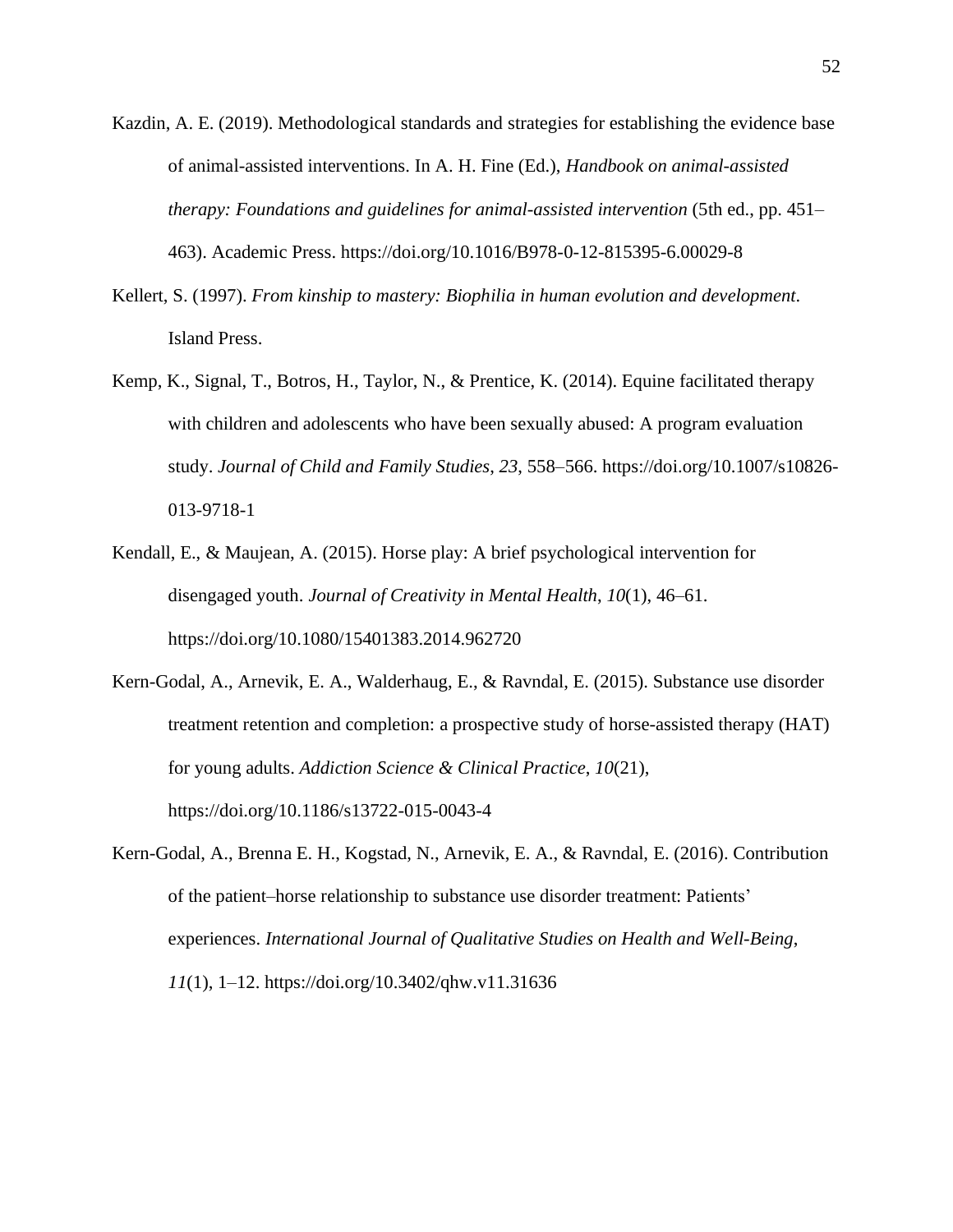- Khademi, M., Hajiahmadi, M., & Faramarzi, M. (2019). The role of long-term psychodynamic psychotherapy in improving attachment patterns, defense styles, and alexithymia in patients with depressive/anxiety disorders. *Trends in Psychiatry and Psychotherapy*, *41*(1), 43–50. <https://doi.org/10.1590/2237-6089-2017-0144>
- Kinoshita, M. (2019). Snapshot one: Animal care at the center of a human–animal interaction program: Building character with a focus on animal welfare. In A. H. Fine (Ed.), *Handbook on animal-assisted therapy: Foundations and guidelines for animal-assisted intervention* (5th ed., pp. 426–428). Academic Press. [https://doi.org/10.1016/B978-0-12-](https://doi.org/10.1016/B978-0-12-815395-6.00028-6) [815395-6.00028-6](https://doi.org/10.1016/B978-0-12-815395-6.00028-6)
- Kladnitski, N., Smith, J., Uppal, S., James, M. A., Allen, A. R., Andrews, G., & Newby, J. M. (2020). Transdiagnostic internet-delivered CBT and mindfulness-based treatment for depression and anxiety: A randomised controlled trial. *Internet Interventions*, *20*, 1–14. <https://doi.org/10.1016/j.invent.2020.100310>
- Kovács, G., van Dijke, A., & Enders-Slegers, M.-J. (2020). Psychodynamic based equineassisted psychotherapy in adults with intertwined personality problems and traumatization: A systematic review. *International Journal of Environmental Research and Public Health*, *17*(5661). <https://doi.org/10.3390/ijerph17165661>
- Krčmárová, J. (2009). E. O. Wilson's concept of biophilia and the environmental movement in the USA. *Kladyán*, *6*, 4–17.

Lac, V. (2016). Horsing around: Gestalt equine psychotherapy as humanistic play therapy. *Journal of Humanistic Psychology*, *56*(2), 294–209. <https://doi.org/10.1177/0022167814562424>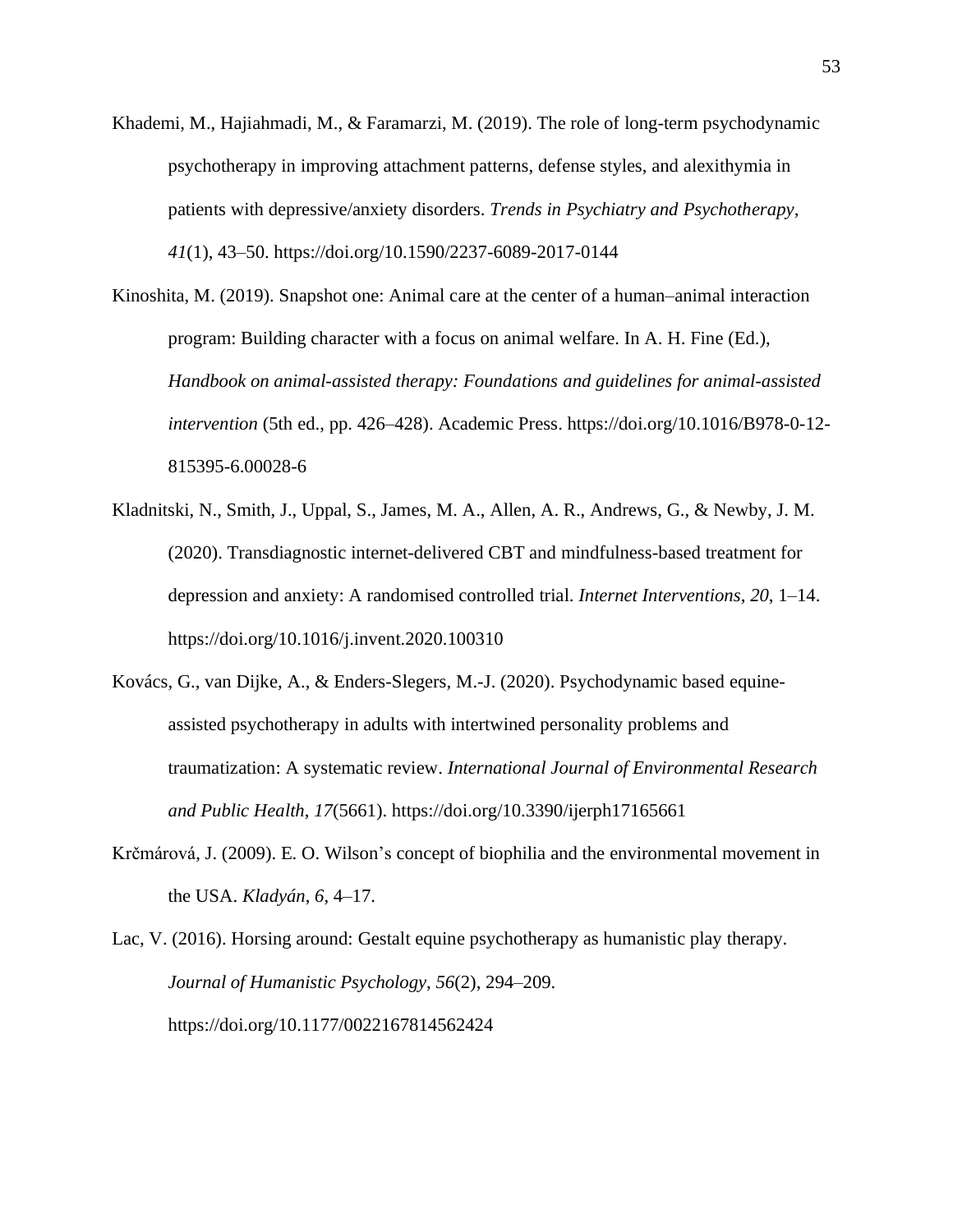Lalande, L., King, R., Bambling, M., & Schweitzer, R. D. (2017). An uncontrolled clinical trial of guided respiration mindfulness therapy (GRMT) in the treatment of depression and anxiety. *Journal of Contemporary Psychotherapy*, *47*(4), 251–258. <https://doi.org/10.1007/s10879-017-9360-0>

Latella, D., & Abrams, B. (2019). The role of the equine in animal-assisted interactions. In A. H. Fine (Ed.), *Handbook on animal-assisted therapy: Foundations and guidelines for animal-assisted intervention* (5th ed., pp. 133–162). Academic Press. <https://doi.org/10.1016/B978-0-12-815395-6.00010-9>

Levinson, B. (1969). *Pet-oriented child psychotherapy*. Charles C. Thomas.

- Levinson, B. (1984). Human/companion animal therapy. *Journal of Contemporary Psychotherapy*, *14*(2), 131–144. <https://doi.org/10.1007/BF00946311>
- Linder, D. E., Mueller, M. K., Gibbs, D. M., Alper, J. A., & Freeman, L. M. (2018). Effects of an animal-assisted intervention on reading skills and attitudes in second grade students. *Early Childhood Education Journal*, *46*(3), 323–329. [https://doi.org/10.1007/s10643-](https://doi.org/10.1007/s10643-017-0862-x) [017-0862-x](https://doi.org/10.1007/s10643-017-0862-x)
- Machová, K., Procházkova, R., Riha, M., & Svobodová, I. (2019). The effects of animal-assisted therapy on the state of patients' health after a stroke: A pilot study. *International Journal of Environmental Research and Public Health*, *16*(18), 1–10. <https://doi.org/10.3390/ijerph16183272>

MacNamara, M., Moga, J., & Pachel, C. (2019). What's love got to do with it? Selecting animals for animal-assisted mental health interventions. In A. H. Fine (Ed.), *Handbook on animal-assisted therapy: Foundations and guidelines for animal-assisted intervention*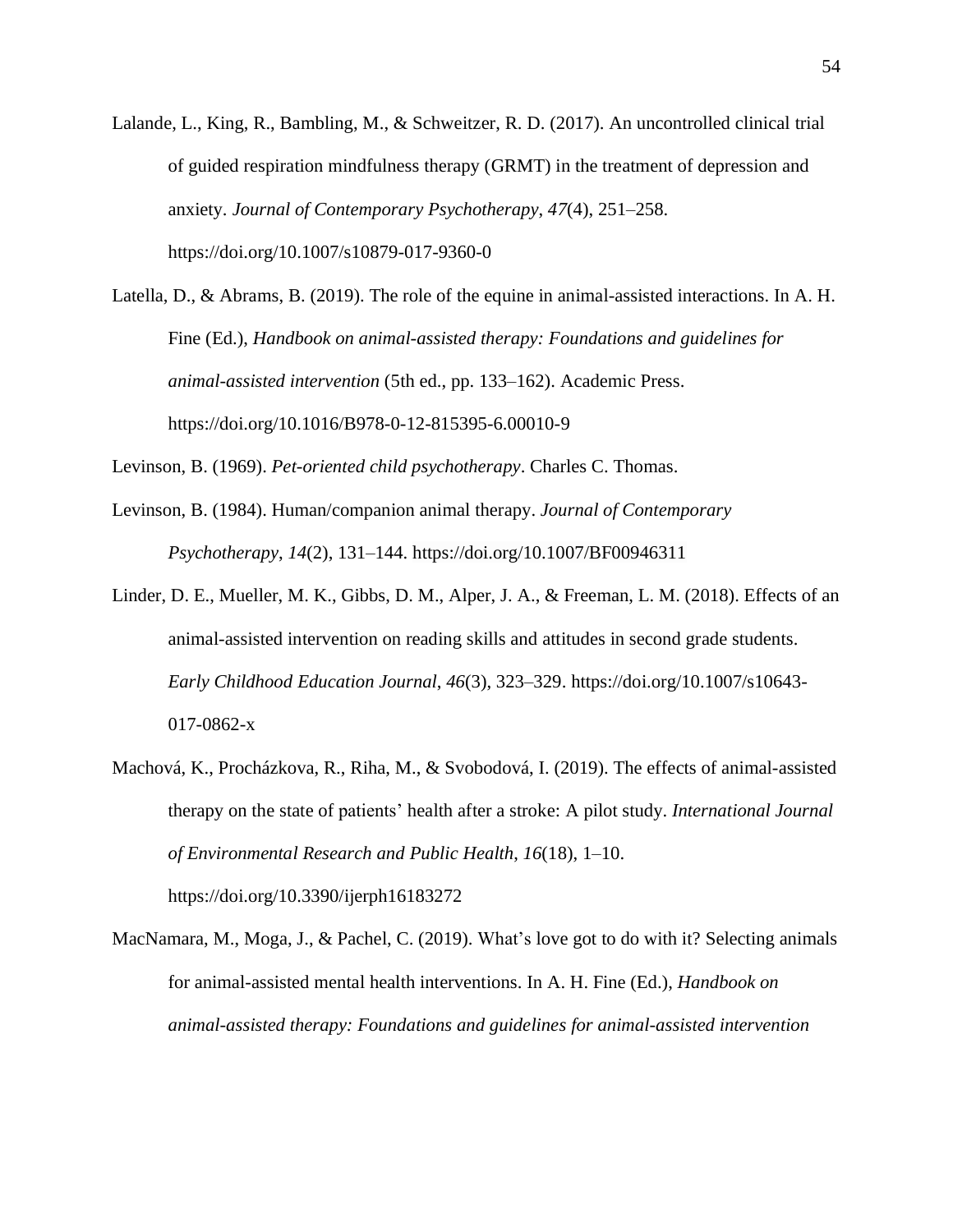(5th ed., pp. 102–113). Academic Press. [https://doi.org/10.1016/B978-0-12-815395-](https://doi.org/10.1016/B978-0-12-815395-6.00008-0) [6.00008-0](https://doi.org/10.1016/B978-0-12-815395-6.00008-0)

- Maier, J., & Jette, S. (2016). Promoting nature-based activity for people with mental illness through the US "exercise is medicine" initiative. *American Journal of Public Health*, *106*(5), 769–799. <https://doi.org/10.2105/AJPH.2016.303047>
- Malinowski, A. J. (2014). *Self-care for the mental health practitioner: The theory, research and practice of preventing and addressing the occupational hazards of the profession*. Jessica Kingsley Publishers.
- Marmarosh, C. L., & Tasca, G. A. (2013). Adult attachment anxiety: Using group therapy to promote change. *Journal of Clinical Psychology*, *69*(11), 1172–1182. <https://doi.org/10.1002/jclp.22044>
- McConnell, A. R., Brown, C. M., Shoda, T. M., Stayton, L. E., & Martin, C. E. (2011). Friends with benefits: On the positive consequences of pet ownership. *Journal of Personality and Social Psychology*, *101*(6), 1239–1252. <https://doi.org/10.1037/a0024506>
- McCubbin, L. D., McCubbin, H. I., Zhang, W., Kehl, L., & Strom, I. (2013). Relational wellbeing: An indigenous perspective and measure. *Family Relations*, *62*(2), 354–365. <https://doi.org/10.1111/fare.12007>
- McCune, S., Kruger, K. A., Griffin, J. A., Esposito, L., Bures, R. M., Hurley, K. J., & Gee, N. R. (2019). Strengthening the foundation of human–animal interaction research: Recent developments in a rapidly growing field. In A. H. Fine (Ed.), *Handbook on animalassisted therapy: Foundations and guidelines for animal-assisted intervention* (5th ed., pp. 487–493). Academic Press. <https://doi.org/10.1016/B978-0-12-815395-6.00032-8>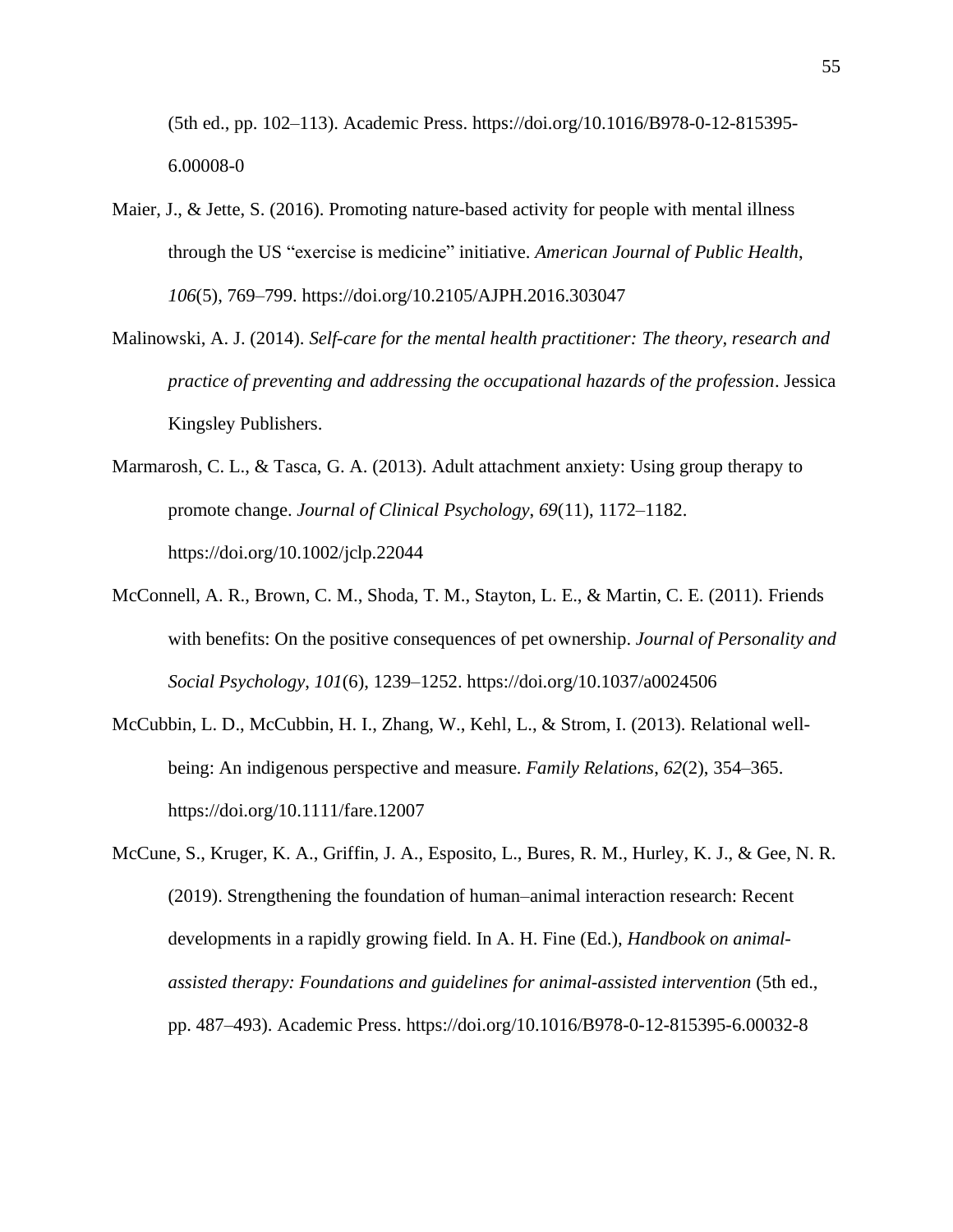- McIntosh, S. (n.d.). *Our services*. Healing Hooves. [https://healinghooves.ca/healing-hooves](https://healinghooves.ca/healing-hooves-services/)[services/](https://healinghooves.ca/healing-hooves-services/)
- McIntosh, S. (2018a, May 7). *The certification conundrum—Equine and animal assisted therapy.* Healing Hooves. [https://healinghooves.ca/equine-facilitated-wellness-the-certification](https://healinghooves.ca/equine-facilitated-wellness-the-certification-conundrum/)[conundrum/](https://healinghooves.ca/equine-facilitated-wellness-the-certification-conundrum/)
- McIntosh, S. (2018b, October 3). *Why horses: Understanding the research*. Healing Hooves. <https://healinghooves.ca/why-horses-what-does-the-research-say/>
- Moore, J. W. (2016). What is the sense of agency and why does it matter? *Frontiers in Psychology*, *7*, 1–9. <https://doi.org/10.3389/fpsyg.2016.01272>
- Mueller, M. K., Fine, A. H., & O'Haire, M. E. (2019). Understanding the role of human–animal interaction in the family context. In A. H. Fine (Ed.), *Handbook on animal-assisted therapy: Foundations and guidelines for animal-assisted intervention* (5th ed., pp. 487– 493). Academic Press.<https://doi.org/10.1016/B978-0-12-815395-6.00023-7>
- Mueller, M. K., & McCullough, L. (2017). Effects of equine-facilitated psychotherapy on posttraumatic stress symptoms in youth. *Journal of Child and Family Studies*, *26*(4), 1164– 1172. <https://doi.org/10.1007/s10826-016-0648-6>
- Musgrave, S., Morgan, D., Lonsdorf, E., Mundry, R., & Sanz, C. (2016). Tool transfers are a form of teaching among chimpanzees. *Scientific Reports*, *6*, Article 34783. <https://doi.org/10.1038/srep34783>
- Nammalwar, R. B., & Rangeeth, P. (2018). A bite out of anxiety: Evaluation of animal-assisted activity on anxiety in children attending a pediatric dental outpatient unit. *Journal of the Indian Society of Pedodontics and Preventive Dentistry*, *26*(2), 181–183. [https://doi.org/10.4103/JISPPD.JISPPD\\_54\\_18](https://doi.org/10.4103/JISPPD.JISPPD_54_18)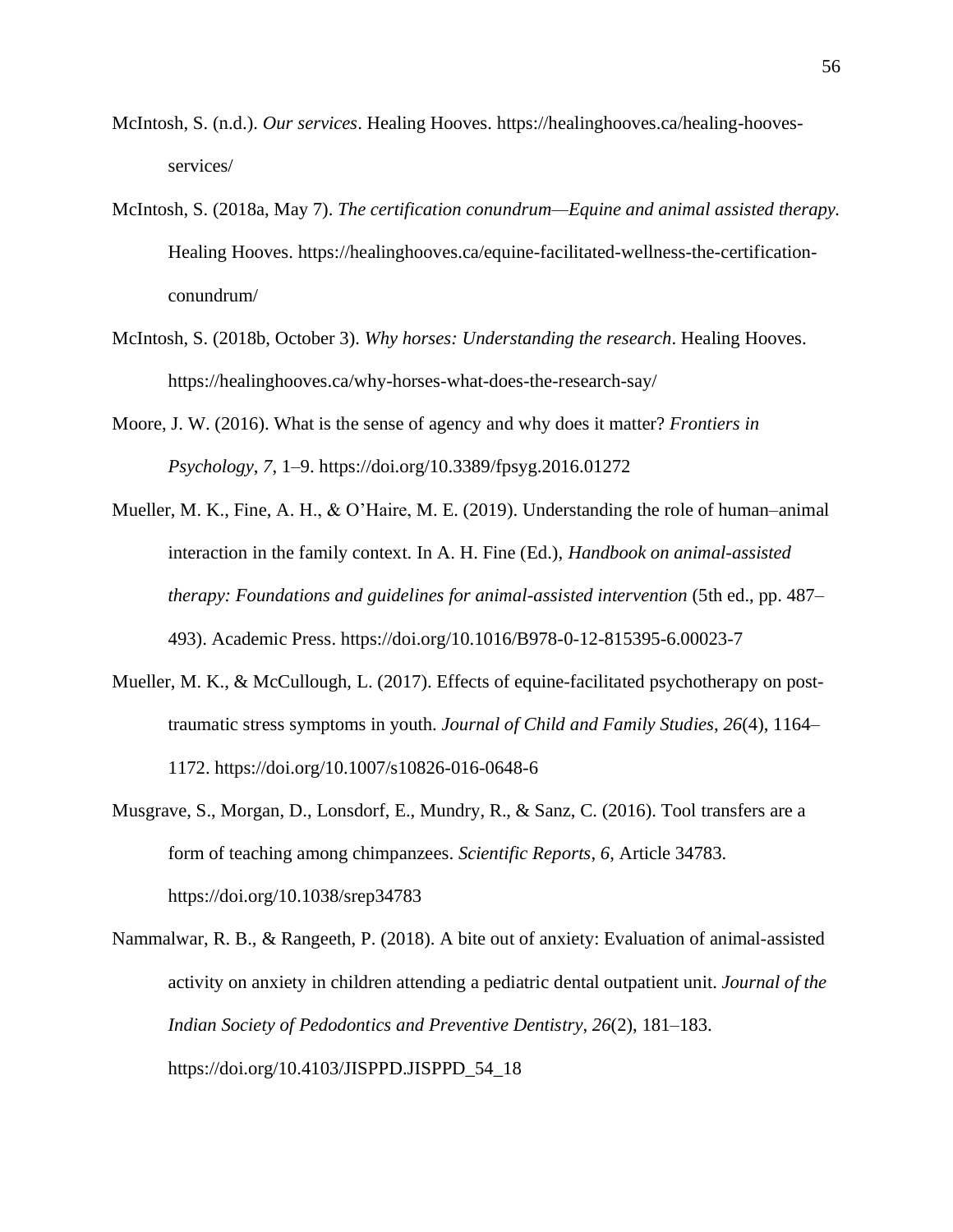- Navarro-Haro, M., Modrego-Alarcón, M., Hoffman, H. G., López-Montoyo, A., Navarro-Gil, M., Montero-Marin, J., Garcia-Palacios, A., Borao, L., & Garcia-Compayo, J. (2019). Evaluation of a mindfulness-based intervention with and without virtual reality dialectical behaviour therapy<sup>®</sup> mindfulness skills training for the treatment of generalized anxiety disorder in primary care: A pilot study. *Frontiers in Psychology*, *10*(55), 1–14. <https://doi.org/10.3389/fpsyg.2019.00055>
- Ng, Z. Y., Albright, J. D., Fine, A. H., & Peralta, J. M. (2019). Our ethical and moral responsibility: Ensuring the welfare of therapy animals. In A. H. Fine (Ed.), *Handbook on animal-assisted therapy: Foundations and guidelines for animal-assisted intervention*  (5th ed., pp. 487–493). Academic Press. [https://doi.org/10.1016/B978-0-12-815395-](https://doi.org/10.1016/B978-0-12-815395-6.00012-2) [6.00012-2](https://doi.org/10.1016/B978-0-12-815395-6.00012-2)
- Nuntanee, S., & Daranee, S. (2019). Effect of motorized elephant-assisted therapy program on balance control of children with autism spectrum disorder. *Occupational Therapy International*, *2019*, 1–10. <https://doi.org/10.1155/2019/5914807>
- Odendaal, J. S., & Meintjes, R. A. (2003). Neurophysiological correlates of affiliative behavior between humans and dogs. *Veterinary Journal*, *165*(3), 296–301. [https://doi.org/10.1016/S1090-0233\(02\)00237-X](https://doi.org/10.1016/S1090-0233(02)00237-X)
- O'Haire, M. E., Guérin, N. A., & Kirkham, A. C. (2015). Animal-assisted intervention for trauma: A systematic literature review. *Frontiers in Psychology*, *6*, 1–13. <https://doi.org/10.3389/fpsyg.2015.01121>
- Path International. (n.d.). *Certifications*. [https://www.pathintl.org/resources](https://www.pathintl.org/resources-education/certifications)[education/certifications](https://www.pathintl.org/resources-education/certifications)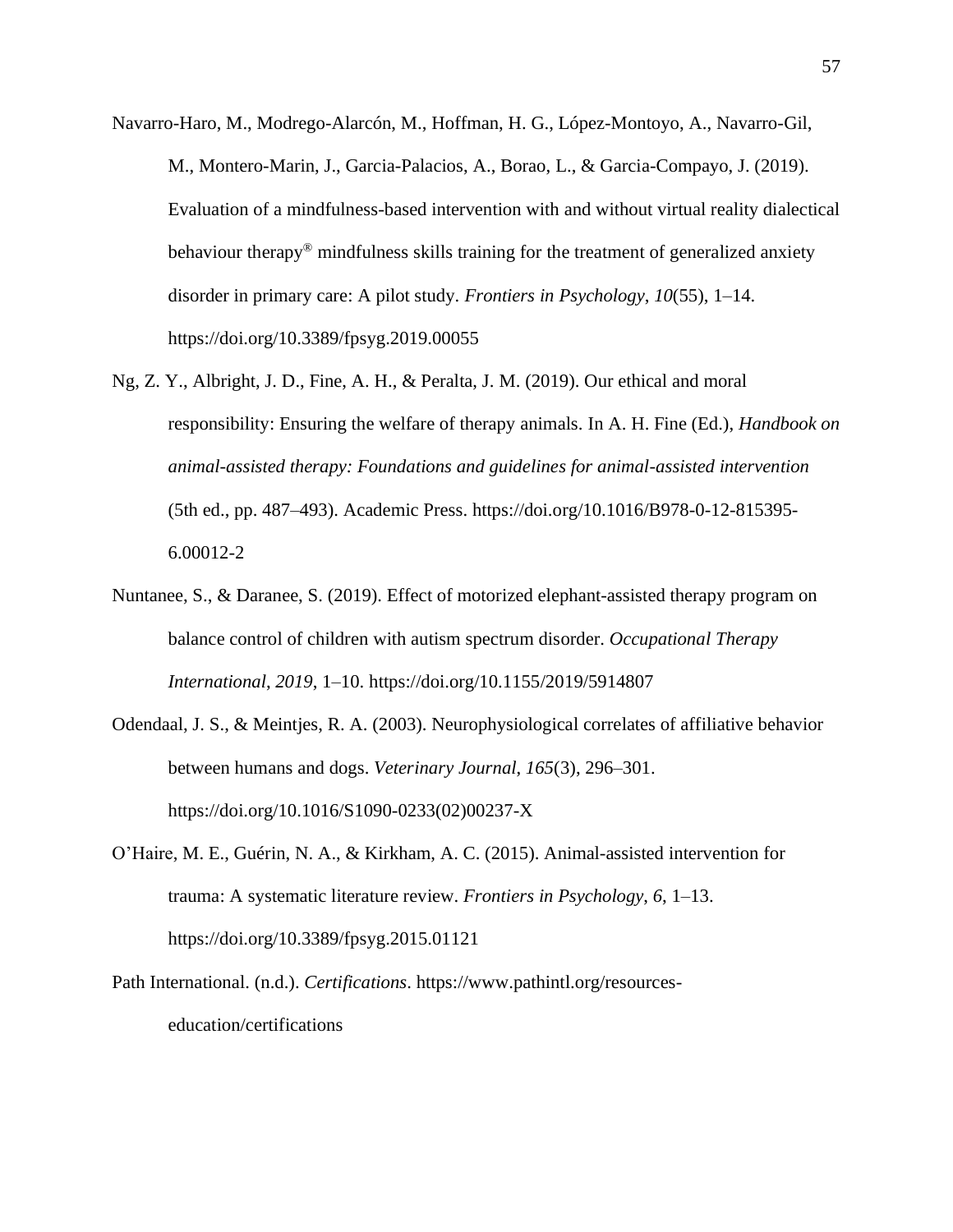- Poulsen, D. V., Stigsdotter, U. K., Djernis, D., & Sidenius, U. (2016). 'Everything just seems much more right in nature': How veterans with post-traumatic stress disorder experience nature-based activities in a forest therapy garden. *Health Psychology Open*, *3*(1), 1–14. <https://doi.org/10.1177/2055102916637090>
- Poulsen, D. V., Stigsdotter, U. K., & Davidsen, A. S. (2018). "That guy, is he really sick at all?" An analysis of how veterans with PTSD experience nature-based therapy. *Healthcare*, *6*(2), 1–20. <https://doi.org/10.3390/healthcare6020064>
- Professional Association for Equine Facilitated Wellness. (n.d.). *What's a scope of practice?* <https://www.equinefacilitatedwellness.org/guidingprinciples/>
- Professional Association for Equine Facilitated Wellness. (2020, April). *Pro-EFW code of ethics*. [https://www.equinefacilitatedwellness.org/wp-content/uploads/2020/04/Pro-](https://www.equinefacilitatedwellness.org/wp-content/uploads/2020/04/Pro-EFWCodeofEthicsPrinciples.pdf)[EFWCodeofEthicsPrinciples.pdf](https://www.equinefacilitatedwellness.org/wp-content/uploads/2020/04/Pro-EFWCodeofEthicsPrinciples.pdf)
- Purewal, R., Christley, R., Kordas, K., Joinson, C., Meints, K., Gee, N., & Westgarth, C. (2017). Companion animals and child/adolescent development: A systematic review of the evidence. *International Journal of Environmental Research and Public Health*, *14*(3), 234–259. <https://doi.org/10.3390/ijerph14030234>
- Rholes, W. S., Simpson, J. A., Kohn, J. L., Wilson, C. L., Martin, A. M., III., Tran, S., & Kashy, D. A. (2011). Attachment orientations and depression: A longitudinal study of new parents. *Journal of Personality and Social Psychology*, *100*(4), 567–586. <https://doi.org/10.1037/a0022802>
- Rigby, B. R., & Grandjean, P. W. (2016). The efficacy of equine-assisted activities and therapies on improving physical function. *The Journal of Alternative and Complementary Medicine*, *22*(1), 9–24. <https://doi.org/10.1089/acm.2015.0171>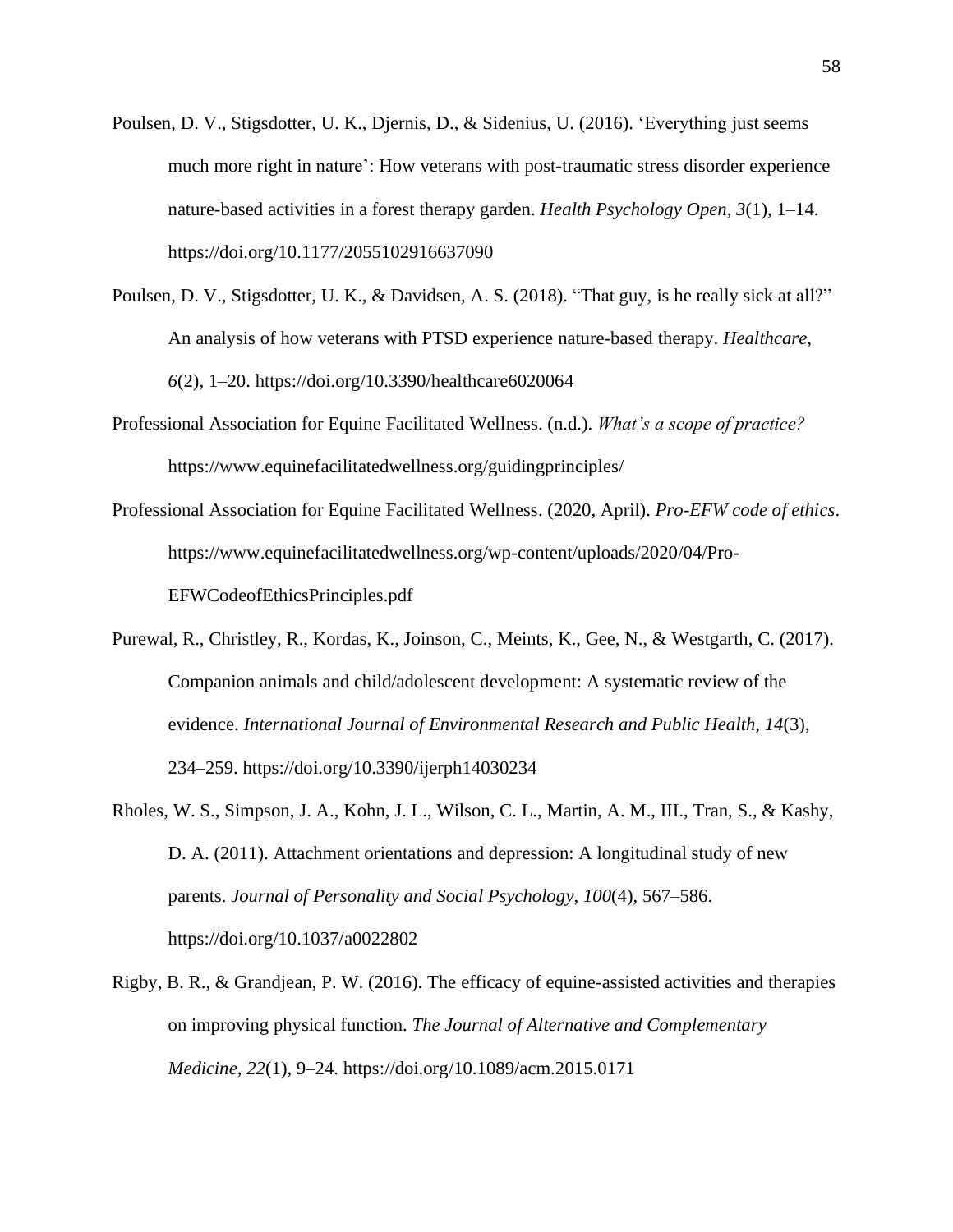- Robinson, G. (2011). The military value of horses and the social value of the horse in early modern England. In P. Edwards, K. A. E. Enenkel, & E. Graham (Eds.), *The horse as cultural icon: The real and the symbolic horse in the early modern world* (pp. 351–376). Brill.
- Robinson-Edwards, S., Kewley, S., Riley, L., & Fisher, D. (2019). Examining prisoner experience of an equine assisted psychotherapy. *Therapeutic Communities: The International Journal of Therapeutic Communities*, *40*, 111–124. <https://doi.org/10.1108/TC-01-2019-0001>
- Sable, P. (1995). Pets, attachment, and well-being across the life cycle. *Social Work*, *40*(3), 334– 341.
- Sasaki, T., & Biro, D. (2017). Cumulative culture can emerge from collective intelligence in animal groups. *Nature Communications*, *8*, Article 15049. <https://doi.org/10.1038/ncomms15049>
- Schroeder, K., & Stroud, D. (2015). Equine-facilitated group work for women survivors of interpersonal violence. *The Journal for Specialists in Group Work, 40*(4), 365–386. <https://doi.org/10.1080/01933922.2015.1082684>
- Schroeder, K., Stroud, D., Sherwood, D. M., & Udell, M. A. R. (2018). Therapeutic factors in equine-facilitated group psychotherapy for women survivors of interpersonal violence. *The Journal for Specialists in Group Work*, *43*(4), 326–348. <https://doi.org/10.1080/01933922.2018.1516707>
- Shapiro, F. (2007). EMDR, adaptive information processing, and case conceptualization. *Journal of EMDR practice and Research*, *1*(2), 68–87. <https://doi.org/10.1891/1933-3196.1.2.68>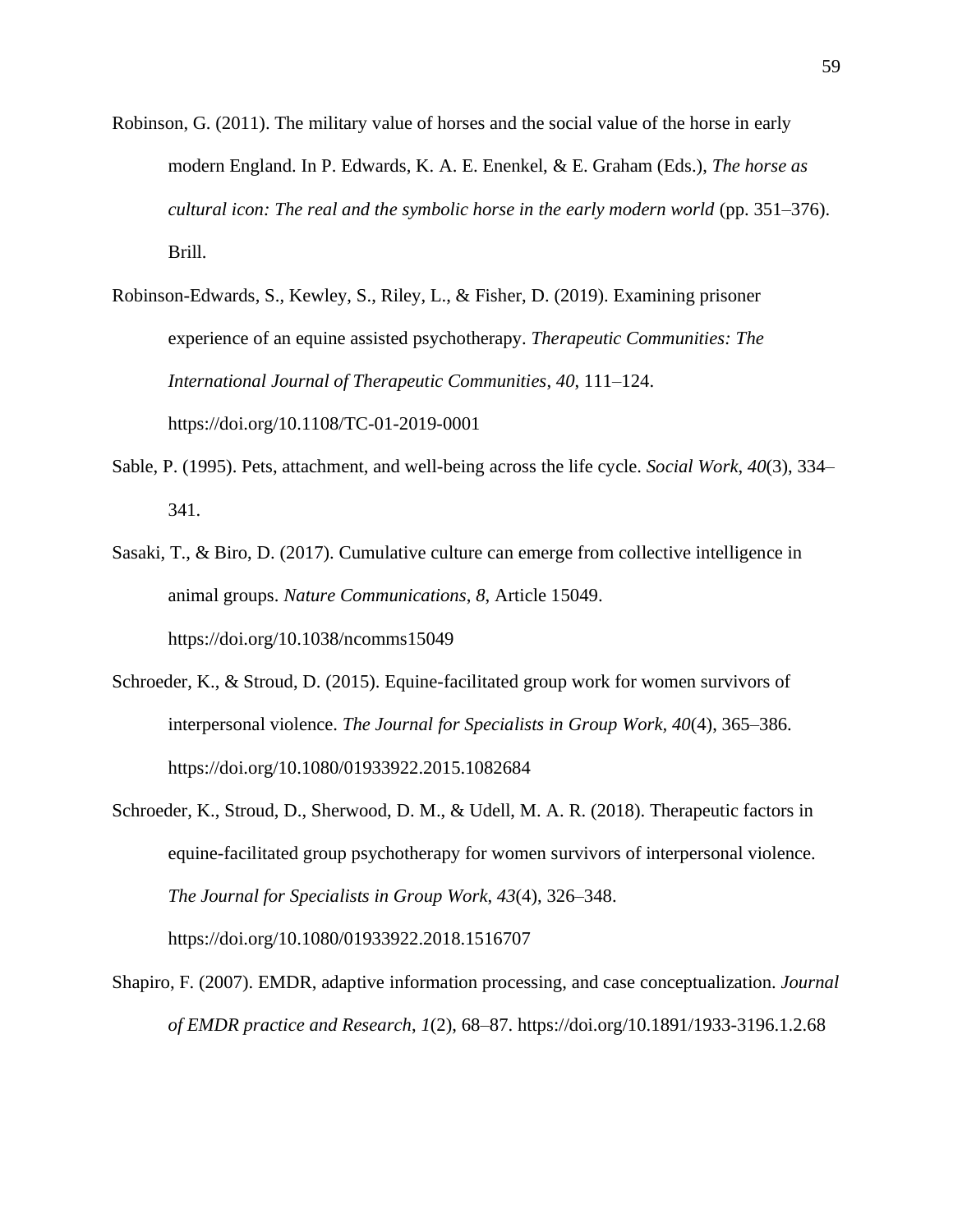- Shapiro, F. (2014). The role of eye movement desensitization and reprocessing (EMDR) therapy in medicine: Addressing the psychological and physical symptoms stemming from adverse life experiences. *The Permanente Journal*, *18*(1), 71–7[7.](https://doi.org/10.7812/TPP/13-098) <https://doi.org/10.7812/TPP/13-098>
- Sharpe, H., & Strong, T. (2015). *Embodied relating and transformation: Tales from equinefacilitated counseling*. Sense Publishers.
- Shipman, P. (2010). The animal connection and human evolution. *Current Anthropology*, *51*(4), 519–538. <https://doi.org/10.1086/653816>
- Shultz-Jobe, B., McFarland, L., & Job, T. (2018). Natural lifemanship's trauma-focused equineassisted psychotherapy and treatment of anxiety disorders. In K. Sudekum Trotter & J. N. Baggerly (Eds.), *Equine-assisted mental health interventions: Harnessing solutions to common problems* (pp. 58–69)*.* Routledge*.*
- Sprouse-Blum, A. S., Smith, G., Sugai, D., & Parsa, F. D. (2010). Understanding endorphins and their importance in pain management. *Hawaii Medical Journal*, *69*(3), 70–71.
- Statistics Canada. (2014). *Survey on living with chronic diseases in Canada (SLCDC)*. <https://www23.statcan.gc.ca/imdb/p2SV.pl?Function=getSurvey&SDDS=5160>
- Statistics Canada. (2019). *Mental health care needs, 2018* (Statistics Canada catalogue No. 82- 625-X). <https://www150.statcan.gc.ca/n1/pub/82-625-x/2019001/article/00011-eng.htm>
- Statistics Canada. (2020a, May 27). *Canadians' mental health during the COVID-19 pandemic.* <https://www150.statcan.gc.ca/n1/daily-quotidien/200527/dq200527b-eng.htm>
- Statistics Canada. (2020b, April 23). *Impacts of COVID-10 on Canadians: Data collection series*.

<https://www23.statcan.gc.ca/imdb/p2SV.pl?Function=getSurvey&SDDS=5323#a2>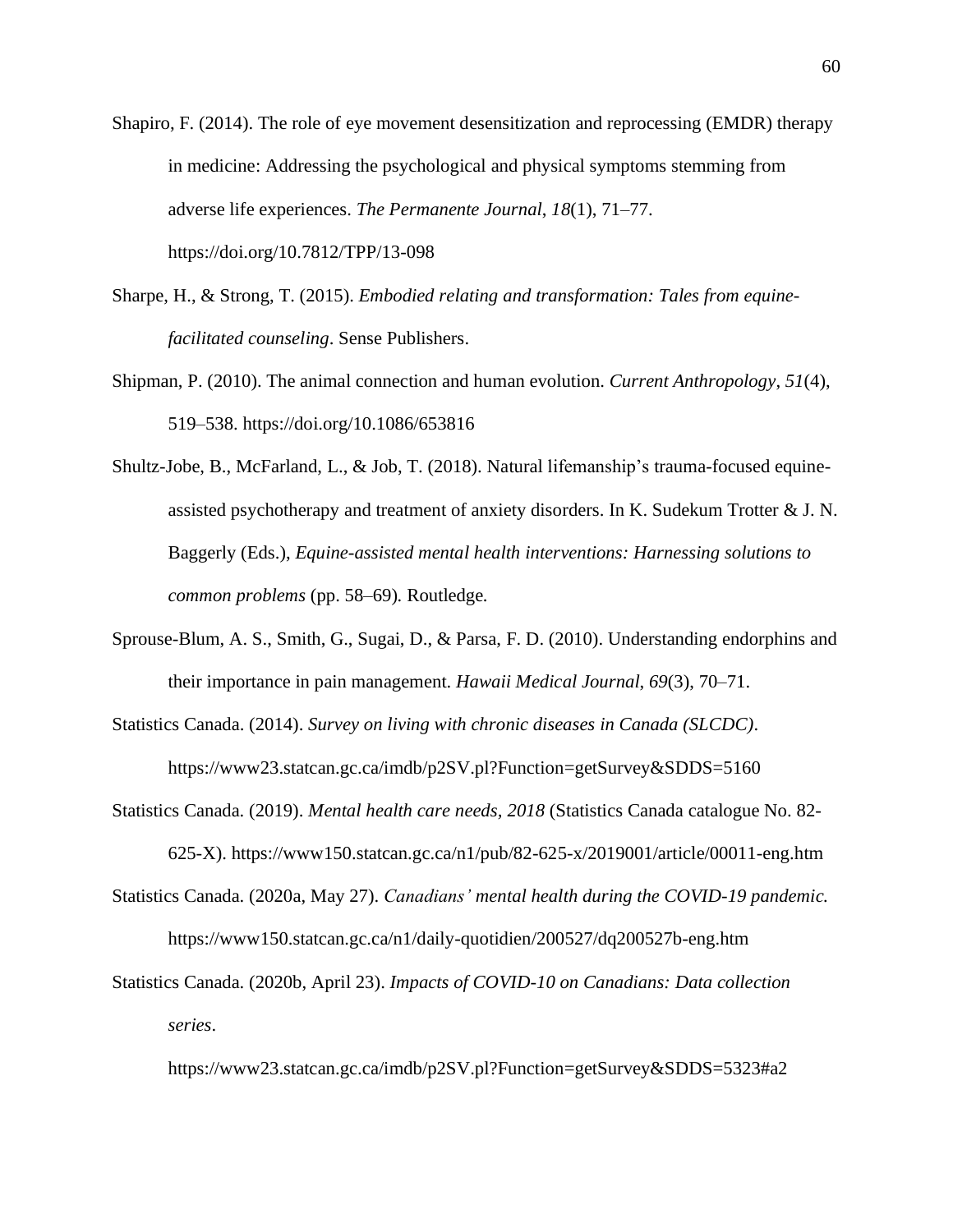- Stefan, S., Cristea, I. A., Tatar, A. S., & David, D. (2019). Cognitive-behavioural therapy (CBT) for generalized anxiety disorder: Contrasting various CBT approaches in a randomized clinical trial. *Journal of Clinical Psychology*, *75*(7), 1188–1202. <https://doi.org/10.1002/jclp.22779>
- Sterba, J. A., Rogers, B. T., France, A. P., & Vokes, D. A. (2002). Horseback riding in children with cerebral palsy: Effect on gross motor function. *Developmental Medicine & Child Neurology*, 44, 301–308. <https://doi.org/10.1111/j.1469-8749.2002.tb00815.x>

Sudekum Trotter, K. (2011). *Harnessing the power of equine assisted counselling: Adding animal assisted therapy to your practice.* Taylor & Francis Group. <https://doi.org/10.4324/9780203802038>

- Szpringer, M., Oledzka, M., & Amann, B.L. (2018). A non-randomized controlled trial of EMDR on affective symptoms in patients with glioblastoma multiforme. *Frontiers in Psychology*, *9*, 785–793. <https://doi.org/10.3389/fpsyg.2018.00785>
- Tsantefski, M., Briggs, L., Griffiths, J., & Tidyman, A. (2017). An open trial of equine-assisted therapy for children exposed to problematic parental substance use. *Health and Social Care in the Community*, *25*(3), 1247–1256. <https://doi.org/10.1111/hsc.12427>
- van den Hout, M. A., & Engelhard, I. M. (2012). How does EMDR work? *Journal of Experimental Psychopathology*, *3*(5), 724–738. [https://doi.org/10.5127/jep.028212](https://doi.org/10.5127%2Fjep.028212)
- Waite, C., & Bourke, L. (2013). "It's different with a horse": Horses as a tool for engagement in a horse therapy program for marginalised young people. *Young Studies Australia*, *32*(4), 15–24.
- Wallin, D. J. (2007). *Attachment in psychotherapy.* Guilford Press.